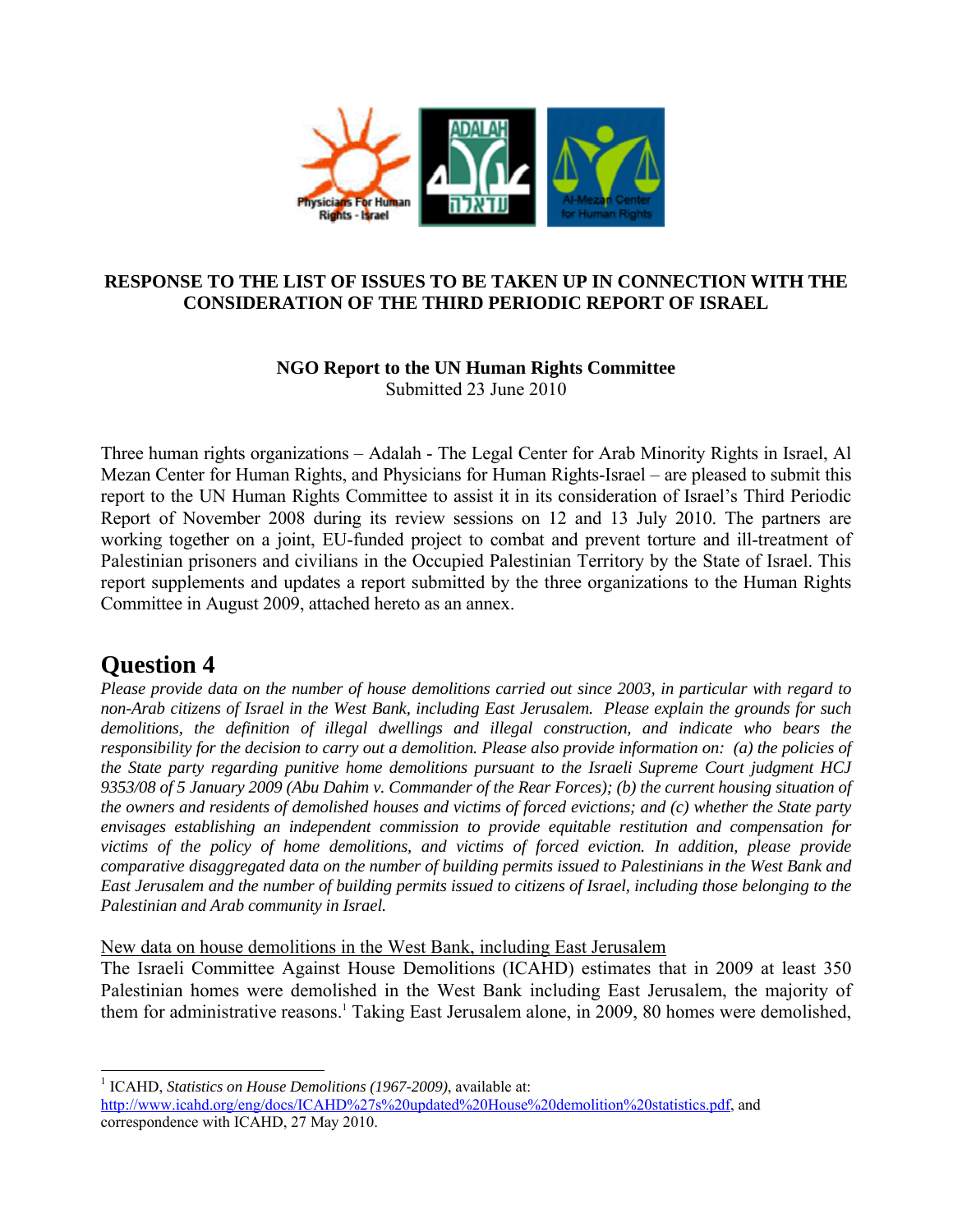leaving 300 people homeless.<sup>2</sup> According to UN reports, from January to April 2010 the Israeli authorities demolished a total of 65 Palestinian-owned structures in Area C, displacing 129 people, including 47 children.<sup>3</sup> Between 2000 and September 2007, more than 94% of building permit applications submitted to the Israeli planning authorities by Palestinians in Area C were rejected.<sup>4</sup>

According to UN estimates, there are currently over 1,500 pending demolition orders in East Jerusalem alone, potentially affecting several thousand Palestinian residents.<sup>5</sup> In December 2008, an "EU Heads of Mission Report on East Jerusalem" concluded that, "Israel is, by practical means, actively pursuing the illegal annexation of East Jerusalem," by demolishing Palestinian homes, employing a restrictive permit regime, and building new Jewish settlements.<sup>6</sup> According to the report, from November 2007 to March 2009 Israel approved building permits for 3,000 housing units for Jewish settlers in East Jerusalem, but fewer than 400 building permits for Palestinian residents, and that in recent years Palestinians have received fewer than 200 building permits per year, after a wait of several years and after incurring sizeable costs.

Of particular concern are recent events in the Palestinian neighborhood of Sheikh Jarrah in East Jerusalem. According to the Office for the Coordination of Humanitarian Affairs – occupied Palestinian territory (OCHA), on 2 August 2009, Israeli forces evicted nine families from their homes in two buildings, displacing 53 Palestinians, including 20 children.<sup>7</sup> The buildings were immediately handed over to an Israeli settler organization and the families' belongings were loaded on a truck and dumped in the street. These events came in the context of attempts by settlers to construct hundreds of housing units in midst of Sheikh Jarrah, making hundreds of other Palestinians vulnerable to future displacement.

Compensation is not paid to families whose homes are demolished and they are not provided with alternative housing; indeed, Palestinians can face not only the demolition of their home, but also heavy fines for illegal construction and the cost of the demolition and clean-up. To avoid these often crippling financial penalties, some residents of East Jerusalem have even resorted to demolishing their homes themselves.<sup>8</sup> Many families would be left homeless if they were not taken in by their relatives and if not for the assistance of charities.

l 2 The Association for Civil Rights in Israel, *Human Rights in East Jerusalem: Facts and figures*, May 2010. 3

Office for the Coordination of Humanitarian Affairs – occupied Palestinian territory (OCHA), *Protection of Civilians 2-8 June 2010*, available at:

http://www.ochaopt.org/documents/ocha\_opt\_protection\_of\_civilians\_2010\_06\_11\_english.pdf

Amnesty International, *Safe as Houses? Israel's Demolition of Palestinian Homes*, June 2010, available at: http://www.amnesty.ie/reports/safe-houses-israels-demolition-palestinian-homes 5

OCHA, *Fact Sheet August 2009*, p. 4, available at:

http://www.ochaopt.org/documents/ocha\_opt\_shiekh\_jarrah\_english\_2009\_08\_15.pdf

<sup>6</sup> EUObserver, *EU heads of mission report on East Jerusalem*, 9 March 2009, available at:

http://euobserver.com/9/27736

OCHA, *Humanitarian Monitor July 2009*, p. 5, available at:

http://www.ochaopt.org/documents/ocha\_opt\_the\_humanitarian\_monitor\_2009\_june\_english.pdf; OCHA, *Sheikh Jarrah*, August 2009, available at:

http://www.ochaopt.org/documents/ocha\_opt\_shiekh\_jarrah\_english\_2009\_08\_15.pdf; and

The Civic Coalition for Defending the Palestinians' Rights in Jerusalem and Adalah, *Dispossession and Eviction in Jerusalem*, December 2009, available at: http://www.adalah.org/newsletter/eng/feb10/docs/Sheikh\_Jarrah\_Report-Final.pdf <sup>8</sup>

Human Rights Watch, *57 Palestinians Forced From Their Homes in One Week*, 6 November 2009, available at: http://www.hrw.org/en/news/2009/11/06/israel-stop-east-jerusalem-home-demolitions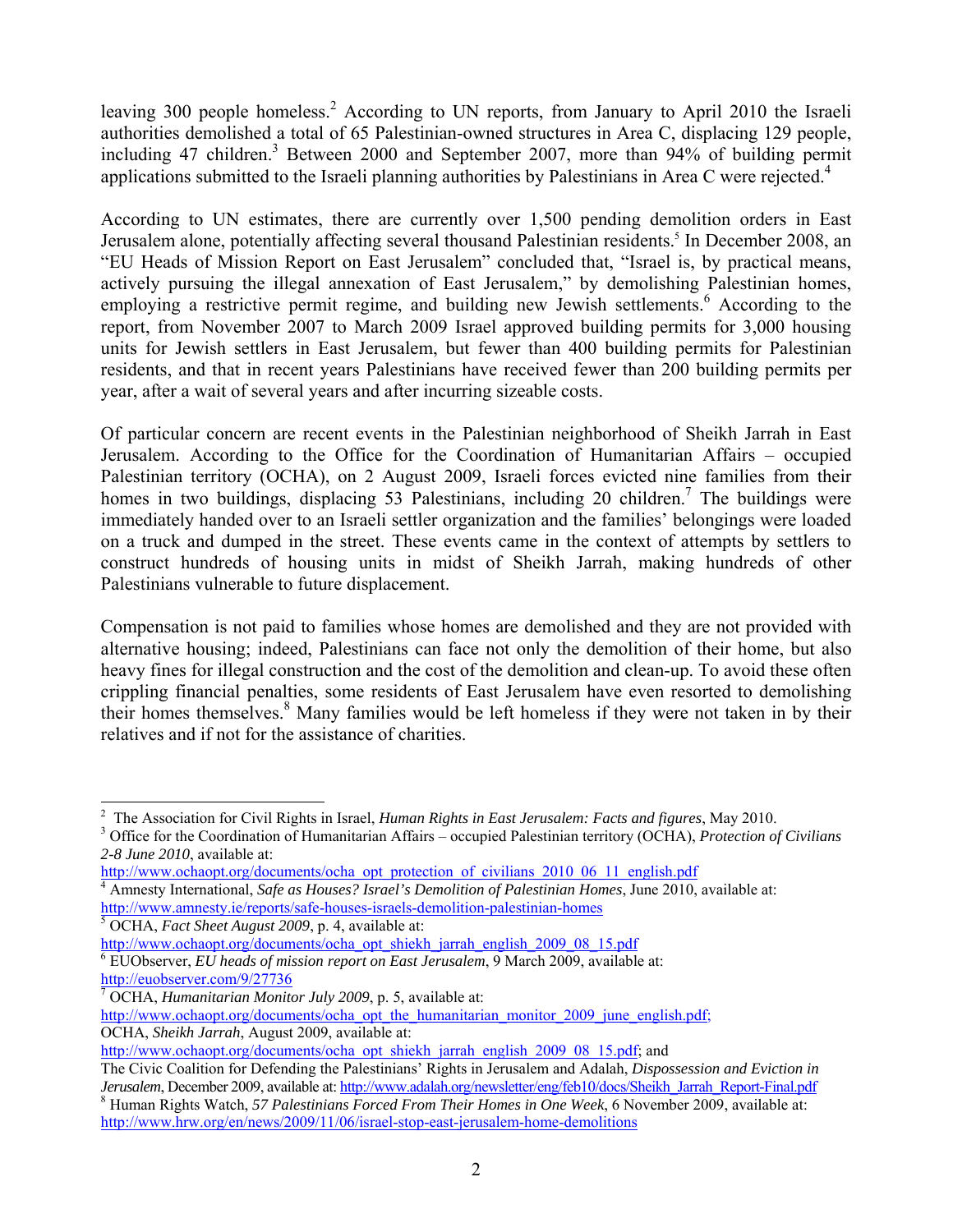# House Demolitions in the Gaza Strip: Figures<sup>9</sup>

| <b>Dates</b>                                                                                       | <b>Partially destroyed</b>     | <b>Completely destroyed</b> | <b>Total</b>                |
|----------------------------------------------------------------------------------------------------|--------------------------------|-----------------------------|-----------------------------|
| 2003 to 6 June 2010                                                                                | 11,736                         | 4,824                       | 16,560                      |
| 15 September 2005<br>(after the<br>disengagement) to 30<br>April 2010 (not<br>including Cast Lead) | 343<br>$(in the buffer zone*)$ | 311<br>(in the buffer zone) | 654<br>(in the buffer zone) |
| 27 December 2008 to<br>19 January 2009 (during<br>Operation Cast Lead) <sup>10</sup>               | 8,522                          | 2,632                       | 11,154                      |
| End of January 2009 to<br>6 June 2010                                                              | 64                             | 58                          | 122                         |

The following table details the number of homes in Gaza that were partially and completely destroyed by Israel between 2003 and June 2010.

\* The **"buffer zone"** is a closed military area that extends deep inside the Gaza Strip's northern and eastern borders. Originally established under the 1995 Palestinian-Israeli Interim Agreement as a 50 meter-wide buffer zone, it was increased by Israel to 150 meters following the start of the Second Intifada in September 2000. On 23 May 2009, the Israeli military formally expanded the zone by dropping leaflets on Gaza warning the population to maintain a distance of at least 300 meters from the border, or else risk being fired on.<sup>11</sup> However, in effect the buffer zone reaches as far as  $1,000$ meters inside Gaza and more in some areas, eating up one fifth of the area of the North Gaza and Gaza Districts.<sup>12</sup>

## Methods of demolition and no compensation

l

Of the 16,560 homes destroyed since 2003, approximately 9,500 were destroyed by tanks, bulldozers, and mines during incursions into the Gaza Strip, or before the disengagement in 2005, when the Israeli military had a number of military sites in Gaza, or to make way for settlements, by-pass roads or security zones around settlements (prior to the disengagement in 2005); approximately 6,500 were destroyed by air strikes (from drones, helicopters and fighter jets).<sup>13</sup>

Of those homes bombarded from the air, hundreds were deliberately targeted. Dozens of these were homes of persons "wanted" by Israel. These demolitions are punitive in their nature; i.e. they are not

<sup>12</sup> For more information on the buffer zone see, e.g., OCHA, *Farming Without Land, Fishing Without Water, Gaza Agriculture Sector Struggles to Survive*, May 2010, available at:

<sup>&</sup>lt;sup>9</sup> Figures taken from Al Mezan's database, unless otherwise noted.

<sup>&</sup>lt;sup>10</sup> Al Mezan, *Cast Lead Offensive in Numbers Statistical Report on: Persons Killed and Property Damaged or Destroyed in the Gaza Strip by the Israeli Occupation Forces during Operation Cast Lead* 2 August 2009, available at: http://www.mezan.org/en/details.php?id=8941&ddname=Gaza%20destruction&id\_dept=22&id2=9&p=center and *Report of the United Nations Fact Finding Mission on the Gaza Conflict*, A/HRC/12/48, 25 September 2009, paras. 497-540 (hereinafter: "The Goldstone Report").

<sup>&</sup>lt;sup>11</sup> OCHA, *Locked In: The humanitarian impact of two years of blockade on the Gaza Strip*, August 2009, available at:  $\frac{http://www.ochaopt.org/documents/Ocha opt Gasa impact of two years of blockade August 2009 English.pdf$ 

http://www.ochaopt.org/documents/gaza\_agriculture\_25\_05\_2010\_fact\_sheet\_english.pdf <sup>13</sup> Al Mezan's database.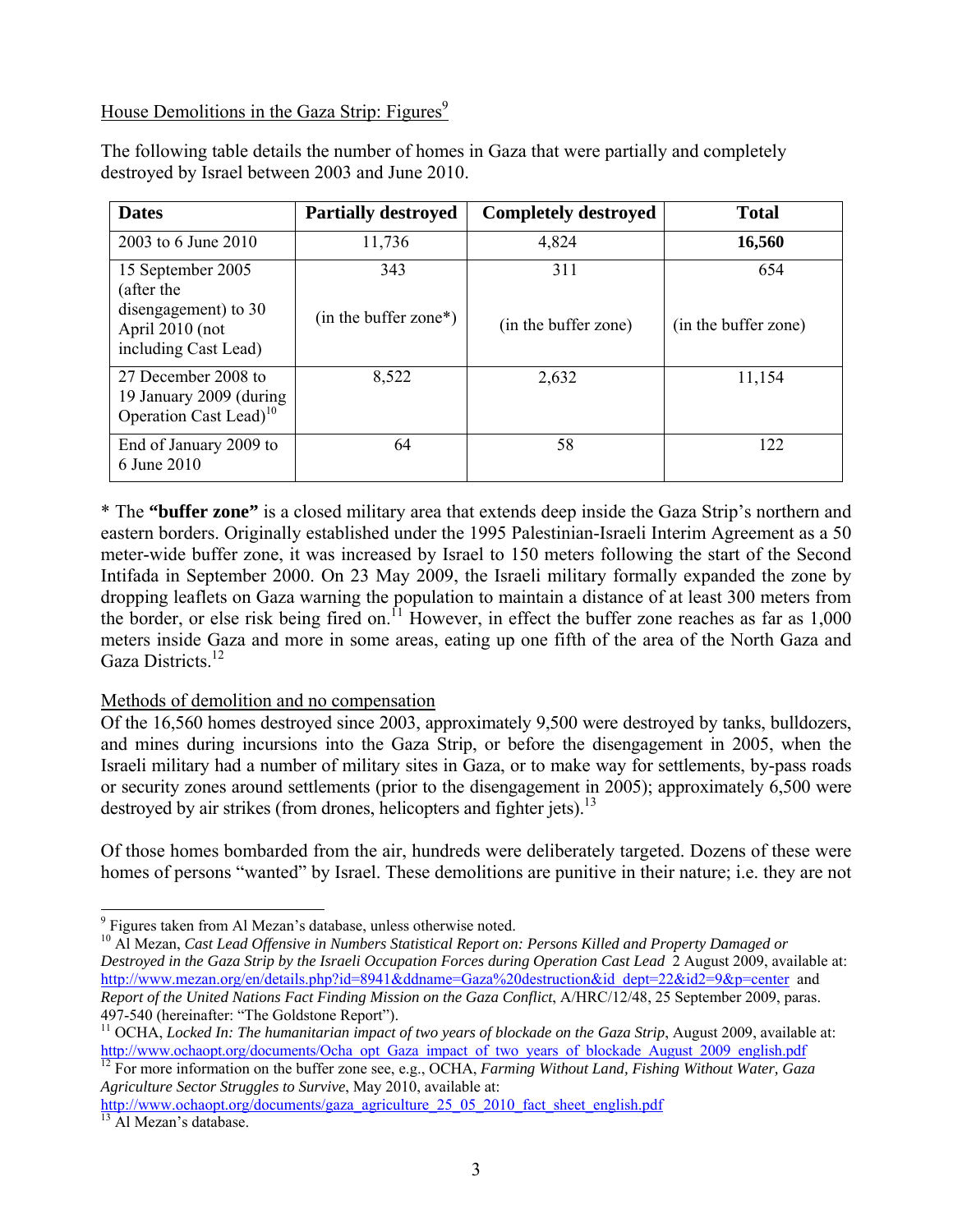intended to respond to any kind of materialized military actions. Sometimes during these air attacks residents would be warned by the Israeli military that their homes would be targeted. People were usually given ten to thirty minutes to evacuate.<sup>14</sup> For example, according to Al Mezan's investigations, at 11:30pm on 15 November 2006 Israeli jet fighters fired a missile at the house of Mahmoud Mas'oud north of Jabalia. The house had five floors and housed 43 people, including 28 children. The attack caused major damage to the house and three neighboring houses. The Israeli military had telephoned the Mas'oud family and notified them that it would be bombarded in 15 minutes. The Committee Against Torture recently called on the State of Israel to desist punitive demolitions where they violate Article 16 of the Convention Against Torture (prohibiting cruel, inhuman or degrading treatment or punishment).<sup>15</sup>

There is a distressing lack of accountability for Palestinian victims of violations of international human rights law and international humanitarian law in the Israeli legal system. Al Mezan is unaware of any claim filed by an individual from the Gaza Strip that has provided an equitable restitution and compensation for victims of the policy of home demolitions, including punitive demolitions.

Recent amendments to Israeli tort law contravene Israel's obligations under international law by narrowing the eligibility of Palestinians from the OPT to submit claims for compensation for damages caused to them by Israeli security forces, including damages relating to home demolitions, and those caused outside of the context of a military operation (with some minor exceptions).<sup>16</sup> The law exempts Israel from compensating for damages sustained by "A citizen of an Enemy State," or "An activist or member of a Terrorist Organization"; Gaza has been declared by Israel to be an "enemy entity."<sup>17</sup>

# Housing in Gaza since Operation Cast Lead

The current housing situation in Gaza has changed very little since the end of Operation Cast Lead (OCL), which ended in January 2009. Most people displaced during the military attack are still living in temporary accommodation. The reconstruction and repair of homes has been prevented because of the illegal blockade on the Gaza Strip imposed by Israel, which prohibits the entry of construction materials.<sup>18</sup> The UN has introduced a cash-assistance program to provide cash to

 $14$  See, e.g., Al Mezan's press releases on these attacks:

http://www.mezan.org/en/details.php?id=1852&ddname=IOF&id\_dept=9&id2=9&p=center (November 2006); http://www.mezan.org/en/details.php?id=1867&ddname=Incursion&id\_dept=9&id2=9&p=center (October 2006); http://www.mezan.org/en/details.php?id=1876&ddname=Incursion&id\_dept=9&id2=9&p=center (September 2006). <sup>15</sup> Concluding observations of the Committee against Torture on Israel, CAT/C/ISR/CO/4, 23 June 2009, para. 33.

<sup>&</sup>lt;sup>16</sup> An English translation of the *Civil Wrongs (Liability of the State) Law – 1952* (as amended 2005) is available at: http://www.adalah.org/features/compensation/law-e.pdf<br><sup>17</sup> Another main provision of the law was struck down by the Israeli Supreme Court in December 2006. The article in

question stated that "the State shall not be subject to liability under the law of torts for damage sustained in a Conflict Zone due to an act performed by the security forces." The decision was delivered on a petition filed against the law in September 2005 by Adalah, HaMoked and the Association for Civil Rights in Israel (ACRI) on behalf of six other human rights organizations. HCJ 8276/05, *Adalah, et al. v. The Minister of Defense, et al.* (decision delivered 12 December 2006). The court ruled that this provision disproportionately violated the rights of Palestinians to life, dignity, and property. For more information, see Adalah, *Supreme Court Cancels Racist Law, Ruling that Palestinians Harmed by Israeli Military in the Occupied Palestinian Territories are Eligible for Compensation from Israel*, 12 December 2006, available at:  $\frac{http://www.addlah.org/eng/press releases/pr.php?file=06_12_12}{\frac{18}{20}}$  Under heavy international pressure, on 20 June 2010 the Israeli government decided to alter its siege policy,

reportedly to "liberalize the system by which civilian goods enter Gaza and expand the inflow of materials for civilian projects under international supervision," while continuing "existing security procedures to prevent the inflow of weapons and war material." See decision of the Israeli Security Cabinet in English at:

http://www.mfa.gov.il/MFA/Government/Communiques/2010/Security\_Cabinet\_decision\_17-Jun-2010.htm. See also statement by the Prime Minister's Office, 20 July 2010, available at: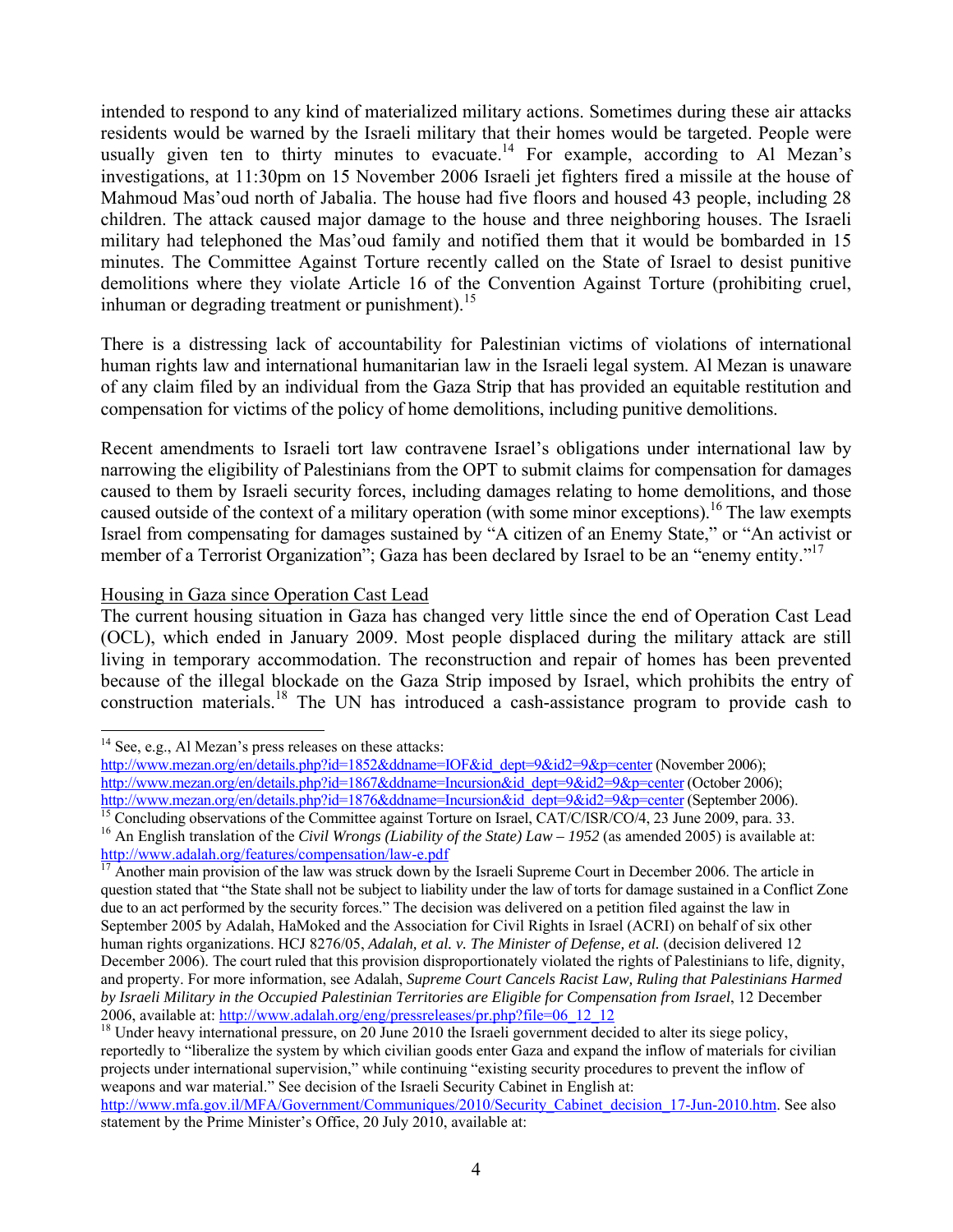households whose homes were destroyed or largely damaged during OCL and compensation to households whose homes sustained minor damages.<sup>19</sup> Some private individuals using materials bought on the local market or obtained through the tunnels have managed to repair or partially repair houses. However, this is not an adequate solution to the need for reconstruction, which also extends to homes destroyed or damaged before OCL.

#### The psychological impact of house demolitions on children in Gaza

Today, around 25,000 children are still waiting for their homes to be reconstructed following Israeli military attacks prior to and during OCL. A report by Save the Children published in April 2009 demonstrates that home demolitions have significant negative psychological effects on children. This study found that compared to children of similar demographics, children who had their home demolished fare significantly worse on a range of mental health indicators, including: withdrawal, somatic complaints, depression and anxiety, social difficulties, higher rates of delusional, obsessive and compulsive thoughts, delinquency and violent behavior. These psychological symptoms have persisted, and were still present six months after the end of the war on Gaza. Families have also reported deterioration in children's educational achievement and ability to study.<sup>20</sup>

## *House demolitions during OCL – Psychological Effects on Children*

-

Hundreds of families were forced to flee the Ezbet Abed-Rabbo neighborhood when their houses were attacked or they were ordered to leave the area by the Israeli military. Twelve-year-old Lamis fled with her family after the third floor of the house she was sheltering in (owned by relatives) was shelled. Instead of providing safe passage to the fleeing civilians, Israeli soldiers ordered the men and boys aged 16 to 50 years old to strip naked and then detained them. Lamis' home was taken over by Israeli soldiers after the family fled and her toys and clothes were destroyed. After OCL, Lamis saw a psychologist who tried to help her sleep; she is unable to sleep unless curled into a ball in a room with a light on.

During OCL, the home of Ahmed Mohammed Abdel-Rahman Salha was heavily damaged after the family, including five children – Wisam (12), Wisal (11), Marah (9), Nisma (5) and Noor (2) – fled to a UN shelter. Ahmed's children have been treated for psychological problems. In his affidavit to Al Mezan, Ahmed described these problems, "I have noticed that my children started to have bad, fearful dreams. They wake up scared, crying and, sometimes, screaming in a strange way. My son Wisam started to fall unconscious frequently. I took him to psychotherapy by the psychological support teams that started to work in our refugee camp. The children's health is good now; however, they continue to have bad dreams and say they are scared. I repaired part of my house and we have returned to it because we could not find a house or apartment to rent."<sup>21</sup>

http://www.mfa.gov.il/MFA/Government/Communiques/2010/Prime\_Minister\_Office\_statement\_20-Jun-2010.htm. The impact of the change in policy on the ground remains to be seen. See, e.g., Attila Somfalvi, "Cabinet: All nonmilitary items can enter Gaza freely," *Ynet News*, 20 June 2010, available at:

http://www.ynetnews.com/articles/0,7340,L-3907978,00.html; *Reuters*, "U.N. agency calls for full lifting of Gaza blockade", 21 June 2010, available at: http://www.reuters.com/article/topNews/idUSTRE65K4NO20100621; Amira Hass, "Easing of siege may have negligible effect on Gaza," *Haaretz*, 22 June 2010, available at: http://www.haaretz.com/printedition/news/amira-hass-easing-of-siege-may-have-negligible-effect-on-gaza-1.297552<br><sup>19</sup> UNDP, *Gaza One Year After: Early Recovery and Reconstruction Needs Assessment*, May 2010, p.51, available at:

http://www.undp.ps/en/newsroom/publications/pdf/other/gazaoneyear.pdf<br><sup>20</sup> Save the Children, *Broken Homes: Assessing the Impact of House Demolitions on Palestinian Children and Families,*<br>April 2009, available at: <u>www.s</u>

Al Mezan and Defense for Children International-Palestine, *Bearing the Brunt Again: Child Right Violations during Operation Cast Lead*, September 2009, p. 93.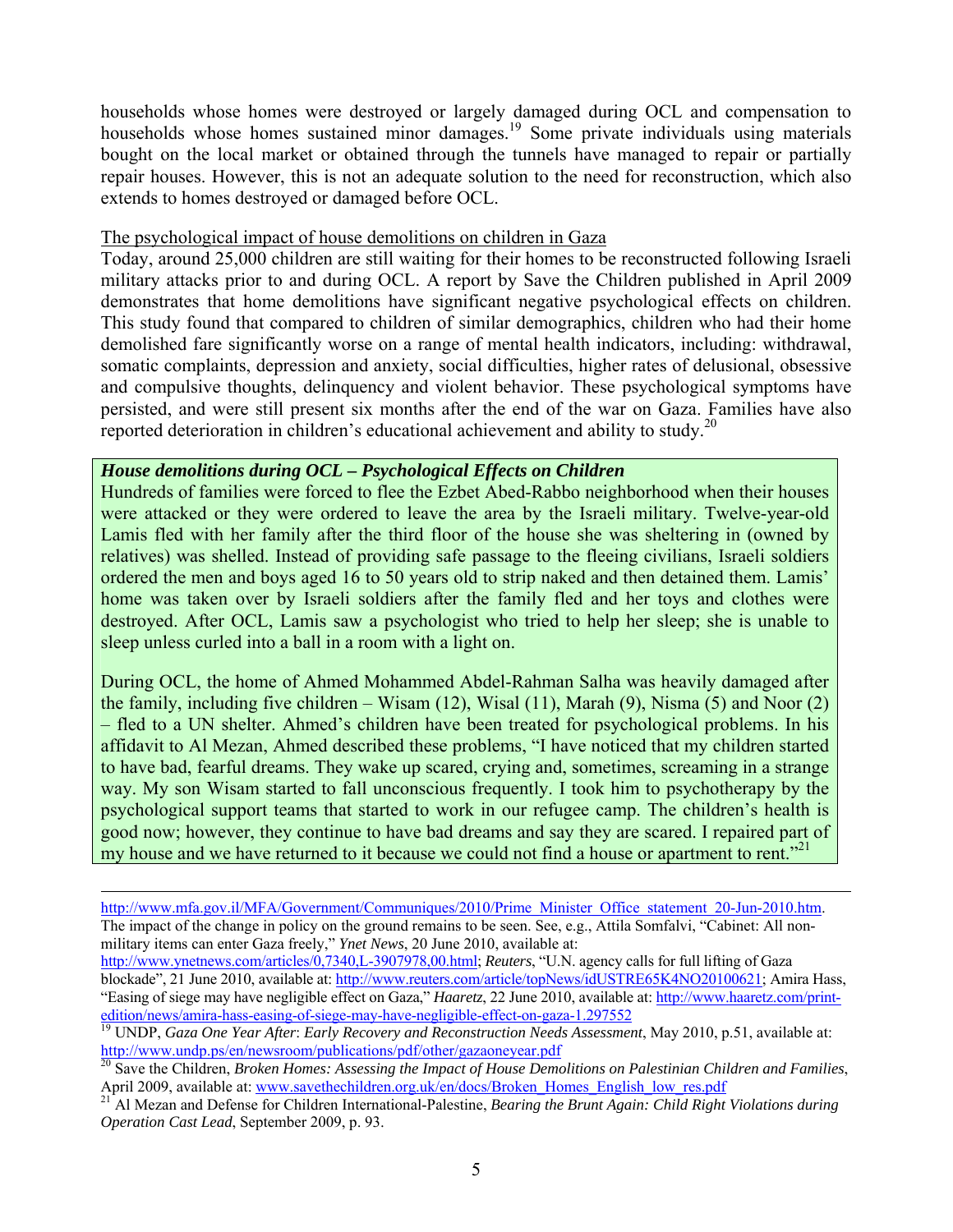The Housing and Land Rights Network – Habitat International Coalition reported to the UN Fact-Finding Mission on the Gaza Conflict that, "of those forced to seek shelter following the military damage or destruction of their home, over half were children. While female-headed households constitute only a relatively small percentage of the total affected families (7%), their number in absolute terms, 763 such families, is significant."<sup>22</sup> The UN Fact-Finding Mission found that the "the widespread destruction, the displacement, the inability to find a safe place anywhere, together with the direct exposure to life-threatening events will continue to have a serious impact on the population." $^{23}$ 

Adalah, Al Mezan and PHR-Israel urge the Committee to recommend that Israel cease its policy of demolishing Palestinian homes, whether in cases of punitive home demolitions, the disproportionate demolitions of homes in the context of military operations, or administrative home demolitions, and to find, consistent with the conclusions of the UN Committee Against Torture in *Dzemajil, et al. v. Yugoslavia (CAT 161/00) [9/],* that the circumstances surrounding the three patterns of house demolition described above constitute cruel, inhuman or degrading treatment.

# **Question 8**

*Please provided detailed and updated information on the measures taken by the State party to ensure that definitions of terrorism and security suspects are precise and limited to the countering of terrorism and the maintenance of national security respectively, in full conformity with international human rights standards and in particular with the Covenant. Please provide disaggregated data by sex, age, nationality and ethnic origin on persons detained as "unlawful combatants" since 2003, elaborate further on the legal status of these persons (see State party report, paras. 270 to 277) and indicate whether and when the State party envisages repealing the Incarceration of Unlawful Combatants Law 5762-2002, as recommended by various human rights international experts*

# Data on unlawful combatants

In 2007, two Palestinians were classified as "unlawful combatants".<sup>24</sup> At the end of December 2008 there were five prisoners being held as unlawful combatants in Israeli custody.<sup>25</sup> By the end of Operation Cast Lead (OCL) in January 2009, their number had reached 19. During OCL dozens of Palestinians civilians were arrested by the Israeli military on the basis of being unlawful combatants. Of these dozens, 12 Palestinians were detained as unlawful combatants.26 **As of 6 June**  2010, eight Palestinians were being held in Israel as unlawful combatants.<sup>27</sup> Since the law's enactment, at least 54 individuals have been detained pursuant to it: 15 Lebanese and 39 Palestinians from the Gaza Strip.<sup>28</sup>

l  $22$  The Goldstone Report, para. 1240.

<sup>23</sup> Ibid. para. 1258.

 $24$  According to Al Mezan's legal unit.

<sup>&</sup>lt;sup>25</sup> According to the Israeli Prison Service

<sup>&</sup>lt;sup>26</sup> According to Al Mezan's legal unit.

<sup>&</sup>lt;sup>27</sup> According to Al Mezan's legal unit. Of the eight remaining in detention, three had completed their sentences and were then charged as unlawful combatants: one from 2007, one from before OCL, two from during OCL, and one after OCL.

<sup>28</sup> B'Tselem and HaMoked, *Without Trial: Administrative Detention of Palestinians by Israel and the Internment of Unlawful Combatants Law*, October 2009. Available at:

http://www.btselem.org/Download/200910\_Without\_Trial\_Eng.pdf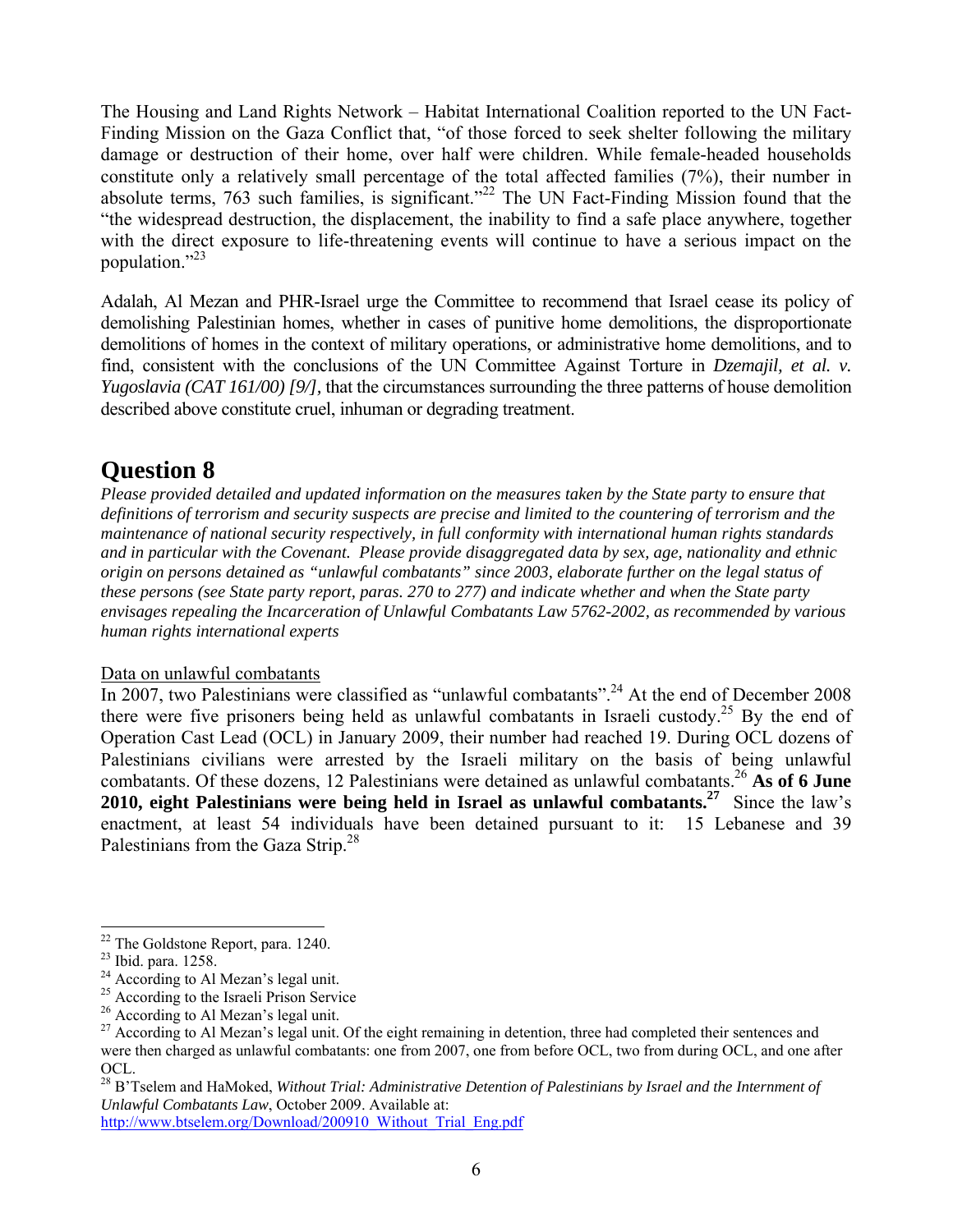# The legal status of "unlawful combatants"

According to the Incarceration of Unlawful Combatants Law – 2002 (and its subsequent amendments in 2008), an "unlawful combatant" is "a person who has participated either directly or indirectly in hostilities against the State of Israel or is a member of a force perpetrating hostilities against the State of Israel, to whom the conditions prescribed in Article 4 of the Third Geneva Convention of 12th August 1949 with respect to prisoners of war and granting prisoner-of-war status in international humanitarian law, do not apply."29 All detainees held under the law can be held *indefinitely* without charge or trial as long as the hostilities against Israel continue. In June 2008, the Israeli Supreme Court upheld the constitutionality of this law on the grounds that it had been legislated for a proper purpose and was proportionate. In the case in question, the appellants were two Gaza residents who were detained due to their purported association with Hezbollah.<sup>30</sup>

There is no category of "unlawful combatant" recognized in international law.<sup>31</sup> Under international humanitarian law (IHL), an individual must fulfill several conditions in order to be included in the category of "combatant". Civilians are defined negatively, that is, anyone who is not a combatant, according to the definition in the conventions,<sup>32</sup> or more generally, "persons taking no active part in the hostilities". The Unlawful Combatants Law creates a category of persons who are denied fundamental due process rights, who may be attacked in time of war or military operation because of their being "combatants", but who if captured are not entitled to the rights and protections to which combatants are entitled. The Israeli Supreme Court rejected the existence of a third category,  $33$  but by upholding the constitutionality of the law, it in practice approved such a category.

The classification of an individual as an "unlawful combatant" has serious consequences for his or her most basic rights. Thus:

- Judicial review may be delayed for up to 14 days from the date the imprisonment order was taken out;
- Meeting with an attorney can be prevented for up to 21 days;

- Secret evidence may be used and evidence taken in the absence of the detainee;
- The detention order is not limited in time and thus in theory, the individual can be detained indefinitely, with judicial review of the detention mandated only once every six months.
- The law contains legal presumptions that the release of an "unlawful combatant" will endanger state security so long as hostile acts by his force against the State of Israel have not ceased. These presumptions render a fair trial impossible and constitute a reversal of the presumption of innocence.

<sup>&</sup>lt;sup>29</sup> Article 2 of the Incarceration of Unlawful Combatants Law. See The Public Committee Against Torture in Israel and Adalah: The Legal Center for Arab Minority Rights in Israel, *Exposed: The Treatment of Palestinian Detainees During Operation "Cast Lead,"* forthcoming June 2010 (English). See also Al Mezan, *Unlawful Combatants: The Violation of* 

*Gazan Detainees' Rights in Israeli Prisons*, 1 April 2009.<br><sup>30</sup> Criminal Appeal 6659/06, *Anonymous v The State of Israel*, P.D. 54(1) 721 (2008) (Hebrew). The decision is available in English at: http://elyon1.court.gov.

<sup>&</sup>lt;sup>31</sup> HCJ 769/02, *PCATI v The Government of Israel*, Tak-El 2006(4) 3958 (in Hebrew), para. 26 of former Chief Justice Barak's ruling. On the definition of a combatant, see Article 1 of the Protocol I Additional to the Geneva Conventions and Article 13 of the First and Second Geneva Conventions, Article 4 in the Third Geneva Convention.<br><sup>32</sup> Article 51 of the Protocol I Additional to the Geneva Conventions (1977). It is accepted legal practice to consider

article to be a part of customary international law.

<sup>33</sup> HCJ 769/02, *PCATI v The Government of Israel*, para. 28 of former Chief Justice Barak's ruling (2006).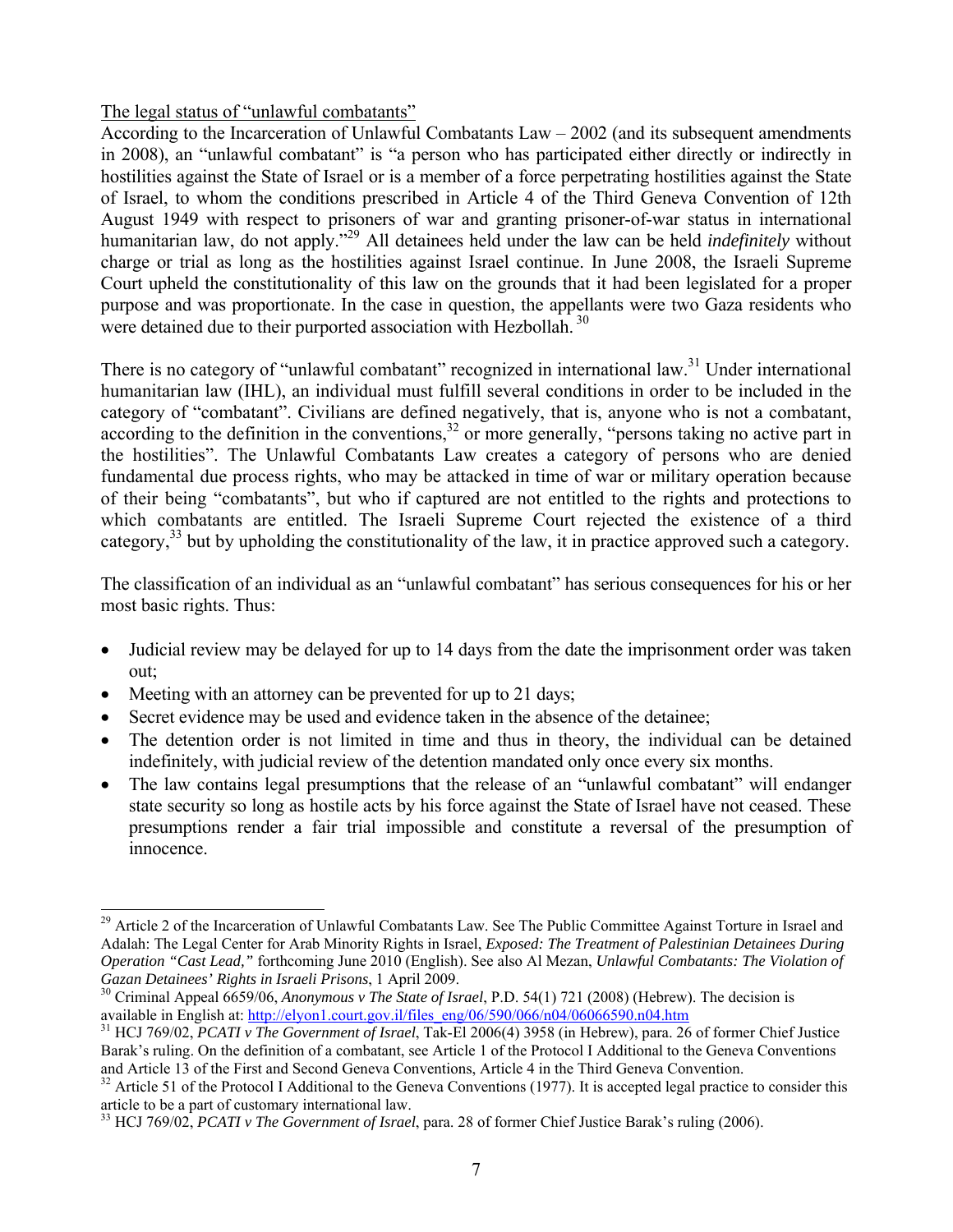No steps to repeal the law

No steps are being taken by Israel towards repealing the law. At least two appeals have been filed to the Israeli Supreme Court by persons detained as unlawful combatants since the end of OCL. In both cases the court rejected the appeals and concurred with the state that the two persons in question were unlawful combatants.<sup>3</sup>

Unlawful combatant status used as an additional punishment after completion of sentence

At least nine detainees from Gaza held as "unlawful combatants" have been moved to this track after serving out their prison sentences;<sup>35</sup> currently three detainees are being held as such.<sup>36</sup> The use of the law in this way gives rise to the suspicion that one of its purposes is to hold detainees as bargaining chips. This suspicion is strengthened by indications that the law was originally legislated in order to enable Israel to continue holding Lebanese citizens Mustafa Dirani and 'Abd al-Karim 'Obeid as bargaining chips for Israel in a future prisoner exchange deal.37 Subsequently, in addition to detainees from Gaza, Lebanese nationals captured during the Second Lebanon War were imprisoned under this law until being released in a prisoner swap in July 2006. Adalah, Al Mezan and PHR-Israel urge the Committee to recommend that Israel repeal the law.

# **Question 10**

l

*Please provide information on the measures taken by the State party to ensure that the military comply with the fundamental requirement of distinguishing between civilians and military objectives when resorting to the use of force and that utmost consideration be given to the principle of proportionality in all the State party's responses to terrorist threats and activities. Please also indicate whether the State party envisages establishing an independent body to monitor the strict compliance of military forces with international human rights law. According to information received by the Committee, "targeted killings" have continued to be used by the State party in response to terrorist activities. Please indicate (a) the number of "targeted killings" carried out since 2003; (b) whether any complaints were lodged in light of the Supreme Court*  decision of December 2006 imposing certain limitations and restrictions on such acts; and (c) the outcome of *these complaints. In addition, please provide specific information on the status of investigations and prosecutions initiated by the State party on alleged violations of international law resulting from the conduct of Defense Forces during: (a) the Second Lebanon War, including the investigations following the Commission of Inquiry into the Events of Military Engagement in Lebanon 2006 (Winograd Commission); and (b) Operation Cast Lead.*

# Data on extra-judicial executions / "targeted killings"

Since 2003 the Israeli military have targeted and extra-judicially executed 184 individuals in Gaza and an additional 155 individuals (e.g. people living in the same building, passersby, etc.) have been

http://www.idi.org.il/sites/english/ResearchAndPrograms/NationalSecurityandDemocracy/Terrorism\_and\_Democracy/ Newsletters/Pages/4th%20Newsletter/1/UnlawfulCombatants.aspx<br><sup>35</sup> PCATI learned of at least nine such detainees from Gaza who remained in prison under the Unlawful Combatants

Law after having served out their sentences received according to the criminal legal procedures. See also, Criminal Case 40211-03-10 (Jerusalem District Court) *The State of Israel v. Tariq Issa Issawi*, given on 21 April 2010. See also *Al Mezan Condemns the Israeli Increasing Indictments of Gazans as 'Unlawful Combatants'; Calls International Community to Intervene*, 16 November 2009, available at:

http://www.mezan.org/en/details.php?id=9231&ddname=detention&id\_dept=9&id2=9&p=center  $36$  See note 27, above.

<sup>34</sup> For more information, see the Israel Democracy Institute, *Two Unlawful Combatants Cases in the Israeli Supreme Court*, available at:

<sup>37</sup> Crim. FH 7048/97 *Anonymous v Minister of Defense,* P.D. 54(1) 741 (Hebrew).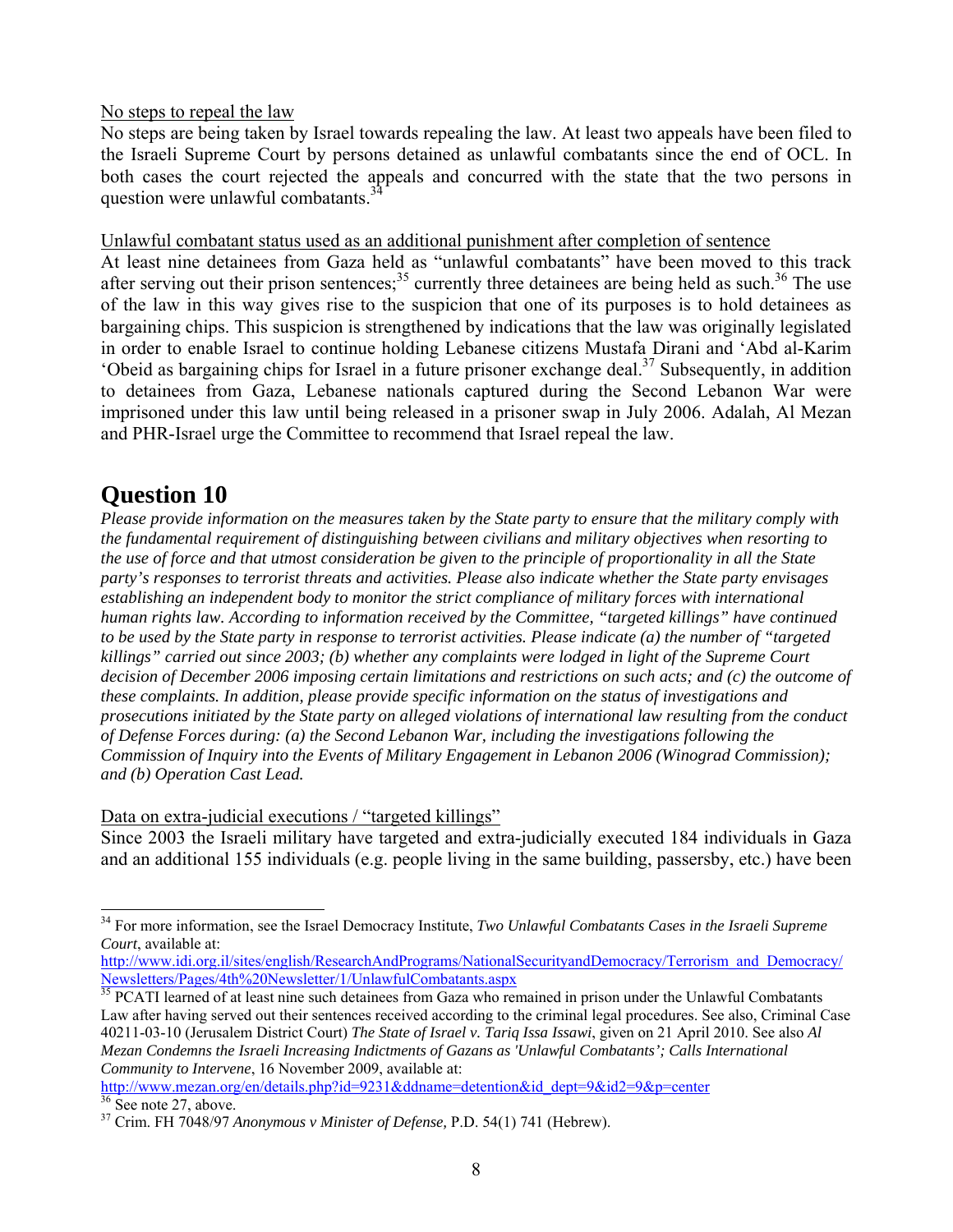killed as a result of these assassinations.<sup>38</sup> During Operation Cast Lead (OCL), 19 individuals were targeted and extra-judicially executed by the Israeli military; 17 other individuals were also killed. These killings are continuing despite the Israeli Supreme Court's decision of December 2006, which imposed certain restrictions on their use, and the Committee's previous recommendation from 2003 that, "The State party should not use "targeted killings" as a deterrent or punishment... Before resorting to the use of deadly force, all measures to arrest a person suspected of being in the process of committing acts of terror must be exhausted" (para. 15).

# Complaints lodged: no remedy

On 15 January 2009, during OCL, the Israeli military announced that it had killed **Sa'eed Siam,** who was a senior member of Hamas, the Interior Minister in the Gaza Government.<sup>39</sup> The targeted attack also resulted in the deaths of six people in neighboring buildings, and the injury and maiming of dozens of others, in addition to the destruction of many buildings. Human rights organizations filed a complaint on 22 November 2009 to the Israeli Military Advocate General (MAG) and the Attorney General (AG) demanding the opening of a criminal investigation into the assassination of Sa'eed Siam and the resultant killing of civilians.<sup>40</sup> As of 12 June 2010, there is no further update on the status of this investigation.

The Israeli Supreme Court refused to intervene in the case of **Salah Shehadeh**, the Hamas leader in Gaza whose house was hit by a one-ton bomb dropped by the Israeli Air Force in July 2002. The bombing killed Shehadeh and at least 14 civilians, including nine children, injured at least 100, and caused massive destruction to residential buildings. As a response to long-running litigation on the issue initiated in  $2003$ ,<sup>41</sup> the Supreme Court avoided ruling on this highly sensitive question, and delegated the decision to an "independent" committee. This committee was appointed in January 2008, and originally consisted of three former members of the Israeli security and military forces. Its objective was to draw lessons and conclusions on the operational level, and if relevant to inform the AG or the MAG of any fears that a disciplinary infraction or criminal felony had been committed. The committee is not a criminal investigatory body, nor was it granted the powers thereof, and its recommendations have no legal status. After over a year of doing very little, the committee's chair, Zvi Inbar, died in August 2009, leaving it virtually inactive to this day, despite the reported appointment in February 2010 of a new Chair, former Supreme Court Justice Tovah Strassberg-Cohen.42 Thus, eight years after the attack, a preliminary decision has yet to be taken over whether to open a criminal investigation in the *Shehadeh* case.

A further petition filed to the Israeli Supreme Court by Adalah, Al Haq, and the Palestinian Center for Human Rights in April 2007, sought criminal investigations into the killing of civilians and

l

39 See, *IDF Targets Senior Hamas Leader Said Siam*, IDF website, 15 January 2009, available at: http://dover.idf.il/IDF/English/News/today/09/01/1502.htm; and *Senior Hamas leader Said Siam killed in IAF strike*, Israeli Foreign Affairs Ministry, 15 January 2009, available at: http://www.mfa.gov.il/MFA/Terrorism-+Obstacle+to+Peace/Terrorism+and+Islamic+Fundamentalism-/Senior\_Hamas\_leader\_Said\_Siam\_killed\_15-Jan-

<sup>41</sup> HCJ 8794/03, *Hess v. The Military Advocate General* (decision delivered on 23 December 2008).<br><sup>42</sup> See, e.g., Dan Izenberg, "Analysis: Goldstone fire far from extinguished," *The Jerusalem Post*, 12 February 2010,

<sup>&</sup>lt;sup>38</sup> Al Mezan's database. Information is current as of 6 June 2010.

<sup>2009.</sup>htm. 40 Joint Press Release, *Adalah, Al Mezan and Al Haq Submit New Complaints and Demands to Israel for Criminal Investigations into Suspected War Crimes in Gaza*, 25 November 2009, available at:

available at: http://www.jpost.com/Israel/Article.aspx?id=168514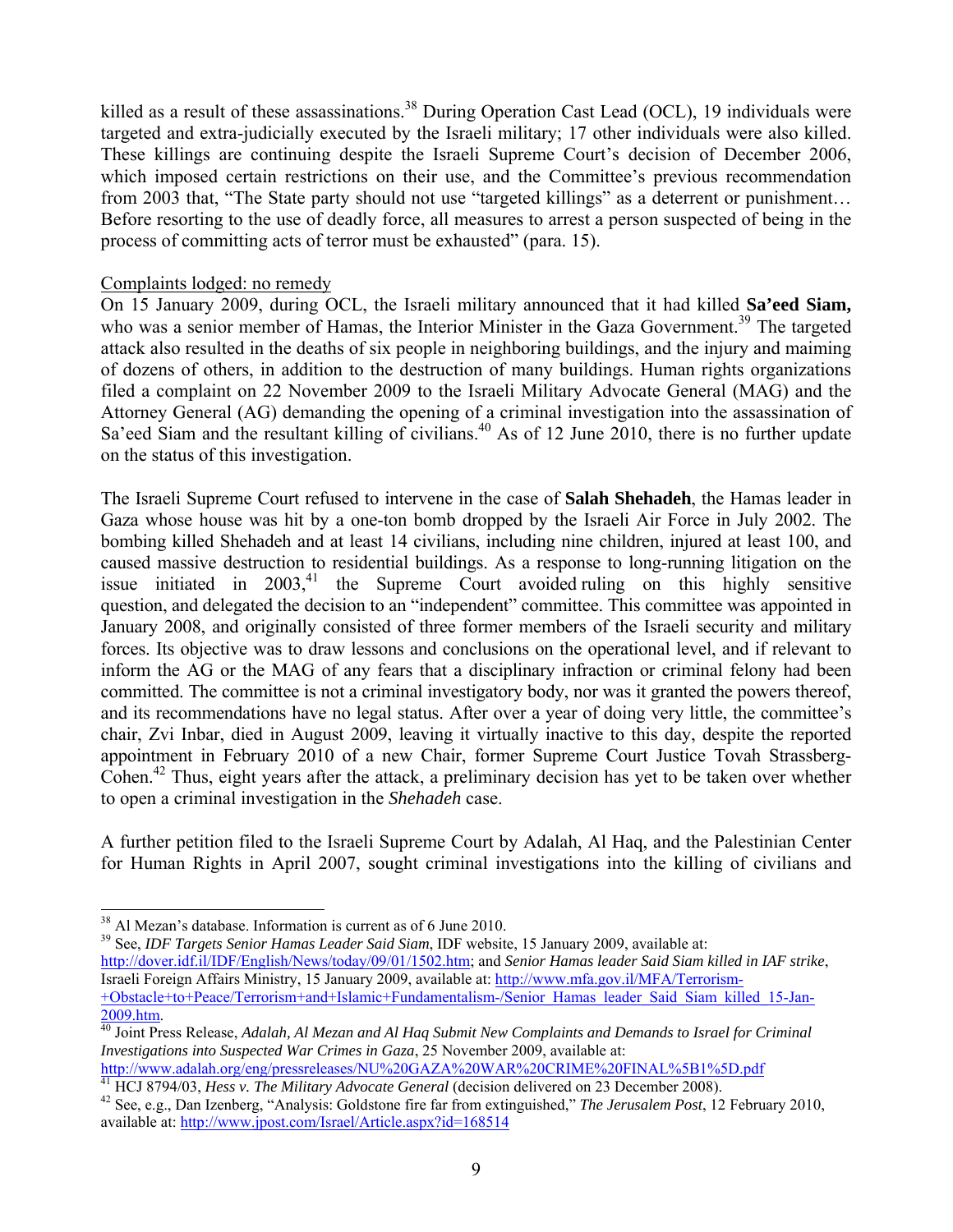extensive home demolitions in 2004 during two Israeli military attacks launched on Gaza.<sup>43</sup> The petition provided detailed documentation of grave breaches of the Fourth Geneva Convention; it, too, remains pending, three years after being filed. Here the AG repeated the state's position that criminal responsibility will attach only for intentional killings or injuries.<sup>44</sup>

**Anat Kamm**, a former Israeli soldier, is currently being prosecuted in Israel for grave espionage for allegedly leaking classified Israeli military documents to Uri Blau, a reporter from *Haaretz*. The documents were the subject of an article by Blau published in *Haaretz* in November 2008, entitled "License to Kill."45 The documents suggest that the Israeli military was continuing to carry out extra-judicial killings against Palestinians in the West Bank even though it was possible to arrest them, and thus that the military acted in defiance of conditions set forth by the Supreme Court in its ruling on this issue from 2006.

Following the publication of the Blau article, attorneys on behalf of The Public Committee Against Torture in Israel (PCATI) submitted a complaint demanding a criminal investigation by the Attorney General (AG); the request was refused in January 2009. The AG stated that, "the legal aspects of the operation were examined at each one of the planning stages and there is no basis to the charge that the IDF 'ignored' the Supreme Court's instructions regarding targeted assassination operations. On the contrary, the operational officers in the general staff, who had close legal consultation, were aware of the Supreme Court instructions and stressed and carried them out in all stages of the planning and the approval of the operation.<sup>146</sup>

The status of investigations and prosecutions initiated in relation to OCL

l

During OCL, at least 1,440 Palestinians were killed, including 431 children and 114 women, and over 5,300 Palestinians injured, $47$ 

The Israeli military investigations into OCL are incompatible with international standards of independence, effectiveness, transparency and promptness.<sup>4</sup>

<sup>43</sup> HCJ 3292/07, *Adalah, Al Haq and PCHR et al. v. The Attorney General* (case pending). The state responded that the case should be dismissed as its arguments were general and it was brought too long after the end of military operations.<br><sup>44</sup> See also Adalah, *Briefing Paper: Israeli military probes and investigations fail to meet intern* 

*ensure accountability for victims of the War on Gaza*, January 2010, available at:

http://www.adalah.org/newsletter/ara/jan10/paper.pdf<br><sup>45</sup> The article, published in *Haaretz* on 27 November 2008, has been posted by the Palestine Media Center at:<br>http://www.palestine-pmc.com/details.asp?cat=4&id=3899

<sup>&</sup>lt;sup>46</sup> See Dan Izenberg, "Stamp of approval by the Attorney General," *The Jerusalem Post*, 10 April 2010, available at:<br>http://www.jpost.com/israel/article.aspx?id=172983

 $h<sup>47</sup>$  See the Goldstone Report, "Data on casualties during the Israeli military operations in Gaza from 28 December 2008 to 17 January 2009", paras. 352-363. See also Al Mezan, *Cast Lead Offensive in Numbers Statistical Report on: Persons Killed and Property Damaged or Destroyed in the Gaza Strip by the Israeli Occupation Forces during Operation Cast Lead*, 2 August 2009 (1,409 Palestinians killed of whom 111 were women, 355 children, and 163 policemen, excluding police who are affiliated with Palestinian armed resistance groups; 237 causalities were combatants), available at:<br>http://www.mezan.org/en/details.php?id=8941&ddname=Gaza%20destruction&id\_dept=22&id2=9&p=center

<sup>&</sup>lt;sup>48</sup> See, e.g., *Adalah Briefing Paper: Israeli military probes and investigations fail to meet international standards or ensure accountability for victims of the War on Gaza*, January 2010, available at:

http://www.adalah.org/newsletter/ara/jan10/paper.pdf; letter sent by a coalition of human rights organizations based in Israel to the Israeli Prime Minister calling for an independent and impartial investigation mechanism into violations of international law during Operation Cast Lead, 25 January 2010, available at:

http://www.adalah.org/newsletter/ara/jan10/HR%20organization%20independent%20investigation%2024.1.10.pdf; Amnesty International, *Accountability regarding the conflict in Gaza and southern Israel: Written statement to the*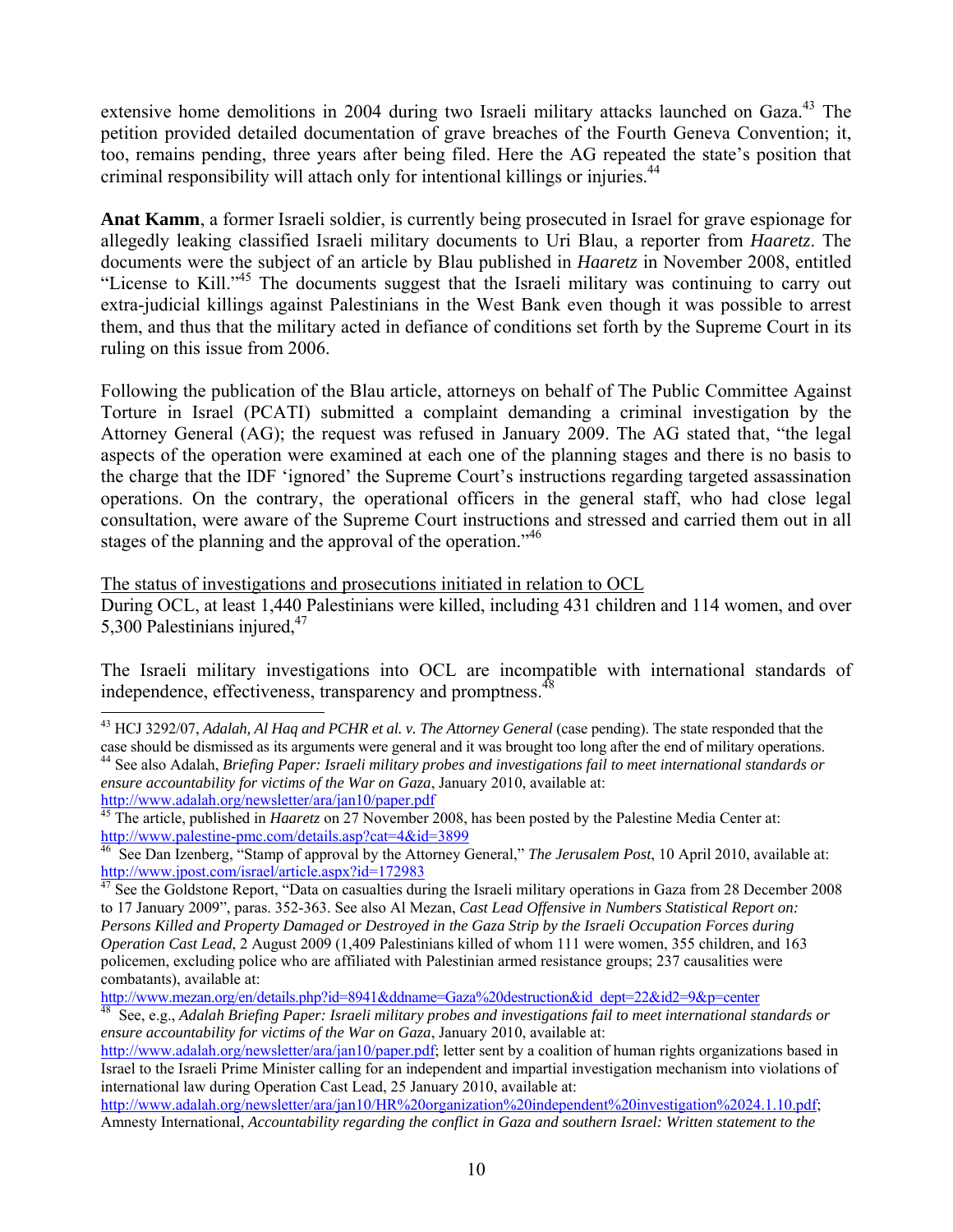To date, Israel has released two main reports on its military investigations into OCL, the first in July  $2009^{49}$  and the second in January 2010.<sup>50</sup> The 52-page report from January 2010 included sections on the procedures employed by Israel for reviewing allegations of misconduct by soldiers, on alleged violations of IHL, and on investigations into specific complaints of violations of IHL during OCL. According to the report, the military has investigated 150 incidents in Gaza that occurred during the military attack however, it does not provide any identifying details about these cases.

**Only 36 cases are under criminal investigation** by the military police, while 90 cases are being scrutinized through operational debriefings conducted by the same military units that were involved in the incidents. According to a prior report by Israel, 48 files have already been closed with no clear details given regarding their identity or the considerations involved.<sup>51</sup> The report from January 2010 provides no further details.

According to Israel's January 2010 report the criminal investigations have led to only one conviction of a soldier to date (for the theft of a credit card), and other military inquiries have led to two disciplinary reprimands (which are now in doubt, as they have since been denied by the Israeli military).

Israel's report from January 2010 states (paras. 111 and 112) that the military has investigated 10 incidents involving attacks on medical crews and facilities, yet the MAG found no basis to order criminal investigations into these events. Reports by human rights organizations, the ICRC, and the UN indicate that 41 medical facilities and 29 ambulances were damaged, and that 16 medical workers were killed and 25 injured. $52$ 

The January 2010 report shows that the military investigations focus on specific incidents and on deviations from orders, rules of engagement or policies, rather than on the broader orders and policy decisions that were described as leading to severe violations of international law. Senior military and political policy-makers are not subject to scrutiny under the current mandate of the Israeli military investigations.

The Israeli military investigations are not open to the public and almost nothing is known about them. Whereas the January 2010 report provides detailed responses regarding some of the individual incidents cited in the Goldstone report (e.g. the el Bader flour mill), it fails to address

-

*Human Rights Council, Thirteenth session,* 15 February 2010, available at:<br>http://www.amnesty.org/en/library/info/MDE02/001/2010/en

<sup>&</sup>lt;sup>49</sup> The State of Israel, *The Operation in Gaza - Factual and Legal Aspects*, 29 July 2009, available in English at: http://www.mfa.gov.il/MFA/Terrorism-+Obstacle+to+Peace/Hamas+war+against+Israel/Operation\_in\_Gaza-<br>Factual and Legal Aspects.htm

<sup>&</sup>lt;sup>50</sup> The State of Israel, *Gaza Operation Investigations: An Update*, 29 January 2010, available in English at: http://www.mfa.gov.il/MFA/Terrorism-

<sup>+</sup>Obstacle+to+Peace/Hamas+war+against+Israel/Gaza\_Operation\_Investigations\_Update\_Jan\_2010.htm 51 The Israeli Ministry of Foreign Affairs, *Status of IDF investigations of Gaza incidents*, 5 November 2009, available at: http://www.mfa.gov.il/MFA/Government/Law/Legal+Issues+and+Rulings/Examination\_allegations\_by\_IDF\_Oct\_2009.htm <sup>52</sup> See the World Health Organisation, *Health Situation in Gaza*, 4 February 2009, available at:

http://www.who.int/hac/crises/international/wbgs/sitreps/gaza\_4feb2009/en/index.html; Al Mezan, *The Targeting of Medical Centers, Ambulance Teams and Civil Defense Teams during the Israeli Offensive "Operation Cast Lead" against the Gaza Strip 27 December 2008 – 18 January 2009*, 17 March 2009, available at: http://www.mezan.org/en/details.php?id=8569&ddname=gaza%20destruction&id\_dept=22&id2=9&p=center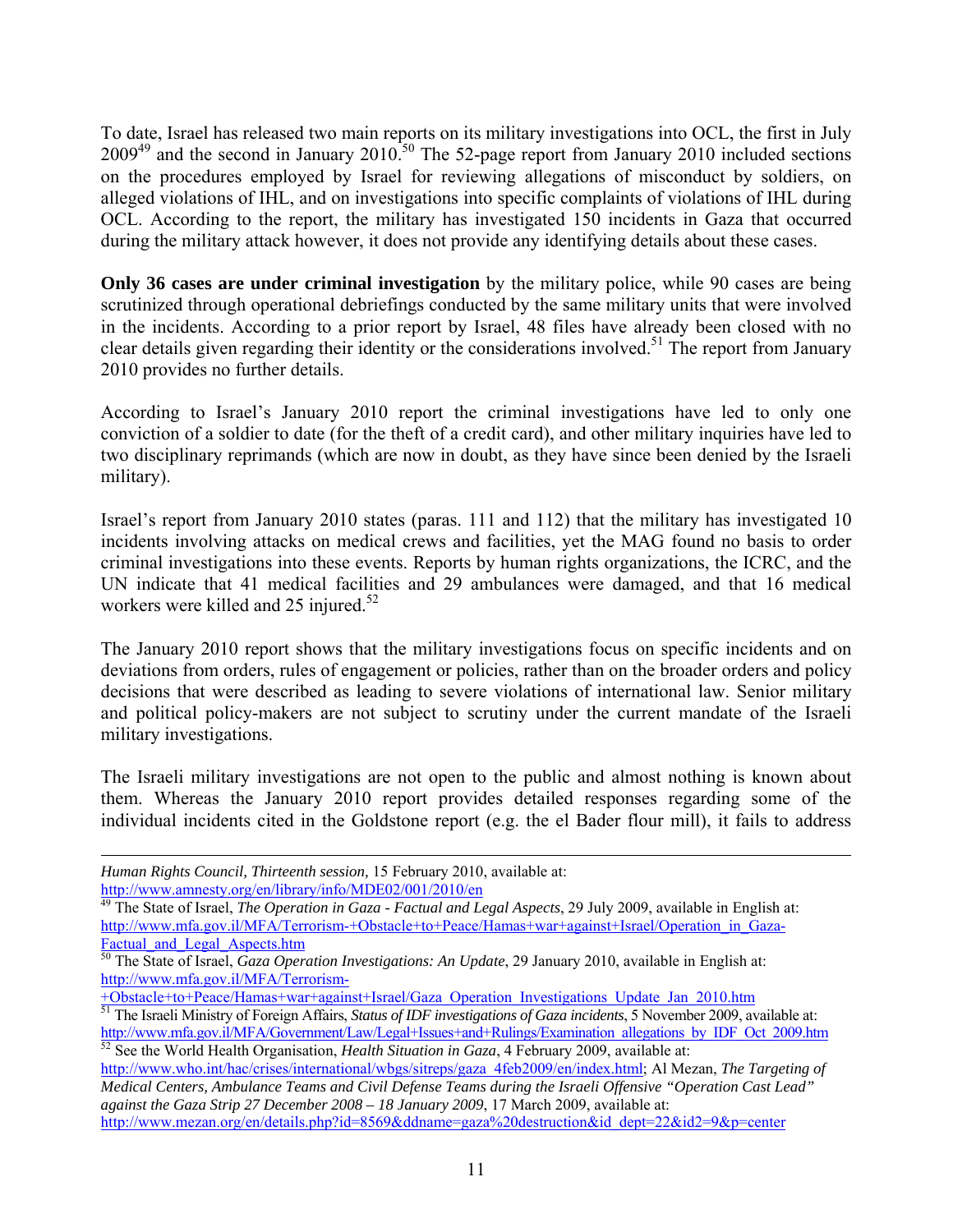others (e.g. the attack on Al Quds hospital; judging from para. 111-112, it would seem this case is closed and it is unclear why).

Few developments since the January 2010 report have been reported. In February 2010, Israeli military radio announced that the MAG had closed military investigations into two cases into involving the Israeli army's use of Palestinian civilians as human shields during OCL on the grounds that there was "no basis to the complaints".<sup>53</sup> These findings contradict the facts as borne out by the Goldstone report and reports of other human rights organizations.

In a separate case, in March 2010, *Haaretz* reported that an indictment had been filed against two soldiers suspected of "inappropriate conduct" and "violating their authority" for using a nine-year-old Palestinian boy as a human shield during OCL.<sup>54</sup> The soldiers forced him to open bags they thought to contain explosives during a raid on the building in which he and his family were living. These charges are unduly lenient and do not reflect the gravity of the violations involved.<sup>55</sup> In June 2010, the army announced that a soldier would be charged with the killing a 65 year-old woman, Raya Salma Abu Hajaj and her 35-year-old daughter Majda, during OCL, one of the famous "white flag" cases investigated by the Goldstone Mission; the Mission found in this case that the Israeli military had violated the prohibition in customary international law that the civilian population as such will not be the object of attacks.<sup>56</sup> The actual charges to be filed have not yet been made public.<sup>57</sup>

Adalah, Al-Haq and Al Mezan have filed several complaints with the MAG in cases involving the killing of civilians and the use of Palestinian civilians as human shields during OCL, and requested that the Israeli military open criminal investigations into these cases.<sup>58</sup> To date, the Israeli military police has closed one of the human shields cases and has initiated only one investigation into one of the killings cases, with no conclusions yet reported.<sup>59</sup> The organizations have not received any updated information from the MAG regarding the remainder of the cases. The continuing use of Palestinian civilians as human shields by the Israeli military violates Article 6 of the ICCPR, and disregards the Committee's previous recommendation from 2003 that Israel should discontinue this practice (para. 17).

l 53 See, Adalah, *Israeli Army Closes Military Investigations into Two Human Shields Cases from the War on Gaza without Informing the Victims*, 25 February 2010, available at:

http://www.adalah.org/eng/pressreleases/pr.php?file=25\_02\_10\_2 54 Anshel Pfeffer, "Two IDF soldiers charged with using 9-year-old 'human shield' in Gaza War," *Haaretz*, 11 March 2010 (English), available at: http://www.haaretz.com/news/two-idf-soldiers-charged-with-using-9-year-old-human-<br>shield-in-gaza-war-1.264652<br>55 For more information asserts.

For more information, see Defence for Children International – Palestine Section, *Two soldiers charged over human shield case reported by DCI*, 14 June 2010, available at: http://www.dci-

pal.org/english/display.cfm?DocId=1407&CategoryId=1<br><sup>56</sup> The Goldstone Report, paras. 764-769, 812. See also Amos Harel, "IDF to charge soldier with killing two Palestinian women during Gaza War," *Haaretz*, 16 June 2010, available at: http://www.haaretz.com/news/diplomacy-defense/idfto-charge-soldier-with-killing-two-palestinian-women-during-gaza-war-1.296500<br><sup>57</sup> Amira Hass, "Who will be punished for killing civilians in the Gaza War," *Haaretz*, 21 June 2010, available at:

http://www.haaretz.com/news/diplomacy-defense/who-will-be-punished-for-killing-civilians-in-the-gaza-war-1.297390?localLinksEnabled=false

<sup>58</sup> See, e.g., Joint Press Release, *Adalah, Al Mezan and Al Haq Submit New Complaints and Demands to Israel for Criminal Investigations into Suspected War Crimes in Gaza*, 25 November 2009, available at:

http://www.mezan.org/en/details.php?id=9283&ddname=goldstone&id\_dept=31&id2=9&p=center<br><sup>59</sup> See Joint Press Release, *Israeli Military Police Begin Probe into Killing and Wounding of Palestinians Carrying White Flags during Operation Cast Lead*, 3 September 2009, available at:

http://www.mezan.org/en/details.php?id=9023&ddname=court&id\_dept=31&id2=9&p=center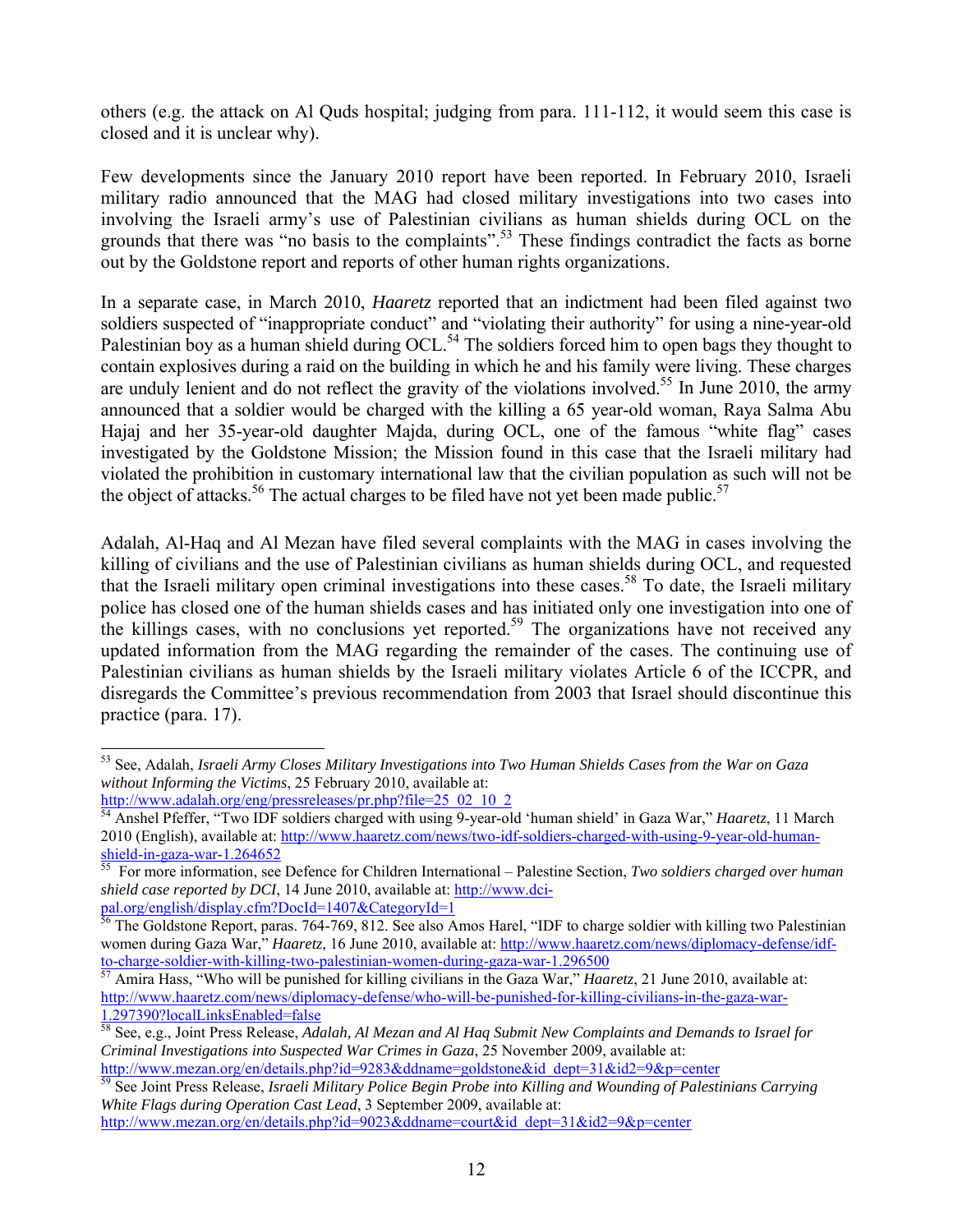# **Question 11**

*Please provide detailed information on Operation Cast Lead, which took place in Gaza in December 2008 and January 2009, in particular on measures taken to ensure the distinction between civilian and military objects and persons during the Operation. Please comment on allegations regarding: (a) direct targeting of civilians and civilian objects with lethal outcome despite the absence of any justifiable military objective; (b) the use of Palestinian civilians by the Israeli military forces as human shields, despite the 6 October 2005 ruling of the High Court of Israel on this practice; (c) the refusal of Israeli forces to allow the evacuation of the wounded and permit access to ambulances; and (d) a sharp increase in the use of force by security forces, including different "open fire regulations" to deal with disturbances where only Palestinians are present.*

In dozens of reports Palestinian, Israeli and international human rights organizations have documented hundreds of incidents in which the Israeli military during OCL: directly targeted civilians and civilian objects resulting in deaths; refused to allow the evacuation of the wounded or permit access to ambulances; used Palestinian civilians as human shields; and used different "open fire regulations" to deal with disturbances where only Palestinians are present.<sup>60</sup> Most of this information was provided to the UN Fact-Finding Mission on the Gaza Conflict, headed by former justice Richard Goldstone, which examined actions by both Israel and the Palestinians.

The main findings of the Goldstone Mission regarding Israel included the following:

- There were numerous instances of deliberate attacks on civilians and civilian objects (individuals, whole families, houses, mosques) in violation of the fundamental international humanitarian law principle of distinction, resulting in deaths and serious injuries. In these cases the Mission found that the protected status of civilians was not respected and the attacks were intentional, in clear violation of customary law.<sup>61</sup>
- In several of the incidents investigated, the Israeli army not only did not use their best efforts to permit humanitarian organizations access to the wounded and medical relief, as required by customary international law, but arbitrarily withheld such access.<sup>62</sup>
- The Israeli armed forces used Palestinians as human shields to enter houses which might be

<sup>60</sup> See, e.g., Amnesty International, *Israel/Gaza: Operation "Cast Lead": 22 days of death and destruction*, July 2009; Breaking the Silence, *Cast Lead: Testimony of Soldiers who Served in Operation "Cast Lead"*, July 2009; FIDH, The International Federation for Human Rights, *Operation Cast Lead, Gaza Strip One Year After, Accountability: A key challenge for peace*, December 2009; Human Rights Watch, *White Flag Deaths: Killings of Palestinian Civilians during Operation Cast Lead*, August 2009; Al Mezan Center for Human Rights, *Hiding Behind Civilians: Al Mezan report on the Use of Palestinian Civilians as Human Shields by the Israeli Occupation Forces*, April 2009; Al Mezan Center for Human Rights, *The Targeting of Medical Centers, Ambulance Teams and Civil Defense Teams during the Israeli Offensive "Operation Cast Lead" against the Gaza Strip, 27 December 2008-18 January 2009*, March 2009; Palestinian Centre for Human Rights, *Targeted Civilians: A PCHR Report on the Israeli Military Offensive against the Gaza Strip (27 December 2008-18 January 2009, September 2009*; Physicians for Human rights-Israel, *Independent Fact-Finding Mission of Medical Experts to Gaza*, April 2009; PCATI, *No Second Thoughts: Changes in the IDF's Combat Doctrine In Light Of "Operation Cast Lead,"* November 2009; Report of UNHQ Board of Inquiry into incidents in the Gaza Strip between 27 December 2008 and 19 January 2009 - SecGen Summary, letter to SecCo President, May 2009; Report of the Independent Fact-Finding Committee to the League of Arab States on Gaza: No Safe Place, April 2009; Adalah, *Prohibited Protest: Law Enforcement Authorities Restrict the Freedom of Expression of Protestors against the Military Offensive in Gaza*, September 2009.

 $61$  The Goldstone Report, para. 1921.

 $62$  Ibid.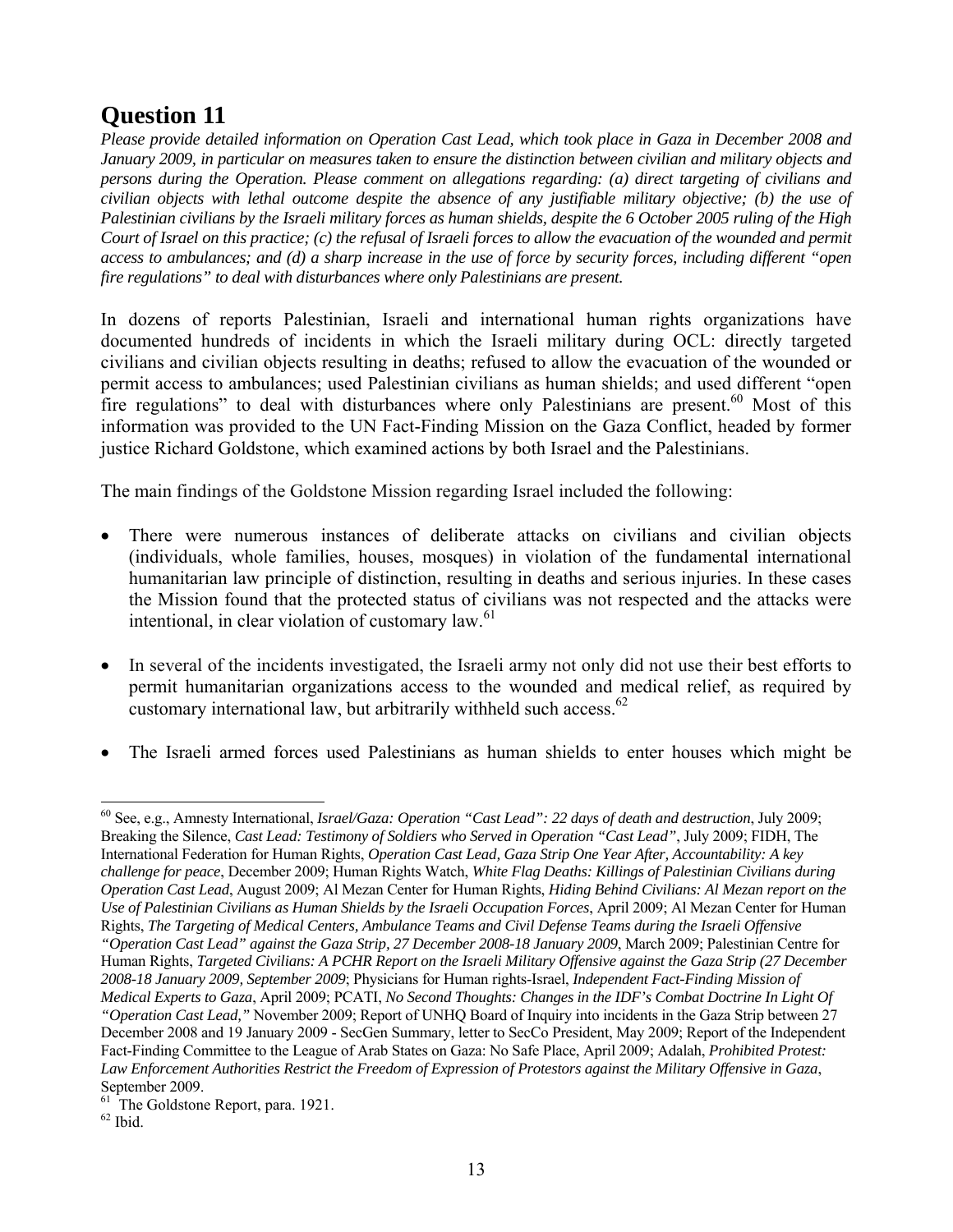booby-trapped or harbor enemy combatants, as prohibited by international humanitarian law.<sup>63</sup>

- Israeli security forces used seemingly discriminatory "open fire regulations" for security forces dealing with demonstrations, based on the presence of persons with a particular nationality [i.e. Palestinians<sup>1.64</sup>
- The Israeli military committed grave breaches of the Fourth Geneva Convention, notably wilful killing, torture and inhumane treatment, wilfully causing great suffering or serious injury to body or health, and extensive destruction of property, not justified by military necessity and carried out unlawfully and wantonly. As grave breaches these acts give rise to individual criminal responsibility.65
- The Israeli military committed violations of IHRL and IHL, amounting to war crimes and some possibly amounting to crimes against humanity. Investigations into numerous instances of deadly attacks on civilians and civilian objects revealed that the attacks were intentional, and that some were launched with the intention of spreading terror among the civilian population with no justifiable military purpose. $66$
- A series of acts by Israel that deprive Palestinians in Gaza of their means of subsistence, employment, housing and water, that deny their freedom of movement and their right to leave and enter their own country, that limit their rights to access a court of law and an effective remedy, could amount to the crime of persecution, a crime against humanity.<sup>67</sup>

The Mission also found various violations of Article 6 of the ICCPR (the right to life) in incidents involving the killing of civilians.<sup>68</sup> Below we provide a few examples of cases documented by the submitting organizations.

## *Direct attacks on civilians resulting in death – The al-Samouni family*

On 4 January 2009, 100 members of the al Samouni family, including women and children, were gathered at the house of Wa'el al-Samouni, after being ordered to do so by Israeli soldiers. At around 6:30-7:00 a.m. on 5 January, three or four projectiles struck the house, killing 21 family members and injuring 19 more. The Palestinian Red Crescent Society (PRCS) tried to evacuate the injured, in coordination with the ICRC, but Israeli soldiers on the roof of a nearby building and on the ground stopped and searched the ambulance and told the PRCS to go back to Gaza City. Further requests for medical evacuation by the ICRC to the Israeli military were denied. Only two days later, 7 January, were the PRCS and the ICRC allowed access to the area during a ceasefire period. This attack was investigated by the UN Fact-Finding Mission for the Gaza Conflict. The

<sup>&</sup>lt;sup>63</sup> Ibid. para. 1925.

<sup>64</sup> Ibid. para. 1939.

<sup>65</sup> Ibid. para. 1935.

<sup>66</sup> Ibid. para. 1921.

<sup>67</sup> Ibid. para. 1936.

<sup>68</sup> Ibid. paras. 1921, 1922, 1923, 1925, and 1938. See also, United Against Torture (UAT) Coalition, *Israeli "Operation Cast Lead" – Gaza Strip 27 December 2008-18 January 2009: Supplementary Report For Consideration Regarding Israel's Fourth Periodic Report to the UN Committee Against Torture (CAT),* April 2009, available at: http://www.adalah.org/newsletter/eng/apr09/UAT%20Supplementary%20Report%20-%20Gaza%20Update.doc 69 The Goldstone Report. paras. 710-733.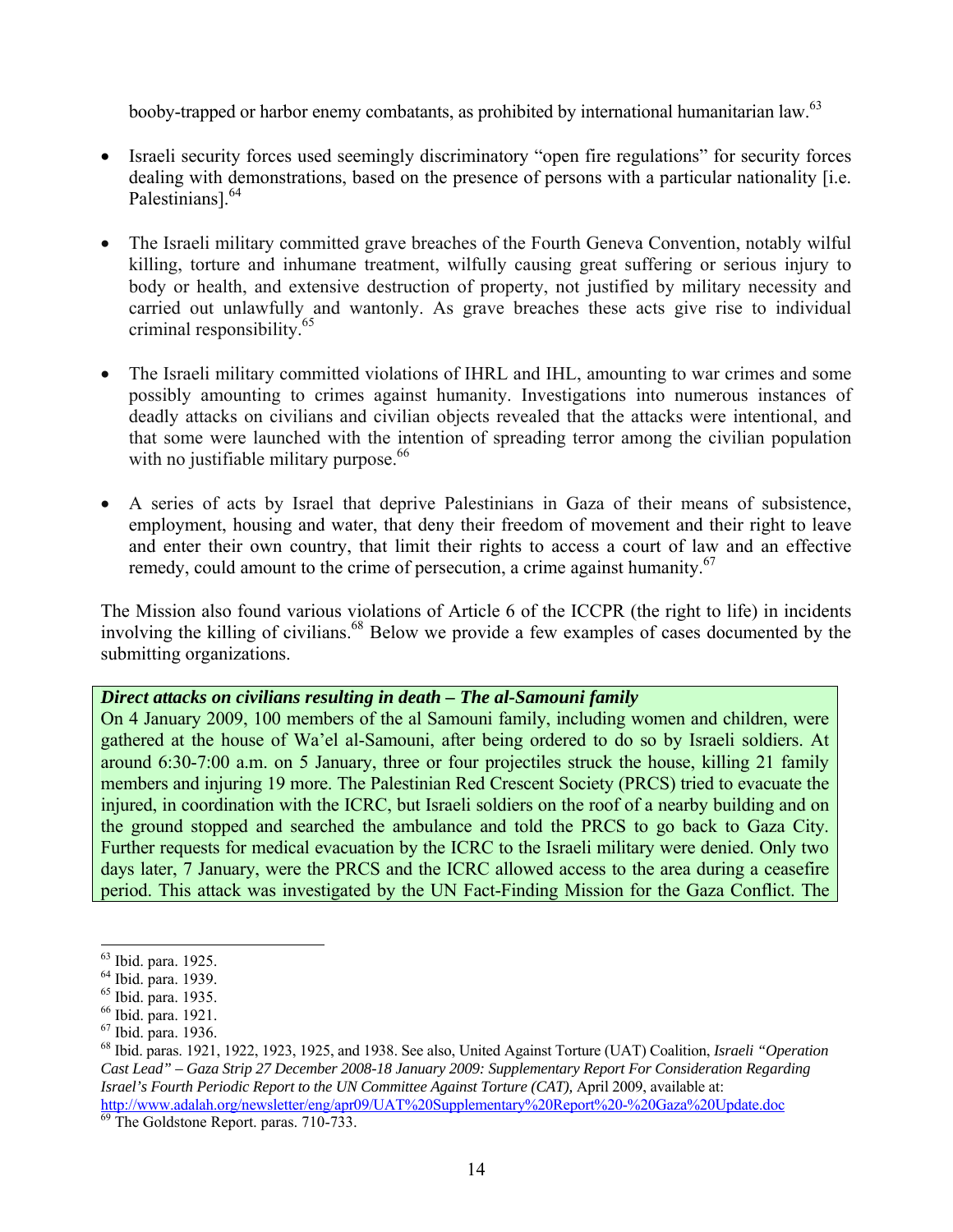Mission concluded that the Israeli armed forces had "arbitrarily prevented the evacuation of the wounded from the al-Samouni area."<sup>69</sup> The Mission also found that in this case (and others) the Israeli armed forces had carried out direct intentional strikes against civilians.<sup>70</sup>

# *Direct attack on civilians resulting in death – The Salha family*

At about 3 a.m. on 9 January 2009, an Israeli military drone fired a missile that penetrated the roof of the home of Fayiz Salha, located near the Al-Harthani School in Beit Lahiya. About ten minutes later, the military dropped a bomb that destroyed the entire house. The bomb struck the house as Salha's wife, their four children, and her sister were heading down the stairs towards the external door. All six were instantly killed. Al Mezan, Adalah and Al Haq filed a complaint in October 2009 to the Military Advocate General (MAG) and the Attorney General (AG) demanding the opening of a criminal investigation; to date, no response has been received.

# *Using Palestinian civilians as human shields, including children***71**

On 5 January 2009 Majdi al-Abed Ahmed Abed Rabbo was taken from his home by Israeli soldiers in northern Gaza. He was forced to enter several houses, including one in which Palestinian fighters were staying. Al Mezan and Adalah filed a complaint to the MAG and AG in Israel, and the Military Police opened an investigation. As of 6 June 2010, there is no further update on this investigation.

On 5 January 2009, at approximately 12:05 am the Israeli military took Abbas Ahmed Ibrahim Halawa from his home and used him as a human shield for several days. He was forced to enter into houses along a road, and then taken and held at an Israeli detention centre. Al Mezan and Adalah filed a complaint to the MAG and the AG in Israel, and the Military Police opened an investigation. On 24 February 2010, Israeli military radio announced the closure of the investigation without providing reasons.<sup>72</sup>

On 15 January 2009, Israeli troops forced 9-year-old Majed Rabah to open cases they suspected containing explosives. They shouted at the boy, pushed and slapped him in the face while pointing a gun at him. In March 2010, two Israeli soldiers were indicted for the lenient offenses of violating their authority and for inappropriate conduct.<sup>73</sup>

On 15 January 2009, Ala' Mohammed Ali Attar, aged 16, was taken from his home by Israeli soldiers. He was used as a human shield and then detained by the Israeli military in a hole in the ground with around 100 others for four days in the North Gaza District. Al Mezan and Adalah filed a complaint to the MAG and the AG and the Military Police opened an investigation. As of 6 June 2010, the investigation has not been concluded.

 <sup>70</sup> Ibid. para. 808.

<sup>71</sup> Al Mezan documented in detail six cases in particular that are reported in Al Mezan, *Hiding Behind Civilians: An April 2009 Update*, available at:<br>http://www.mezan.org/en/details.php?id=8632&ddname=crimes&id2=7&id\_dept=22&p=center

<sup>&</sup>lt;sup>72</sup> See Adalah and Al Mezan, *Israeli Army Closes Military Investigations into Two Human Shields Cases from the War on Gaza without Informing the Victims*, 25 February 2010, available at:<br>http://www.adalah.org/eng/pressreleases/pr.php?file=25 02 10 2

<sup>&</sup>lt;sup>73</sup> See, "Soldiers charged with using boy, 10, as human shield," *The Independent*, 5 May 2010, available at: http://www.independent.co.uk/news/world/middle-east/soldiers-charged-with-using-boy-10-as-human-shield-1962561.html

 $\frac{74}{74}$  The Goldstone Report, paras. 1090-1107.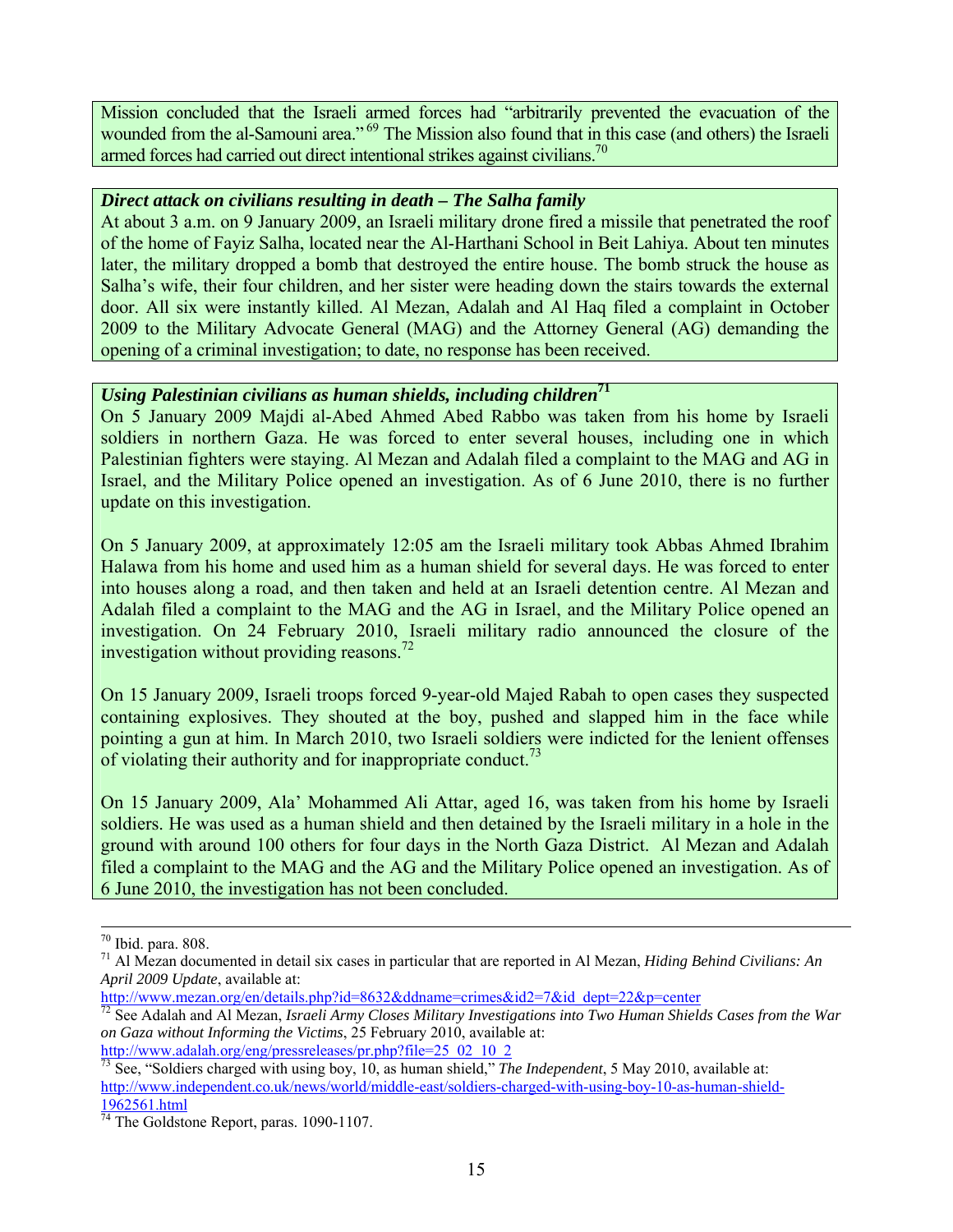These cases were also investigated by the Goldstone Mission, which found Mr. Abed Rabbo and Mr. Halawa to be reliable and credible witnesses. The UN Mission found that the armed forces had captured them and forced them at gun point to search houses; and that they were subject to cruel, inhuman and degrading treatment during their captivity.<sup>74</sup>

#### Obstruction of medical access

During OCL, on multiple occasions Israeli tanks blocked the passage of ambulances, and opened fire on medics who were trying to rescue the wounded, as well as targeted medical facilities. 15 hospitals and 41 primary health centers were partially damaged and two were completely destroyed. In addition, 29 ambulances were partially damaged or destroyed and 16 health workers were killed and 22 were injured while trying to provide medical care.<sup>75</sup> The targeting of medics and ambulances meant that injured people had to wait hours or days until they were able to access medical aid, and in many cases this long delay resulted in their death. 164 people died because medical access was obstructed during OCL.<sup>76</sup>

#### *Targeting medical workers, obstructing medical care*

On 9 January 2009 in the evening, Israeli artillery shelling in the Al-Mahkama Street area east of Jabalya set four houses on fire and injured ten of its residents, most of whom were women and children. When the civil defense and ambulance teams went to the scene, Israeli forces opened fire at them, forcing them to retreat.<sup>77</sup>

# **Question 12**

l

*Please provide information on the provision of supplies, in particular food and medical supplies, to people in the Gaza Strip since Operation Cast Lead. In addition, please provide information about the access of Palestinians in the OPT to adequate water supplies.*

As expressed by the ICRC in its statement of 14 June 2010, "The whole of Gaza's civilian population is being punished for acts for which they bear no responsibility. The closure therefore constitutes a collective punishment imposed in clear violation of Israel's obligations under international humanitarian law."78

The Goldstone Mission noted as one of its key findings that it, "holds the view that Israel continues to be duty-bound under the Fourth Geneva Convention and to the full extent of the means available to it to ensure the supply of foodstuff, medical and hospital items and other goods to meet the humanitarian needs of the population of the Gaza Strip without qualification."<sup>79</sup>

*Offensive "Operation Cast Lead" against the Gaza Strip*, 17 March 2009, available at:

<sup>75</sup> The World Health Organisation, *Health situation in Gaza*, 4 February 2009, available at: http://www.who.int/hac/crises/international/wbgs/sitreps/gaza\_4feb2009/en/index.html<br><sup>76</sup> Al Mezan, *Cast Lead Offensive in Numbers: Statistical Report on: Persons Killed and Property Damaged or* 

*Destroyed in the Gaza Strip by the Israeli Occupation Forces*, 2 August 2009, available at:<br>http://www.mezan.org/en/details.php?id=8941&ddname=Gaza%20destruction&id\_dept=22&id2=9&p=center

<sup>&</sup>lt;sup>77</sup> Al Mezan, The Targeting of Medical Centers, Ambulance Teams and Civil Defense Teams during the Israeli

http://www.mezan.org/en/details.php?id=8569&ddname=gaza%20destruction&id\_dept=22&id2=9&p=center 78 The International Committee of the Red Cross, *Gaza Closure: Not Another Year!* 14 June 2010, available at: http://www.icrc.org/web/eng/siteeng0.nsf/htmlall/palestine-update-140610<br><sup>79</sup> The Goldstone Report, para. 28.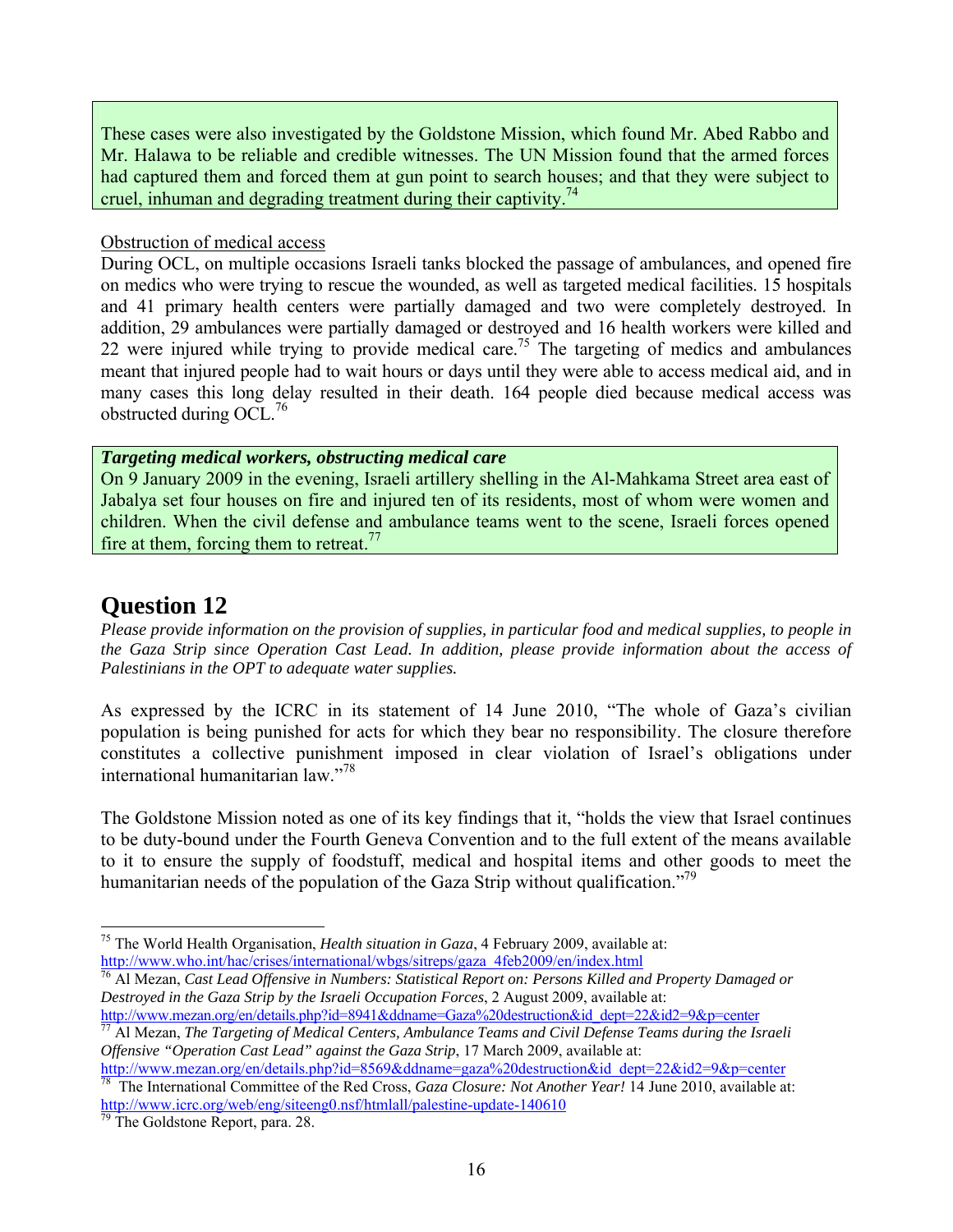# Provision of food

Israel's policy concerning the provision of goods and supplies into Gaza has no obvious logic and is shrouded in secrecy. In October 2009, Gisha, an Israeli human rights organization, submitted a Freedom of Information Act petition to the District Court requesting information on Israel's policy in this regard.80 In January 2010, the Israeli Coordinator for Government Activities in the Territories (COGAT), in his response to the petition, denied the existence of lists of permitted or prohibited items.<sup>81</sup> The military also refused to produce the so-called "Red Lines" document, alleged to contain calculations made by the military of the caloric needs of Gaza's civilian population.<sup>82</sup> In April 2010, the state admitted that, contrary to its previous claims, it did indeed have a list of permitted goods and other documents relating to the transfer of goods to Gaza, but claimed that revealing them would harm state security and/or Israel's foreign relations.<sup>83</sup> Gisha has produced a partial list of items that are prohibited from entering Gaza and those that are permitted based on information from Palestinian traders and businesspersons, international organizations, and the Palestinian Coordination Committee.<sup>84</sup> The status of some of the goods is unknown due to a lack of transparency. However, recent additions to the list of items allowed into Gaza include sage (since 26 May 2010), jam and halva (since 7 June 2010).

Food security has deteriorated rapidly since the imposition of the blockade on Gaza in June 2007. According to Palestinian Central Bureau of Statistics (PCBS) figures published in 2009, only 23% of all households in the Gaza Strip are considered "marginally secure" and "food secure,"<sup>85</sup> with the average household spending 56 cents of every US dollar earned on food.<sup>86</sup> Access to food is exacerbated by the high unemployment levels, which in the second quarter of 2009 stood at 32%- 44% across the six governorates of the Gaza Strip. $87$ 

According to the UNDP, most agriculture infrastructure damaged or destroyed during OCL, including poultry and livestock farms, greenhouses, storage facilities and irrigation infrastructure has not been repaired, and USD \$30 million worth of orchards have not been replanted.<sup>88</sup>

The agricultural sector in Gaza continues to be severely hampered by the blockade and buffer zone, which effectively extends 1 km and in some areas even further inside the Gaza Strip. Most farmers are unable to work their lands near or inside the buffer zone because of the dangers of being shot at by the Israeli military. The rich fertile lands along the border which could provide a vital source of

<sup>80</sup> See Gisha, *Gisha's Petition Under the Freedom of Information Act: Lack of Public Oversight Raises Questions of* 

*Corruption, Impropriety in Transfer of Goods to Gaza,* 28 October 2009.<br><sup>81</sup> Gisha, *Restrictions on the transfer of goods to Gaza: Obstruction and obfuscation, January 2010.*<br><sup>82</sup> Ibid.

<sup>83</sup> See Gisha, *Gisha responds to a State submission in its Freedom of Information Act petition: How Will Disclosing Whether Coriander Is or Isn't Allowed into the Gaza Strip Harm Israel's National Security?* 6 May 2010. Translated excerpts to English of the state's response is available at:<br>http://www.gisha.org/UserFiles/File/HiddenMessages/StateResponseEng250410.pdf

http://www.gisha.org/UserFiles/File/publications/Products060610 Eng%281%29.pdf 84:<br>http://www.gisha.org/UserFiles/File/publications/Products060610 Eng%281%29.pdf

<sup>&</sup>lt;sup>85</sup> Socio-Economic and Food Security (SEFSEC) *Survey Report Gaza Strip, data collected by the Palestinian Central Bureau of Statistics*, November 2009, p.7. <sup>86</sup> Ibid. p.8.

 $87$  Ibid. p. 16.

<sup>88</sup> UNDP, *Gaza One Year After*: *Early Recovery and Reconstruction Needs Assessment*, May 2010, p.10. See also OCHA, *Farming Without Land, Fishing Without Water, Gaza Agriculture Sector Struggles to Survive*, May 2010, available at: http://www.ochaopt.org/documents/gaza\_agriculture\_25\_05\_2010\_fact\_sheet\_english.pdf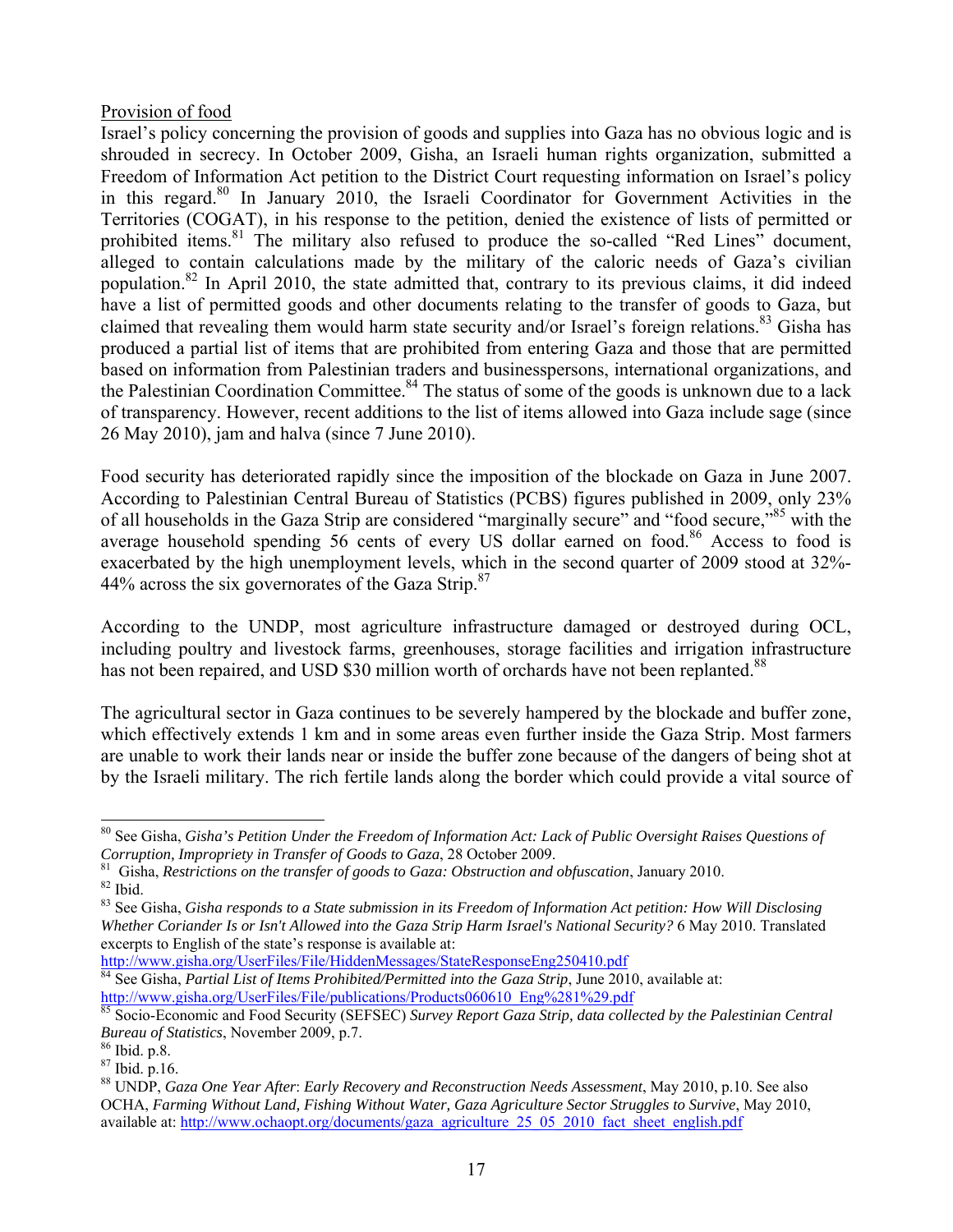fresh food to the Gazan population,  $80\%$  of which is dependent on food aid,  $89$  are laying waste.

The limited fishing zone – which is limited to only three nautical miles as opposed to the 20 nautical miles agreed upon in the Oslo Accords – prevents fishermen from being able to fish beyond the narrow strip of sea along the Gaza coastline. Fishing in the neighboring Sinai sea is prohibited, although sometimes Gazan fishermen do venture into Egyptian waters, increasingly so as stocks are severely depleted along the narrow stretch of the Strip due to chronic over-fishing. Fishing is an important source of income for the Palestinian people in Gaza; the fishing industries provide the basic necessities of life for around 35,000 people. It provides a vital source of food for the population and income for the fishing men and related professions, such as boat building and net weaving, fish merchandising and the restaurant trade.<sup>90</sup> The little fishing that is available is made difficult and dangerous by the regular Israeli naval attacks on the fishing boats. Typically, the Israeli navy approaches and surrounds fishing boats. Sometimes they force the fishermen to take off their clothes and swim towards the naval boats where there are arrested and detained. At other times fishing nets are severed or the boats rammed. Since 1 January 2003, two fishermen have been killed, 24 injured and 156 arrested in the Gaza Strip by the Israeli navy.<sup>91</sup>

# Provision of medical supplies to Gaza

Periodical studies conducted by the Health Ministry in Gaza point to shortages in medication and equipment. In March 2010, for example, the ministry reported a severe lack of medication for cancer and cystic fibrosis, supplies required for kidney dialysis treatment, and medical syringes and needles.<sup>92</sup> It also noted that Israel had refused to allow radioactive materials necessary for radiation treatment and for detecting secondary growth among cancer patients and x-ray machines to be brought into Gaza.<sup>93</sup>

In May 2010 there were severe shortages of infant medications and medical baby milk, of medication for epilepsy, hemophilia, and thalassemia, and of supplies used during childbirth and surgery.<sup>94</sup> The Health Ministry in Gaza reported that 110 types of medication and 123 types of medical equipment ran out of stock and that an additional 76 types of medication and 60 types of equipment are expected to run out within the next three months, harming first and foremost patients suffering from chronic diseases.<sup>95</sup>

These shortages are caused by problems within the Palestinian healthcare system (including a lack

<sup>89</sup> Food and Agriculture Organization, *Despite constraints, FAO helping Gaza farmers*, 21 February 2008, available at: http://www.fao.org/newsroom/en/news/2008/1000790/index.html<br><sup>90</sup> Addameer Association for Human Rights, *A special report on marine environment in the Gaza Strip*, June 2009.<br><sup>91</sup> Al Mezan's database. These figures are val

*Israeli attacks on Palestinian Fishermen in Gaza*, 5 May 2010; and weekly OCHA Protection of Civilians Reports, e.g., 10-16 February 2010, 24-30 March & 21-27 April 2010.

<sup>&</sup>lt;sup>92</sup> PNA Council of Ministers, Ministry of Health Announces 88 Kinds of Medicine Run Out, 15 March 2010 (Arabic), available at: http://www.pmo.gov.ps/index.php?option=com\_content&view=article&id=405:-----88-- &catid=25:news&Itemid=67

<sup>93</sup> Ibid.

<sup>94</sup> See, PCHR, *110 Types of Medication and 123 Types of Medical Supplies Out of Stock at Health Facilities in the Gaza Strip*, 19 May 2010, available at:

http://www.pchrgaza.org/portal/en/index.php?option=com\_content&view=article&id=6681:110-types-of-medicationand-123-types-of-medical-supplies-out-of-stock-at-health-facilities-in-the-gaza-strip- &catid=36:pchrpressreleases&Itemid=194 95 Ibid.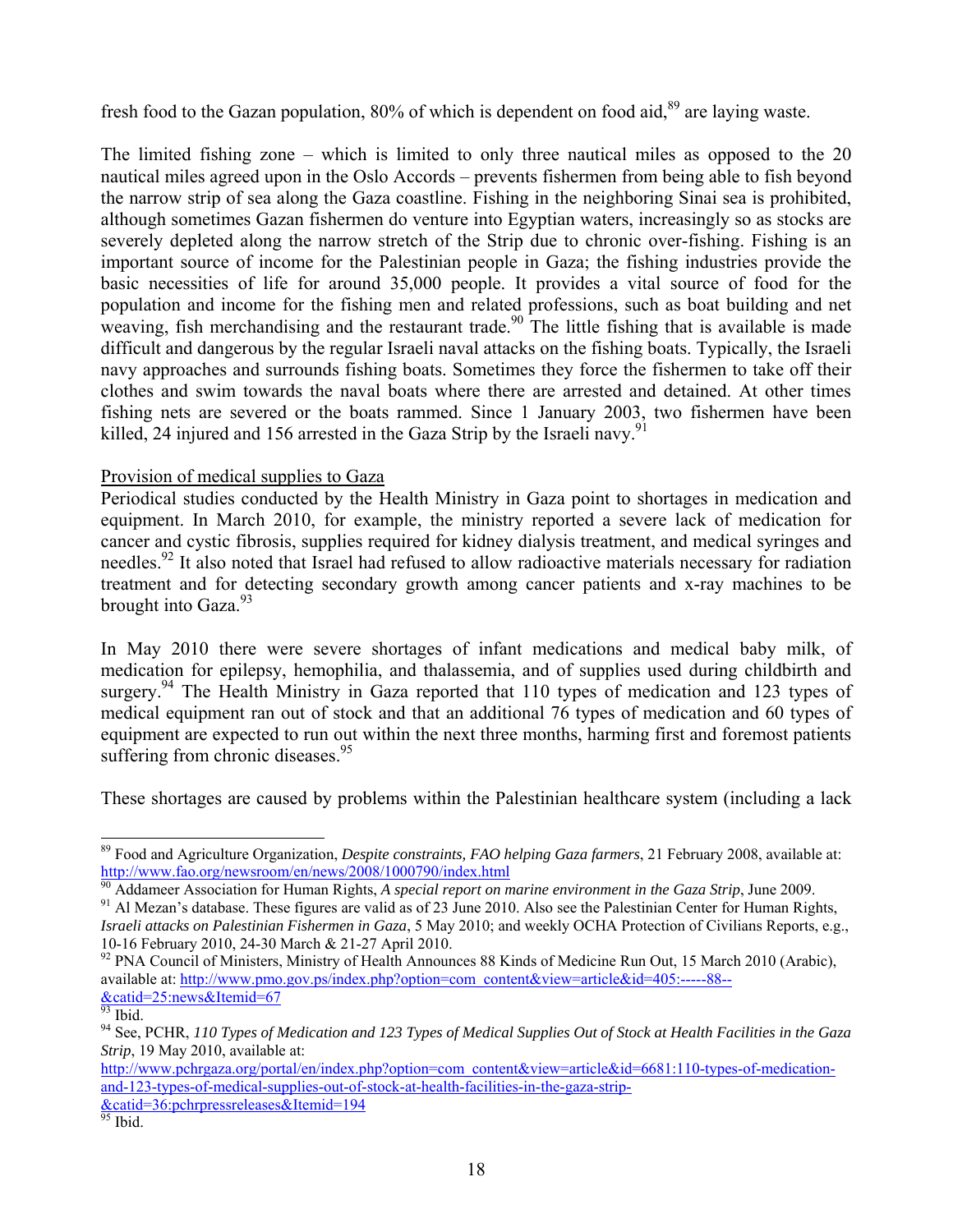of funding, which prevents the Health Ministry from purchasing equipment and medication, as well as delays caused by the authorities in Ramallah). Another reason for these shortages is the delays caused by Israel in processing the entry of already-purchased supplies into Gaza.

## Confiscation of patients' personal goods (other than medicines) upon their re-entry to Gaza

Increasingly, Palestinian patients who return to Gaza after receiving medical treatment have had some of their personal belongings confiscated by soldiers at the Erez crossing. Patients were told that according to procedures they were not allowed to enter the Strip carrying more than one bag. Even those who carried only one bag were still forced to throw away every new piece of equipment they acquired during their stay outside Gaza (which sometimes lasts many months). These items have included children's clothing, shoes and toys. Conversations with army sources reveal that this is a systematic policy at the Erez crossing. In response to PHR-Israel's letter of April 2010, the Coordinator of Government Activities in the Territories (COGAT) argued that, "sadly, there is an increasing phenomenon of residents taking advantage of the permits to transfer merchandise into the Strip."

# Denial of entry of Palestinian doctors from the West Bank to Gaza

In 2010, Israel rejected two requests by a medical delegation from the Musallam Center in Ramallah to enter Gaza in order to perform eye surgery and cornea transplants.<sup>96</sup> Gaza patients are in great need of services in these fields as the local healthcare system suffers from a lack of knowledge, expertise, and equipment. Patients who require cornea transplants are being referred each month for medical treatment in the West Bank, including East Jerusalem. Yet, similar to other patients, many patients who require eye surgery are also rejected or experience delays in getting permits to exit Gaza for such treatment.

For example, in January 2010 Israel prevented 17 patients from Gaza from traveling to Ramallah in the West Bank to undergo cornea transplants, resulting in the disposal of all corneas that were donated from the United States and that were only useable for a limited period of time.<sup>97</sup> Thus, it is essential to facilitate the entry of doctors into Gaza in order to perform surgery and treat patients who are otherwise unable to receive adequate care. In fact, the Musallam Center's delegation, whose applications have been rejected, was scheduled to treat 19 patients unable to reach the West Bank for treatment. This decision undermines the efforts to develop medical capacities in Gaza, train local doctors, and reduce the dependency of the Gaza healthcare system on external sources.

Israel has also prevented PHR-Israel's medical delegations from entering Gaza over the past year. These delegations operated during 2008 as part of the organization's Mobile Clinic to provide treatment and medical counseling, perform surgery, train Palestinian medical staff, distribute medication, and sometimes refer patients for follow-up treatment in Israeli hospitals. Preventing PHR-Israel's doctors from entering Gaza since the summer of 2009 has therefore undermined the organization's humanitarian activity and has added to the Israeli restrictions on medical delegations seeking to enter Gaza.<sup>98</sup>

<sup>96</sup> PHR-Israel, *Israel does not allow a medical delegation to enter Gaza in order to perform cornea transplants on Eye patients and at the same time it prevents the exit of patients for surgeries* (Hebrew), available at:<br>http://www.phr.org.il/default.asp?PageID=60&ItemID=670

<sup>&</sup>lt;sup>97</sup> PHR-Israel, *Israel prevented 17 sight-impaired Gazans from leaving for cornea transplant*, available at:<br>http://www.phr.org.il/default.asp?PageID=190&ItemID=488

PHR-Israel, *Israel deliberately impairs humanitarian efforts in West Bank & Gaza*, available at: http://www.phr.org.il/default.asp?PageID=190&ItemID=313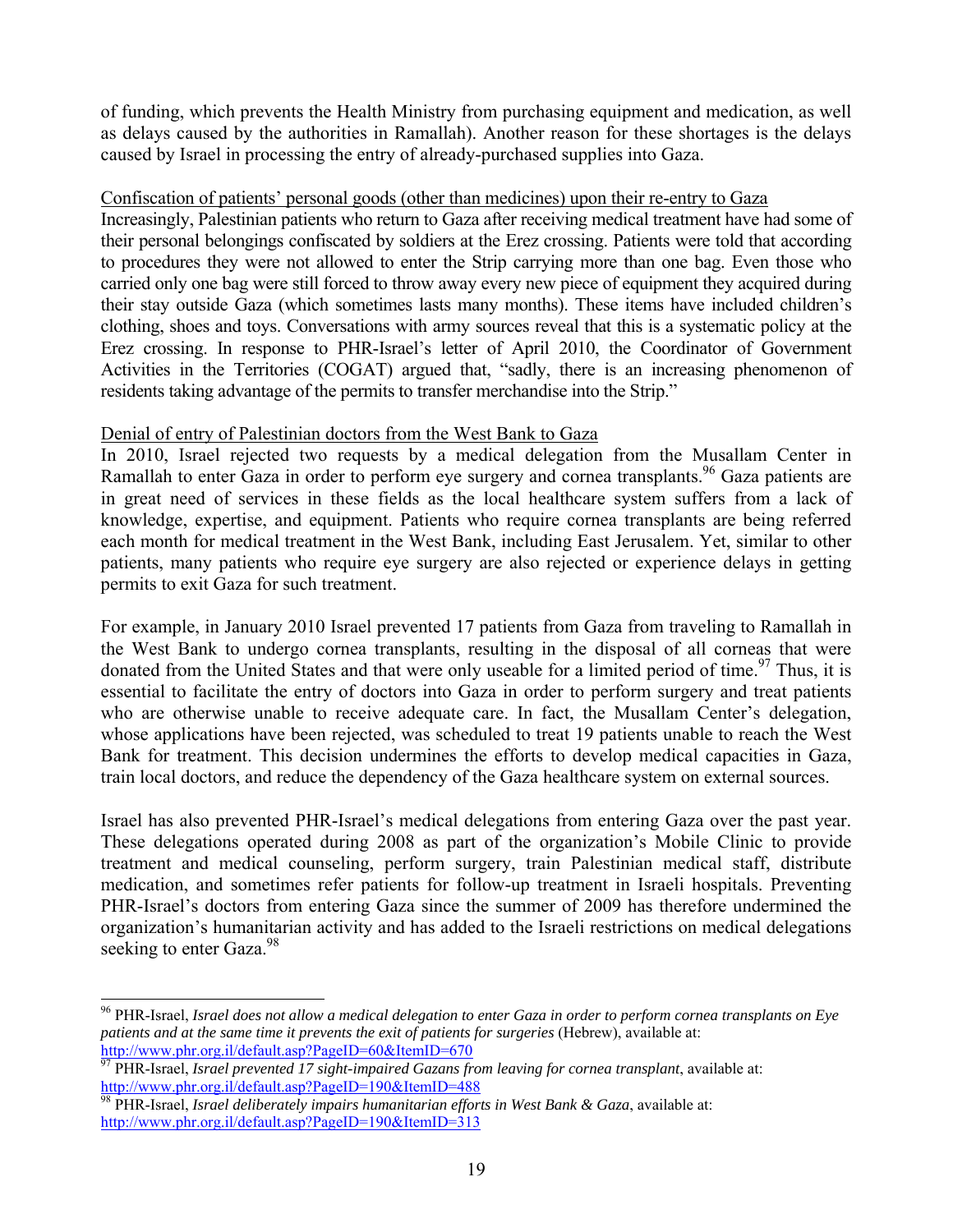# Access to Water

The water available in Gaza is insufficient to meet the needs of the population.<sup>99</sup> Each year there is a shortage of between 80 and 100 million liters of drinking water. Only about 5% to 10% of the water in Gaza is safe; the rest contains very high levels of contamination caused by bacteria and nitrates.100 The inability to access clean water affects human health in many ways. People need water to establish routine hygiene, for cleaning food, clothes and homes. The use of polluted water to irrigate agricultural crops can also have adverse effects on human health. Some 80 million liters of raw or partly-treated sewage water is pumped daily into the sea alongside Gaza, owing to the inability to build or rehabilitate permanent sewage treatment plants. The water has become further contaminated by chemicals, including fertilizers and pesticides.

Around 78% of water and sanitation facilities have been repaired following the Israeli military attacks on this infrastructure during OCL, excluding house connections of destroyed houses and the Jabalia reservoir.<sup>101</sup> However, the situation before OCL was already very grave. According to the UNDP the situation today poses serious environmental and public health concerns.<sup>102</sup>

The blockade policies have severely limited new equipment and building materials from entering Gaza. As consequence, repairs could not be made to damaged infrastructure nor could new facilities be built. Currently the Coastal Municipal Water Utility (CMWU), responsible for the provision of the water supply and sanitation services in Gaza, is struggling to maintain the 150 water wells, 37 sewage pumping stations and three waste-water treatment plants under its control. Most of the wells, stations and plants are in desperate need of replacement parts, and new construction on water infrastructure has been halted since 2007 because of the lack of necessary materials.<sup>103</sup> In addition, restrictions on electricity and fuel have severely hindered the operations of the pumps and plants that are still able to function.

# **Question 13**

*Please provide further information on the legislation referred to in paragraph 173 of the State party's report, designating torture and ill-treatment as a criminal offence, and on any additional legislative measures the State party envisages taking to fully incorporate the prohibition of all forms of torture and other cruel, inhuman or degrading treatment or punishment into domestic law, as set out in article 7 of the Covenant. According to information before the Committee, Amendment No. 4 made in 2008 to the Criminal Procedure (Interrogation of Suspects) Law – 2002, has extended for an additional four years the existing exemption of the Israel Security Agency (ISA) and the police from making audio and video recordings of interrogations of security suspects. What measures does the State party have in place to guard against torture and ill-treatment during such interrogations, as well as against the extraction of false confessions?* 

*Conference, Gaza and the Right to Water*, 12 December 2009, available at:

<sup>99</sup> Amnesty International, *Troubled Waters – Palestinians Denied Fair Access to Water*, October 2009, available at: http://www.amnesty.org/en/news-and-updates/report/israel-rations-palestinians-trickle-water-20091027<br><sup>100</sup> Al Mezan, News Brief, *On International Human Rights Day, Al Mezan and the High Commissioner Organize a* 

http://www.mezan.org/en/details.php?id=9341&ddname=Human%20Rights%20Day%202009&id\_dept=14&id2=9&p=

**Conternal Content Content Content** on Pear After: Early Recovery and Reconstruction Needs Assessment, May 2010, p. 12.<br><sup>101</sup> UNDP, Gaza One Year After: Early Recovery and Reconstruction Needs Assessment, May 2010, p. 12.

<sup>2009,</sup> available at:<br>http://www.mezan.org/en/details.php?id=8675&ddname=gaza%20destruction&id\_dept=22&id2=9&p=center

 $^{102}$  UNDP, Gaza One Year After: Early Recovery and Reconstruction Needs Assessment, p. 40.<br> $^{103}$  Al Mezan, *The Impact of the Israeli Offensive on the Right to Water in the Gaza Strip*, February 2009, available at: http://www.mezan.org/en/details.php?id=8675&ddname=gaza%20destruction&id\_dept=22&id2=9&p=center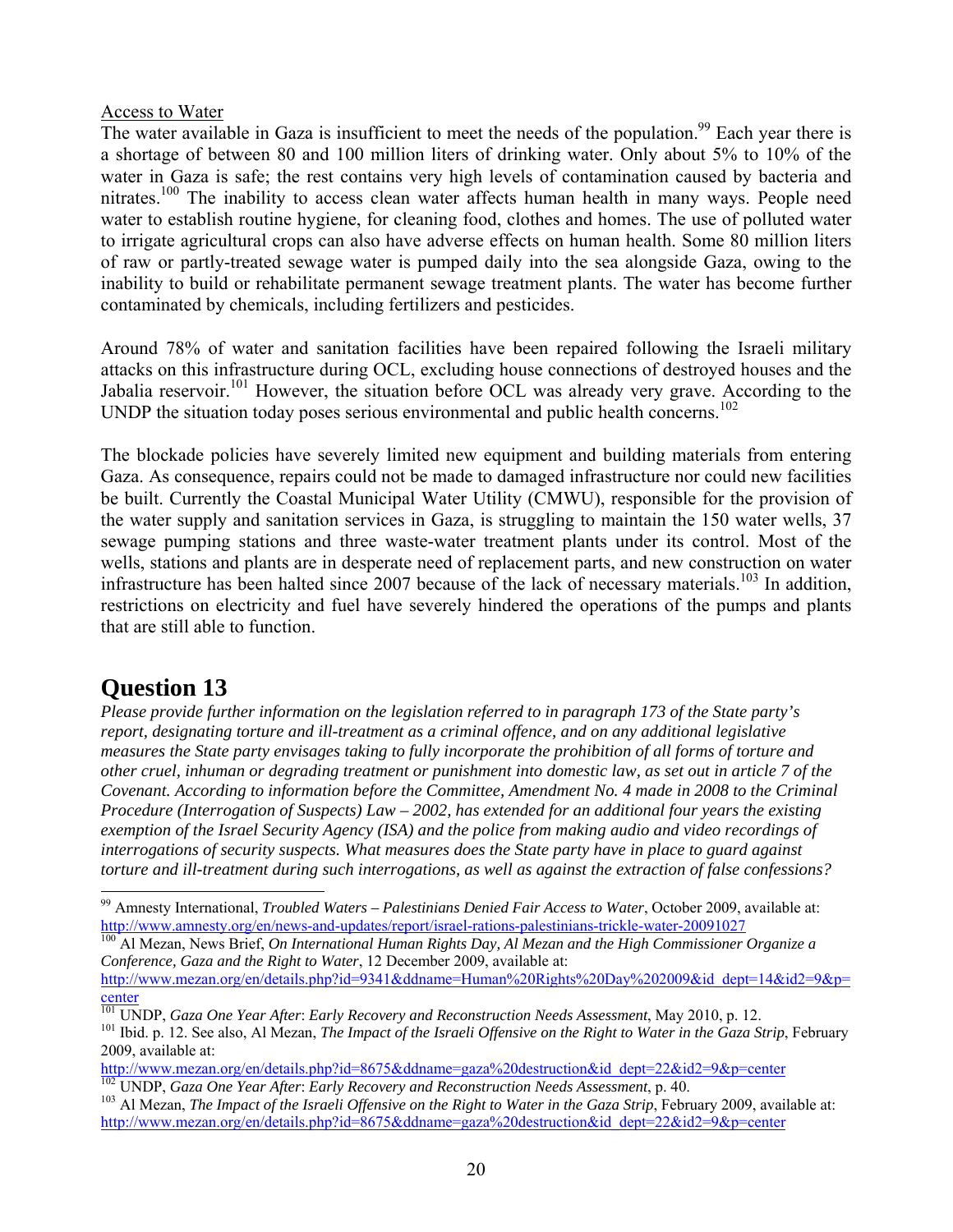*Given the further extension of the exemption for a period of four years, does the State party intend to make it permanent?*

Torture is not designated as a crime in Israel

Contrary to the state's assertion in paragraph 173 of its report, there is no provision in the Israeli Penal Code that specifically outlaws torture. Regarding the 2008 amendment to *The Criminal Procedure (Interrogation of Suspects) Law – 2002*, please see the previous report provided to the Committee by Adalah, Al Mezan and PHR-Israel in August 2009, section 15, "Recording of interrogations of security suspects," p. 15 (See annex).

# **Question 14**

l

*Notwithstanding the State party's assurances that the prohibition on the use of "brutal or inhuman means" is absolute, and its affirmation that "necessity defense" is not a source of authority for an interrogator's use of physical means, please explain whether the "necessity defense" exception may still arise where physical pressure is used during the interrogation of terrorist suspects or persons otherwise holding information about potential terrorists ("ticking bombs"). Have complaints of torture or cruel, inhuman or degrading treatment been referred to the Attorney-General's office for filing of criminal charges against interrogators during the questioning of security detainees considered to be "ticking bombs"? If so, please provide the Committee with detailed information about the number of complaints, their outcome and reasons for which an investigation or prosecution was not pursued in certain cases, if any. Please also provide information on the total number of persons classified as "ticking bombs" who have been interrogated since 2003 as well as the outcome of these interrogations.*

Lack of investigations into complaints of torture

Complaints of torture and ill-treatment in Israeli detention centers continue to be made on a regular basis. In this regard, in June 2009 the UN Committee against Torture reiterated a number of concerns about torture in places of detention operated by Israel in concluding its fourth periodic review of Israel.<sup>104</sup>

According to data published by PCATI in 2009, of the over 600 complaints of torture and illtreatment submitted to the Israeli authorities since 2001, *not one* has resulted in a criminal investigation.<sup>105</sup> In March 2010, a group of human rights NGOs in Israel wrote to the incoming Attorney General demanding that he order an independent unit within the Justice Ministry or the Israeli Police to conduct criminal investigations of all complaints submitted against Israel Security Agency (ISA) interrogators involving suspected torture or abuse.<sup>106</sup> The letter described how the over 600 complaints had all been transferred to an internal body of the ISA for preliminary examination, but were then closed without investigation.

By failing to effectively and independently investigate these allegations, Israel is disregarding the Committee's recommendation of 2003 that, "It should ensure that alleged instances of ill-treatment and torture are vigorously investigated by genuinely independent mechanisms, and that those

<sup>&</sup>lt;sup>104</sup> The Committee Against Torture, Concluding Observations on Israel, CAT/C/ISR/CO/4, 23 June 2009. See also, e.g., PCATI, *10 Years, Hundreds of Complaints, No Investigations*, December 2009 (English), available at: http://www.stoptorture.org.il/en/node/1520

<sup>&</sup>lt;sup>105</sup> PCATI, *Accountability Denied: The absence of investigation and punishment of torture in Israel*, December 2009, p.<br>15 (English), available at: http://www.stoptorture.org.il/files/Accountability Denied Eng.pdf

<sup>&</sup>lt;sup>106</sup> The human rights organizations included PCATI, PHR-Israel, Adalah, ACRI, HaMoked, and Yesh Din.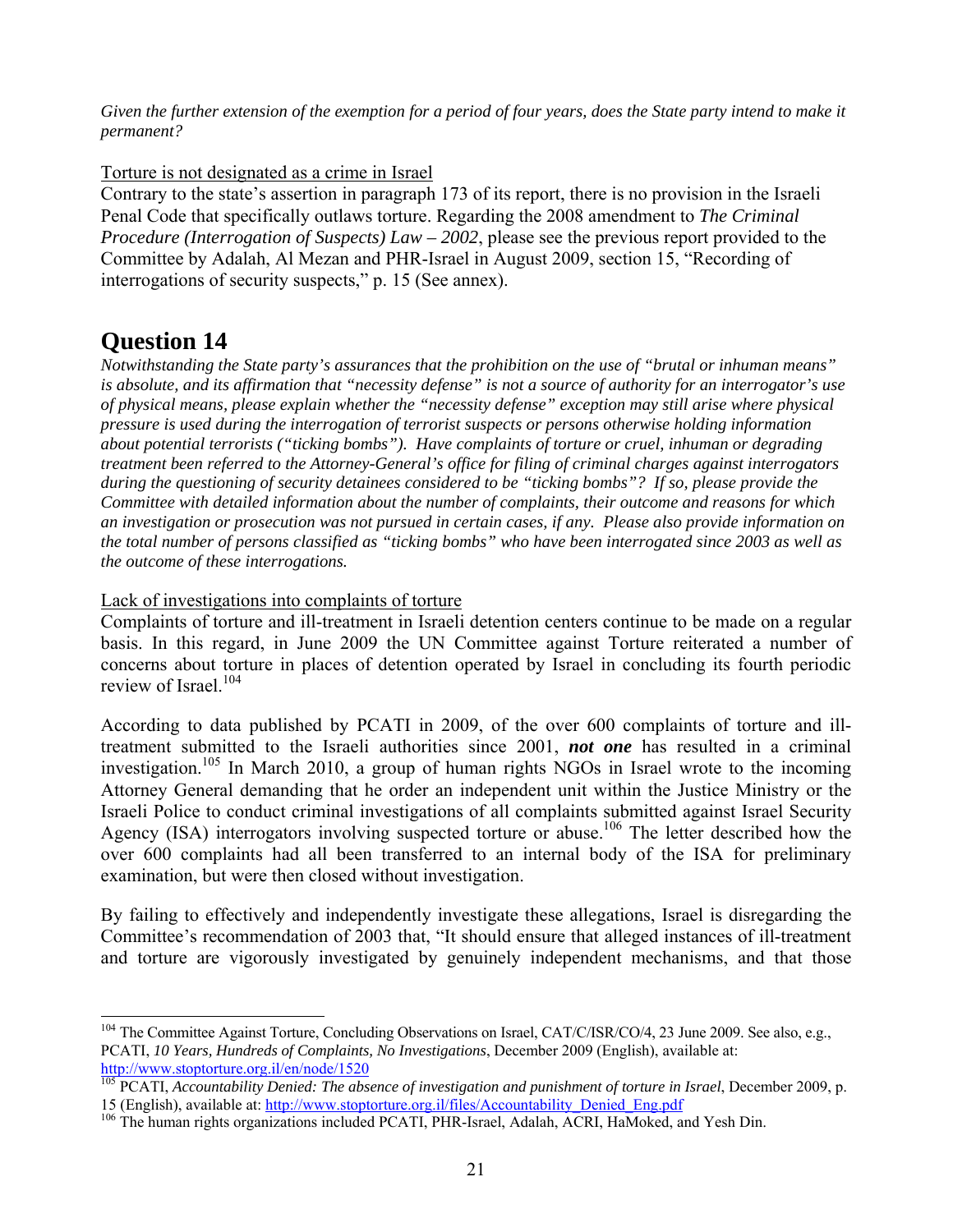responsible for such actions are prosecuted" (para. 18).<sup>107</sup>

# Will the Health Ministry or the Israel Medical Association investigate claims of torture?

In March 2010, PHR-Israel and PCATI submitted a complaint to the Israeli Ministry of Health and the Israel Medical Association (IMA) demanding that they investigate the case of a 21-year-old Palestinian prisoner, Jihad Mughrabi.<sup>108</sup> Mr. Mughrabi was arrested by the ISA in 2008 and was heavily beaten during his interrogation. As a result, Mughrabi needed medical care. Unlike other torture cases, there are medical records from Laniado hospital and from the Kishon Detention Center which support Mughrabi's claims of abuse.<sup>109</sup> The IMA responded to the complaint by asking whether PHR-Israel and PCATI filed a compliant with the Israeli Police or the Attorney General  $(AG)$ .<sup>110</sup> PCATI submitted a complaint in Mughrabi's name to the AG in July 2008 but no response has been received thus far.

Over the past year, Israeli physicians at prison facilities have continued supplying ISA interrogators with medical assessments of detainees' medical status, serving on call during interrogations, and failing to report or document claims of abuse, all of which violate medical ethics, including the Tokyo Declaration which was adopted by the IMA. For example, PHR-Israel obtained 13 medical forms from May and June 2009 that were signed by doctors at the Kishon Detention Center and addressed to interrogators in the Special Investigations Wing at the Center. These forms relate to Mr. F.M.A., a Palestinian prisoner, and describe his medical condition in detail.

## Prohibition on meeting with lawyers

l

Recently, the Israeli Supreme Court refused to order the state to release information regarding Palestinians who have been interrogated by the ISA. In March 2009, NGOs Yesh Din and the Movement for Freedom of Information filed a FOIA petition to the Supreme Court<sup>111</sup> asking for information to be released about:

- a. The number of Palestinians that the ISA prohibited from seeing a lawyer during interrogation from 2004 to 2008, based on Military Order 378, Articles 78C (c)(1) and (2) [the maximum prohibition is 90 days<sup>112</sup>];
- b. The average duration of the prohibition; and
- c. The number of Palestinians interrogated by the ISA from 2004 to 2008.

 $107$  In March 2010, Adalah filed a request under the Freedom of Information Act (FOIA) for updated information about the number of complaints filed against the ISA for alleged incidents of torture and ill-treatment in 2008 and 2009, as well as the number of criminal investigatory files opened, the number of files that were closed and for what reasons, and the number of complaints that lead to criminal indictments and convictions. In May 2010, the Ministry of Justice requested an extension of time in which to gather the information. To date, no information has been received. <sup>108</sup> PHR-Israel's letter to the Ministry of Health, available at:

http://www.phr.org.il/uploaded/Mugrabi\_Ministry%20of%20Health\_eng%2017%203%2010.pdf and letter to the IMA, available at: http://www.phr.org.il/uploaded/Mugrabi\_IMA\_eng%2015%203%2010.pdf

<sup>&</sup>lt;sup>109</sup> Dan Even, "Health Min., Israel Medical Association probing whether physicians failed to report torture of Palestinian detainee," *Haaretz*, March 14, 2010, available at: http://www.haaretz.com/print-edition/news/health-min-israel-medicalassociation-probing-whether-physicians-failed-to-report-torture-of-palestinian-detainee-1.266495<br><sup>110</sup> Letter to PHR-Israel from the IMA, dated 10 March 2010, available in English at:<br>מחשבת 2010, משובת 2020, לרלא-אנגלית 2

<sup>&</sup>lt;sup>111</sup> HCJ 2662/09, *The Movement for Freedom of Information, et al. v. The Prime Minister's Office, et al. (pending).*<br><sup>112</sup> A "security detainee" may be held and preventing from meeting a lawyer for up to thirty days at Israeli security services in accordance with Military Order 378, Articles 78C (c)(1) and (2). The detention may be extended for an additional 30 days with the authorization of a military court judge, and for a further 30 days – i.e. for a total maximum of 90 days – with the authorization of the Judge of the Military Appeals Court, in accordance with Military Order 378, Articles 78D (b)(2-4).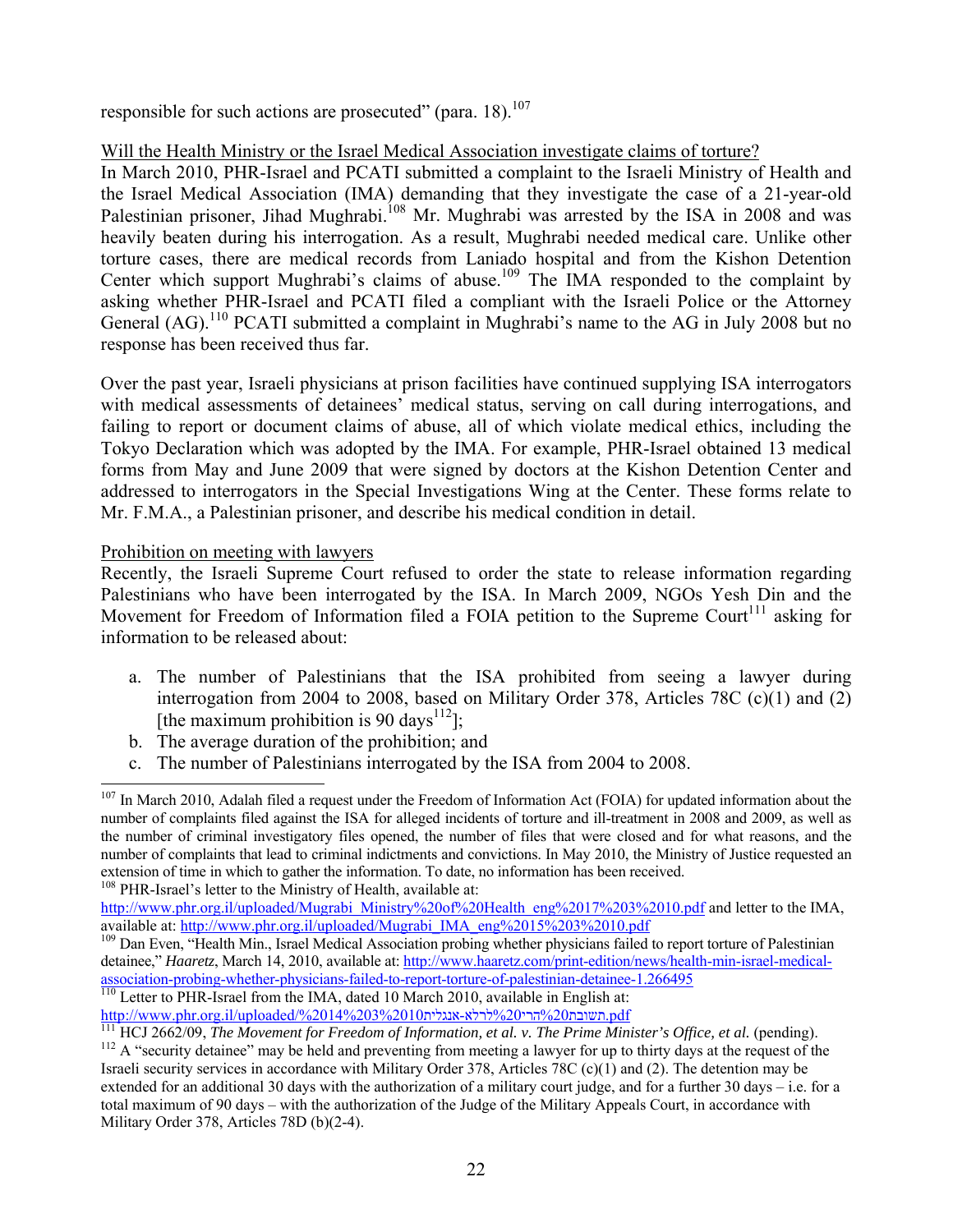In its initial response, submitted on 17 May 2010, the state refused to reveal the requested information. It claimed that the information was related closely and directly to the ISA's work on combating terror, and that there was a very high chance that its publication would harm the security of the state and the work of the ISA. At a hearing held on the petition on 31 May 2010, the Supreme Court reviewed secret evidence brought before it by the state. It then suggested that the petitioners withdraw the petition on the basis of this evidence. The petitioners refused and asked for a detailed ruling from the court. To date, the court has not issued its decision.

The state's claims in this case raise grave concerns and reflect the worrying lack of transparency that surrounds information on Palestinian prisoners in general and their detention and interrogation by the ISA in particular. Such a lack of transparency and public supervision risks nurturing a culture of impunity and lack of accountability in which torture and ill-treatment are allowed to persist without effective monitoring.

# **Question 16**

l

*Please elaborate on the frequent use of administrative detention, in particular of Palestinians in the OPT, which entails restrictions on access to lawyers and the disclosure of full reasons for detention, and provide disaggregated data by sex, age and ethnic origin on administrative detainees. Please also provide detailed information on the rules and modalities governing administrative detention, both in Israel and in the OPT, including information on the use of secret evidence as a basis for administrative detention. Please comment on information according to which Palestinians were arrested and sent to detention facilities in Israel during Operation Cast Lead, and elaborate on information about the detention of Palestinian men, women and children in sand pits in degrading conditions as regards their treatment, food, water, exposure to the elements and access to sanitary facilities.*

# Data on administrative detention

According to figures obtained by B'Tselem, as of April 2010 Israel was holding more than 222 Palestinians in administrative detention in facilities run by the Israel Prison Service.<sup>113</sup> According to DCI-Palestine, as of April 2010, there are two Palestinian children (under 18) being held under administrative detention in Israeli prisons. Since 2008, thirteen Palestinian children have been released from administrative detention.<sup>114</sup>

# Treatment of Palestinian detainees during Operation Cast Lead

Palestinian prisoners from Gaza were held in cruel, inhuman and degrading conditions during their initial period of detention in Gaza during the attacks on Gaza in Operation Cast Lead (OCL). For example, detainees, including minors, were held in 2-3 meter deep pits for hours and sometimes days, exposed to the bitter cold, shackled and in some cases blindfolded. Each pit held around 60-70 people. These pits contained no sanitary facilities, and food or blankets, to the extent they were available, were provided only in very limited quantities. The detainees were not allowed to leave the pits to relieve themselves. Further, detainees were held adjacent to areas of fighting, endangering their lives.<sup>115</sup> The detainees' descriptions of their holding conditions indicate that the security forces

<sup>113</sup> B'Tselem, *Statistics on administrative detention*, available at:

http://www.btselem.org/english/Administrative\_Detention/Statistics.asp<br><sup>114</sup> See DCI-Palestine statistics available at:<br>
http://www.dci-pal.org/english/Display.cfm?DocId=902&CategoryId=11

<sup>&</sup>lt;sup>115</sup> See PCATI and Adalah, *Exposed: The Treatment of Palestinian Detainees During Operation "Cast Lead,"* forthcoming June 2010, p. 21 (English).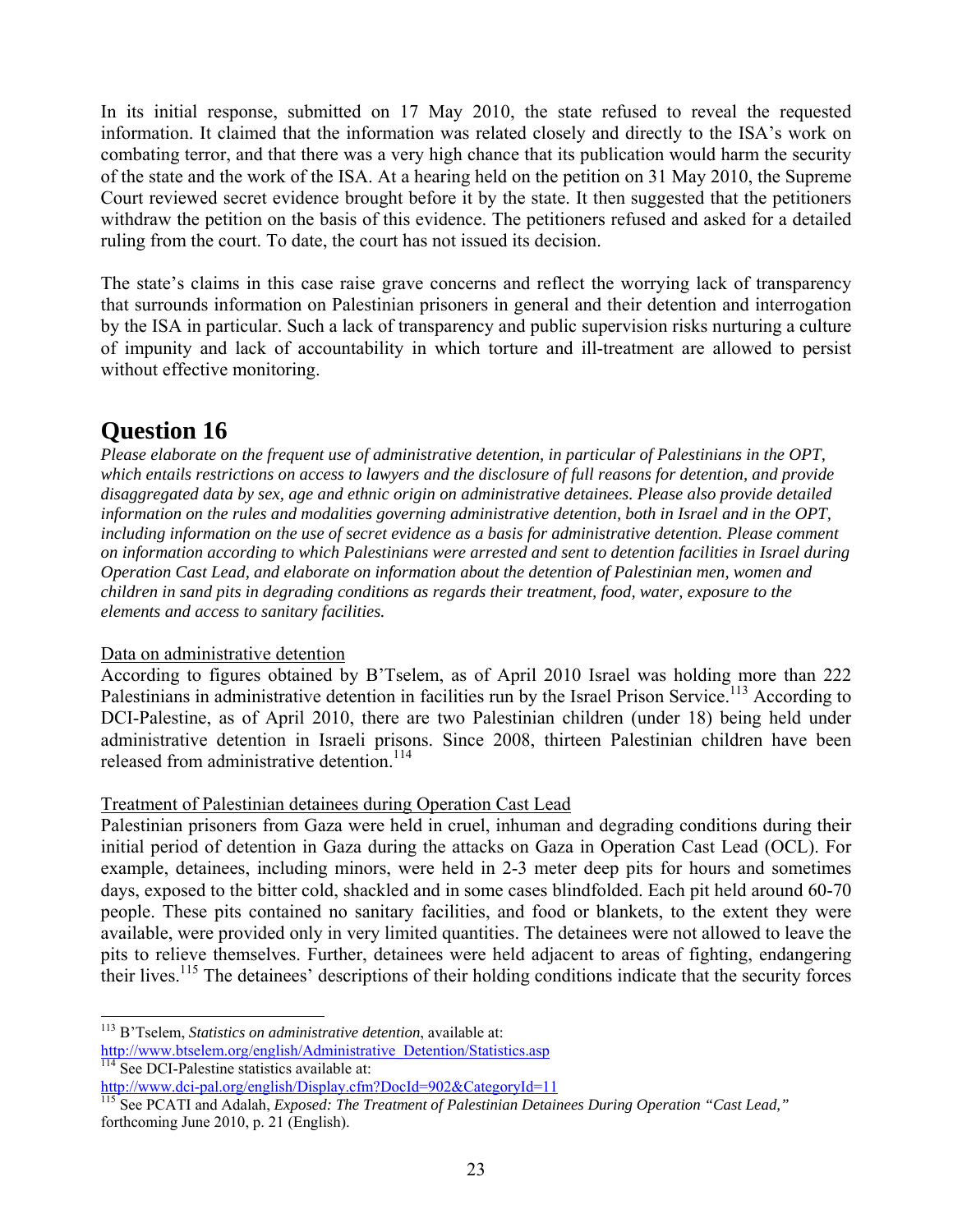contravened their basic obligation towards the detainees to protect their dignity and to prevent their humiliation and debasement, as required international human rights and humanitarian law.<sup>116</sup>

After their transfer, the detainees were isolated in cells or trailers without toilets or showers. In other cases, dozens of handcuffed prisoners were held in a room in a house, sometimes also blindfolded, in the toilet or in the shower, and also for many hours, or even for days.<sup>117</sup>

The Goldstone Mission investigated several incidences of the detention of Palestinians by the Israeli military during OCL at three locations located close to the Gaza-Israel border. In relation to the detention of Palestinian civilians in sand pits, the Mission found, inter alia, that:

- In all cases a number of persons were herded together and detained in open spaces for several hours at a time and exposed to extreme weather conditions;
- The soldiers deliberately subjected civilians, including women and children, to cruel, inhuman and degrading treatment throughout their ordeal in order to terrorize, intimidate and humiliate them. The men were made to strip, sometimes naked, at different stages of their detention. All the men were handcuffed in a most painful manner and blindfolded, increasing their sense of fear and helplessness;
- Men, women and children were held close to artillery and tank positions, where constant shelling and firing was taking place, thus not only exposing them to danger, but also increasing their fear and terror. This was deliberate, as is apparent from the fact that the sandpits to which they were taken were specially prepared and surrounded by barbed wire.<sup>118</sup>

The Mission further noted that there were several common features to these incidents that disclose a pattern of behavior by Israeli soldiers which indicates ill-treatment of the persons in the instances investigated by the Mission.<sup>119</sup>

The Mission further concluded that, "The abuse, which required a considerable degree of planning and control, was sufficiently severe to constitute inhuman treatment within the meaning of article 147 of the Fourth Geneva Convention and thus a grave breach of the said Convention that would constitute a war crime,"120 and that, in relation to article 76 of Additional Protocol I to the Geneva Conventions – which stipulates that "Women shall be the object of special respect" – "the treatment of the women in the sandpits, where they endured especially distressing circumstances, was contrary to this provision and would also constitute a war crime."<sup>121</sup>

According to Israel's report of January  $2010$ ,<sup>122</sup> a special command investigation will look into allegations made in the Goldstone Report that, inter alia, Israeli soldiers mistreated Palestinians detainees, and specifically that "IDF forces held the detainees in cruel, inhumane and degrading conditions," such as "in pits, exposed to cold and bad weather conditions, handcuffed and with their eyes covered, without food or ability to relieve themselves" and "during the night in trucks, while

<sup>&</sup>lt;sup>116</sup> Ibid. pp. 21-22.

 $117$  As reported, e.g., in a complaint submitted to the MAG and the AG by PCATI, ACRI, and HaMoked, on behalf of those organizations and on behalf of PHR-Israel, Adalah, B'Tselem and Yesh Din on 28 January 2009.<br><sup>118</sup> The Goldstone Report, para. 1164.

<sup>119</sup> Thid. para. 1164. 119<br><sup>120</sup> Ibid. para. 1172.<br><sup>121</sup> Ibid. para. 1173. 122 The State of Israel, *Gaza Operation Investigations: An Update*, 29 January 2010.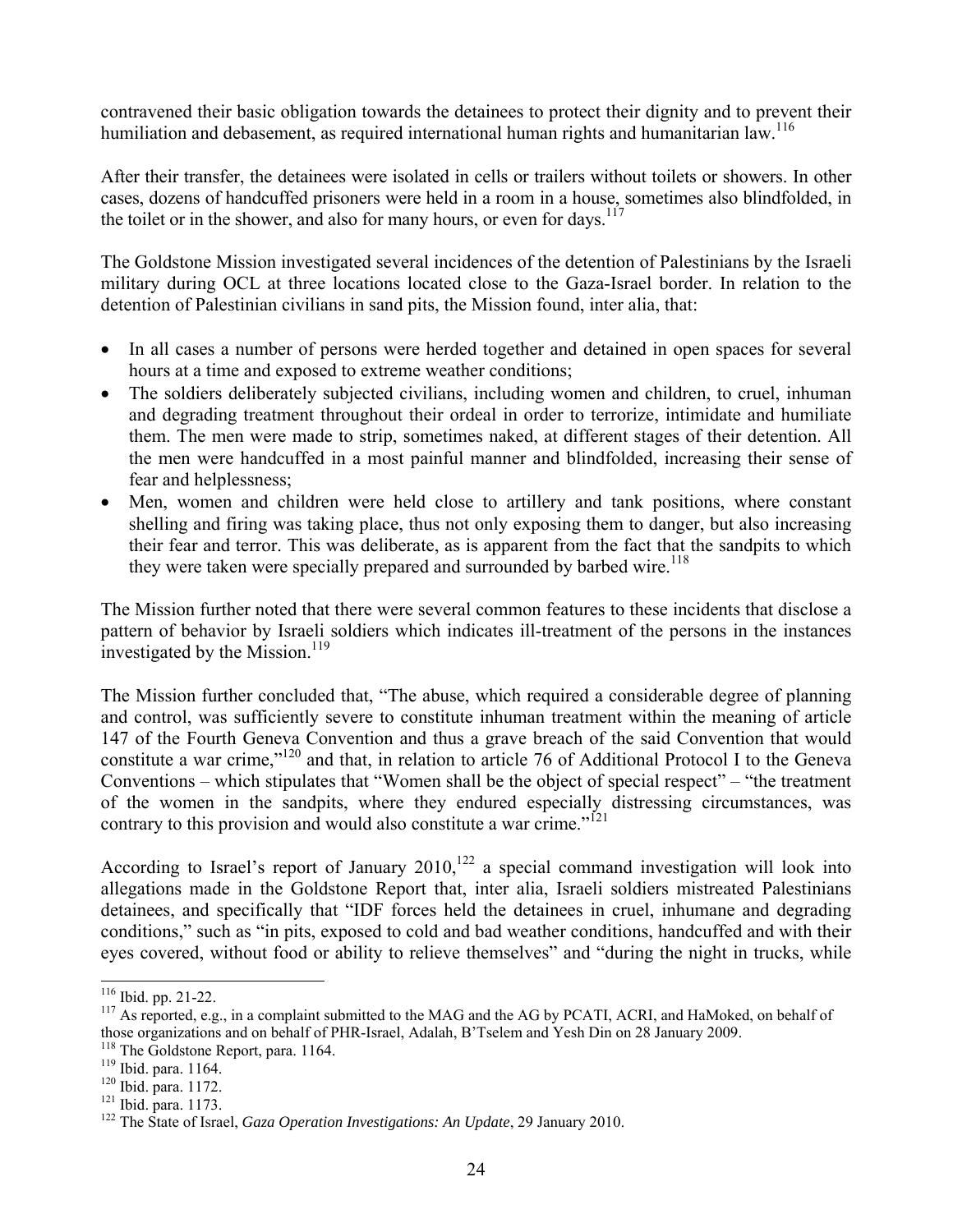they are handcuffed, without having enough blankets."123 No information about the progress or conclusions of this investigation has been released to date.

# **Question 17**

*According to Section 3 of the Criminal Procedure (Detainee Suspected of Security Offence) (Temporary Order) Law-2006, access to a lawyer can be denied for up to 21 days. Please explain the reference to a maximum delay of up to three months mentioned in paragraph 252 of the State party's report. Furthermore, a detainee suspected of a security offence can be held for up to 96 hours before being brought before a judge (paras. 256-257 of the State party's report). Please indicate what measures the State party envisages to take to bring the law in conformity with the Covenant and the previous recommendations of the Committee (CCPR/CO/78/ISR, para.13) regarding both access to a lawyer and to a judge. Please also provide: (a) disaggregated data on prisoners classified as security prisoners; (b) detailed and updated information on the conditions of solitary confinement; and (c) disaggregated data on the persons held in solitary confinement, including their age at time of detention, length of total detention and solitary confinement, and grounds for detention and solitary confinement. Bearing in mind the possibility provided under various laws and regulations to hold security suspects, including minors, in incommunicado detention for prolonged periods of time, please indicate what safeguards are in place to ensure that the persons concerned are not subjected to torture or ill-treatment during such detention and explain the reasons for holding detainees in prolonged incommunicado detention.* 

# Data on "security prisoners"

According to Palestinian prisoners' rights organization Addameer, in April 2010 6,631 Palestinian prisoners classified as "security prisoners" were being held by Israel.<sup>124</sup> The total number of Palestinian child prisoners in Israeli prisons as of April 2010 is 335; of those 32 are between the ages of 12-15 and one is a girl, according to Defence for Children International – Palestine Section (DCI-Palestine).125 According to information obtained by B'Tselem, as of 30 April 2010, around 6,500 Palestinians were being held in Israel, almost all of whom are classified as "security prisoners."126

# Update on the *Criminal Procedure (Detainees Suspected of Security Offences) (Temporary Order) Law – 2006*

On 11 February 2010, an expanded nine-justice panel of the Israeli Supreme Court struck down article 5 of *The Criminal Procedure (Detainees Suspected of Security Offences) (Temporary Order) Law – 2006*, which stipulated that security suspects could have their pre-trial detention extended in their absence and thus without their knowledge and without the opportunity to defend themselves. The individuals subjected to this law are predominantly Palestinians from Gaza.

The appeal, submitted by the Israeli Public Defenders' Office in 2007, related only to the unconstitutionality of article 5 of the law. However, the legal rationale behind the Supreme Court's decision to strike down article 5 pertains equally to the law's other unconstitutional provisions, which should also be voided. A petition filed by Adalah, the Association for Civil Rights in Israel

<sup>&</sup>lt;sup>123</sup> Ibid. pp. 33-34.

<sup>&</sup>lt;sup>124</sup> See, Addameer, *Quarterly Update on Palestinian Prisoners*, April 2010, available at, http://addameer.info/wpcontent/images/addameer-quarterly-update-on-palestinian-prisoners-april-2010.pdf<br>
<sup>125</sup> See DCI-Palestine statistics available at:<br>
<u>http://www.dci-pal.org/english/Display.cfm?DocId=902&CategoryId=11</u>

 $\frac{126}{B}$ 'Tselem, *Statistics on Palestinians in the custody of the Israeli security forces*, available at: http://www.btselem.org/english/statistics/Detainees\_and\_Prisoners.asp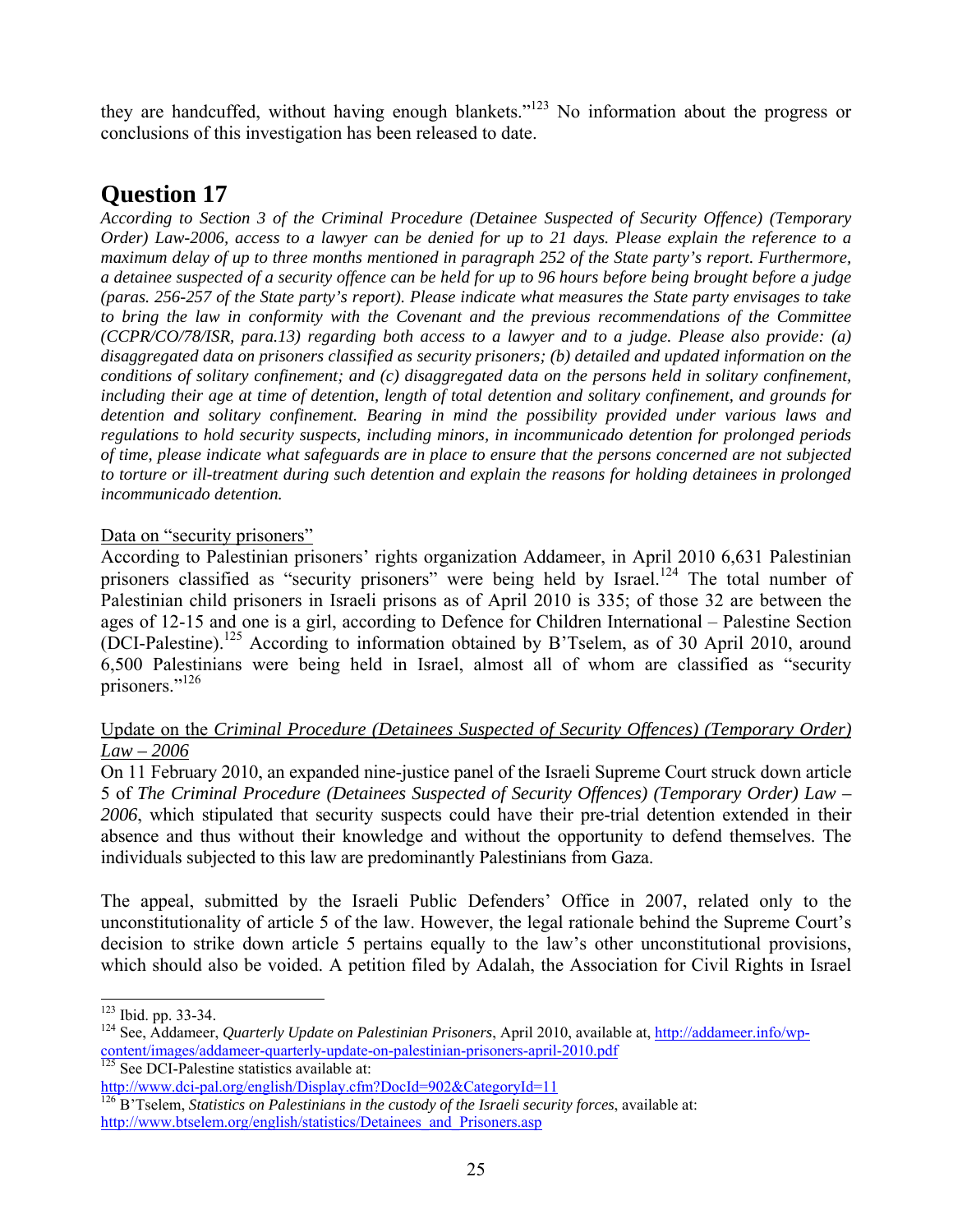(ACRI) and PCATI also requested the annulment of additional unconstitutional provisions of the law that severely violate the due process rights of suspects by: allowing persons suspected of committing security offenses, in certain circumstances, to be detained for 96 hours without being brought before a judge (paragraph 3), for the extension of their pre-trial detention up to 20 days (paragraph 4.1), and for a suspect to be detained for 35 days without indictment (paragraph 4.2).<sup>127</sup> Furthermore, these articles are usually implemented in tandem with article 35 of the Detention Law, which allows a detainee suspected of committing security offenses to be prevented from meeting a lawyer for up to 21 days, contrary to the Committee's Concluding Recommendation from 2003 that, "The State party should ensure that no one is held for more than 48 hours without access to a lawyer" (para. 13).

Military orders that apply to Palestinians in the West Bank allow the ISA to prevent a meeting between a detainee and a lawyer for  $up$  to 90 days, in accordance with Military Order  $378$ <sup>128</sup>

Thus, despite the cancellation of Article 5 of *The Criminal Procedure (Detainees Suspected of Security Offences) (Temporary Order) Law – 2006*, a security suspect can still be held in incommunicado detention, in the hands of ISA interrogators, for a period of up to 21 days, a situation that renders him or her vulnerable to torture and ill-treatment.

# No preventative mechanism or effective safeguards against torture and ill-treatment during detention

Israel lacks a system of unannounced visits to ISA detention centers by qualified, independent professionals, including lawyers and doctors. While a visiting mechanism does exist, it is neither independent nor ad hoc.129 Section 71 of the *Prisons Ordinance – 1972* establishes rules for official visitors in prisons, who are appointed by the Minister of Public Security and comprise lawyers from the Ministry of Justice and other ministries. Section 72 grants official visitor permission to the judiciary and Attorney General. According to guidelines of the Israel Prison Service (IPS).<sup>130</sup> the

 $127$  Adalah, ACRI and PCATI filed a petition to the Supreme Court in 2008 challenging the constitutionality of the law and demanding that it be repealed. See HCJ 2028/08, *The Public Committee Against Torture in Israel, et al. v. The Minister of Justice*). The Supreme Court decided to join the two cases for hearings. At a hearing held in March 2009, the court made an unprecedented decision to hear secret evidence relating to the constitutionality of the law presented by the ISA *ex-parte*, at the request of the state and in the absence of the petitioners. The petitioners withdrew the petition on 24 March 2009 in protest against the court's decision, which meant that it would decide on the constitutionality of the law on the basis of secret evidence, without allowing the petitioners to examine or question it. The organizations argued that the decision had no legal basis and set a dangerous precedent that threatened future possibilities for judicial review of laws that violate human rights. The appeal submitted by the Public Defenders' Office remained pending for further deliberation.

 $128$  A "security detainee" may be held and preventing from meeting a lawyer for up to 30 days at the request of the Israeli security services in accordance with Military Order 378, Articles 78C (c)(1) and (2). The detention may be extended for an additional 30 days with the authorization of a military court judge, and for a further 30 days – i.e. for a total maximum of 90 days – with the authorization of the Judge of the Military Appeals Court, in accordance with Military Order 378, Articles 78D (b)(2-4).

<sup>&</sup>lt;sup>129</sup> Official visitors are allowed to enter prisons at any given time (unless special temporary circumstances apply), inspect the state of affairs, prisoners' care, management, etc. During these visits, the prisoners may present their complaints to the visitors, including grievances pertaining to the use of force. Attorney General's Guideline (No. 4.1201 of 1 May 1975, updated 1 September 2002) broadened the scope of the above to also include detention facilities and detention cells in police stations. See, Israel's Fourth Periodic Report to the UN Committee Against Torture, Addendum, 12 December 2007, CAT/C/ISR/4, p. 24, available at:<br>http://www2.ohchr.org/english/bodies/cat/docs/CAT.C.ISR.4 en.pdf

 $\frac{130}{130}$  Guidelines no. 3.04.00, available in Hebrew at: http://www.ips.gov.il/NR/rdonlyres/0DBB15A5-53C4-444D-9C51-148A8069D581/0/0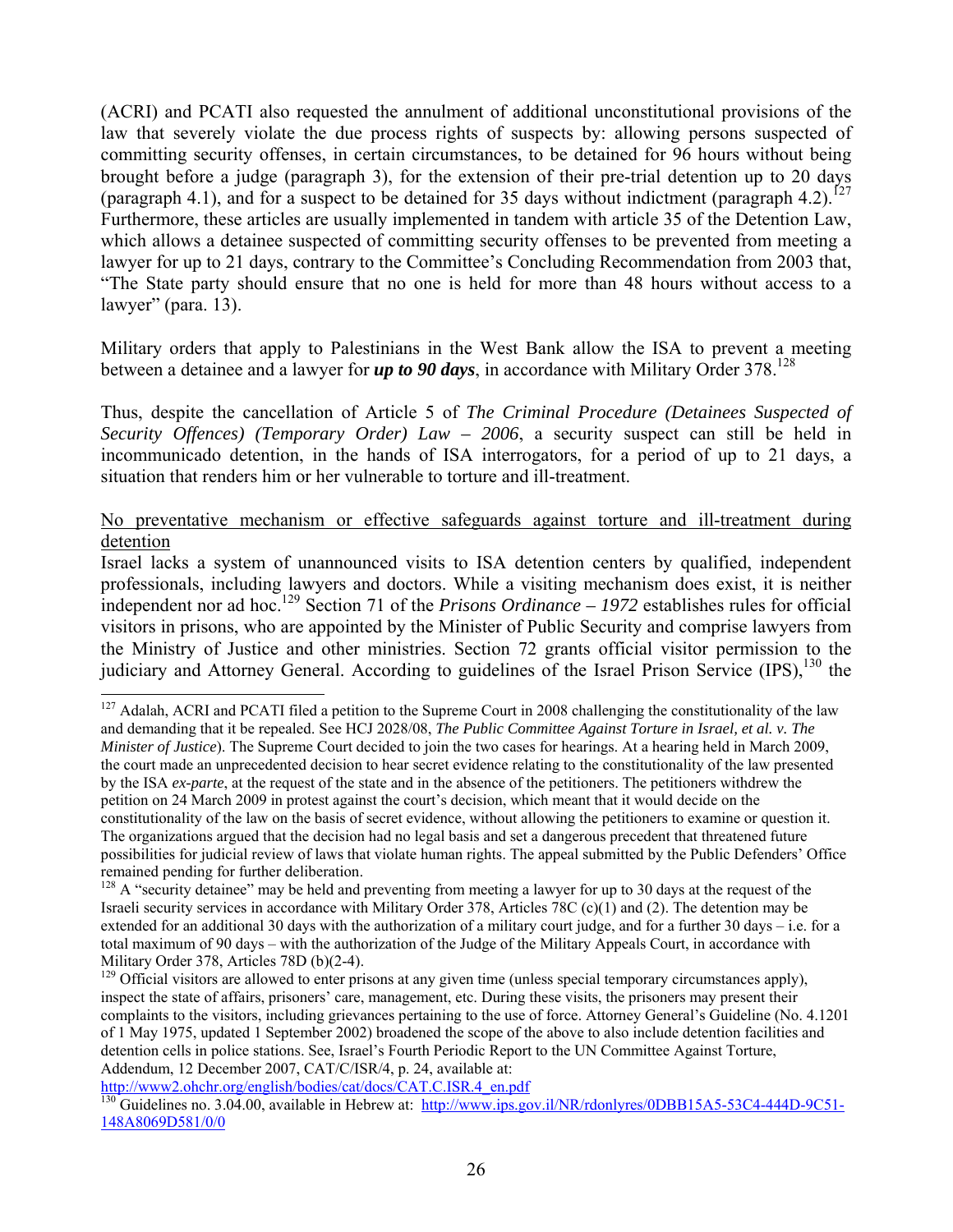Minister of Internal Security has the discretion to authorize entry to certain areas of the prison, while restricting access to other areas. While representatives of the Public Defender's Office and the Israeli Bar Association do conduct visits to prisons and often issue severely critical reports about prison conditions, they have been denied permission to visit ISA detention cells, and to visit detainees held in such cells. Only lawyers from the Justice Ministry are allowed to check conditions in ISA detention cells, and even then only without reporting on them to the public.<sup>131</sup> In addition, Israel has entered a reservation to Article 20 of the CAT, thereby denying the Committee Against Torture the authority to visit Israel in order to investigate any evidence it receives about the systematic practice of torture. Moreover Israel has not signed or ratified the Optional Protocol to the CAT.<sup>132</sup>

Further, the IPS does not allow doctors affiliated with PHR-Israel to visit prison facilities for inspection. PHR-Israel has made numerous requests for its physicians to take part in the official visits to prisons; all of their requests were rejected. In 2008, representatives of PHR-Israel met the IPS Commissioner to repeat its request for PHR-affiliated physicians to conduct regular inspections of prisons; the commissioner rejected the request stating that such visits would create an unnecessary burden on the IPS.

Finally, security suspects are routinely denied access to independent doctors during the period of their interrogation. PHR-Israel filed a prisoner's petition on 25 May 2010 to request that an independent doctor be permitted to conduct a medical examination of a detainee suspected of committing security offenses, and access to his medical reports.<sup>133</sup> The Legal Adviser to the ISA (Northern District) responded to the petition on 26 May, stating that, "Generally speaking, we object to the conduct of [medical] examinations by external doctors during an investigation."

# **Question 18**

In its previous concluding observations, the Committee urged the State party to respect the freedom of *movement guaranteed under article 12 of the Covenant and stop the construction of a "Seam Zone" including a wall, within the Occupied Territory. This recommendation of the Committee was reiterated by the International Court of Justice in its 2004 Advisory Opinion. Please provide information about any measures taken by the State party to comply with the 2004 Advisory Opinion of the International Court of Justice. Please provide information with regard to all restrictions of movement in the OPT, including those arising from checkpoints, the imposition of travel permits for movement in, out and within the "Seam Zone" and the whole of the OPT, and the lack of access to roads for exclusive use by Israelis.*

Restrictions on movement in Gaza: The Israeli military buffer zone

The Israeli military has established a "buffer zone" in Gaza, which bears parallels to the "Seam Zone" in the West Bank in terms of its purpose and its effects. Officially, Israeli military forces declared that the buffer zone extended 300 meters inside the Gaza Strip, along the northern and

l <sup>131</sup> On this issue, see correspondence between ACRI, in the name of ACRI, PCATI and PHR-Israel, beginning in October 2009 with a demand to allow supervision by the representatives of the Public Defender's Office over the holding conditions in ISA facilities. The Deputy State Attorney for Special Tasks responded by supporting the current policy in a letter dated 21 January 2010. For more information, see PCATI and Adalah, *Exposed: The Treatment of Palestinian Detainees During Operation "Cast Lead,"* forthcoming June 2010, pp. 29 (English).

<sup>&</sup>lt;sup>132</sup> See Adalah, PHR-Israel, Al Mezan and PCATI, *Israel Should Ratify the Optional Protocol to the UN Convention Against Torture as an Effective Means of Eliminating Torture*, April 2010, available at:<br>http://www.adalah.org/newsletter/eng/apr10/English.pdf

<sup>&</sup>lt;sup>133</sup> Prisoner's Petition Appeal 39911-05/10, *Makhoul v. IPS Chief Medical Officer*. See also the response of the Legal Advisor to the ISA (Northern District), on file with PHR-Israel (Hebrew and English).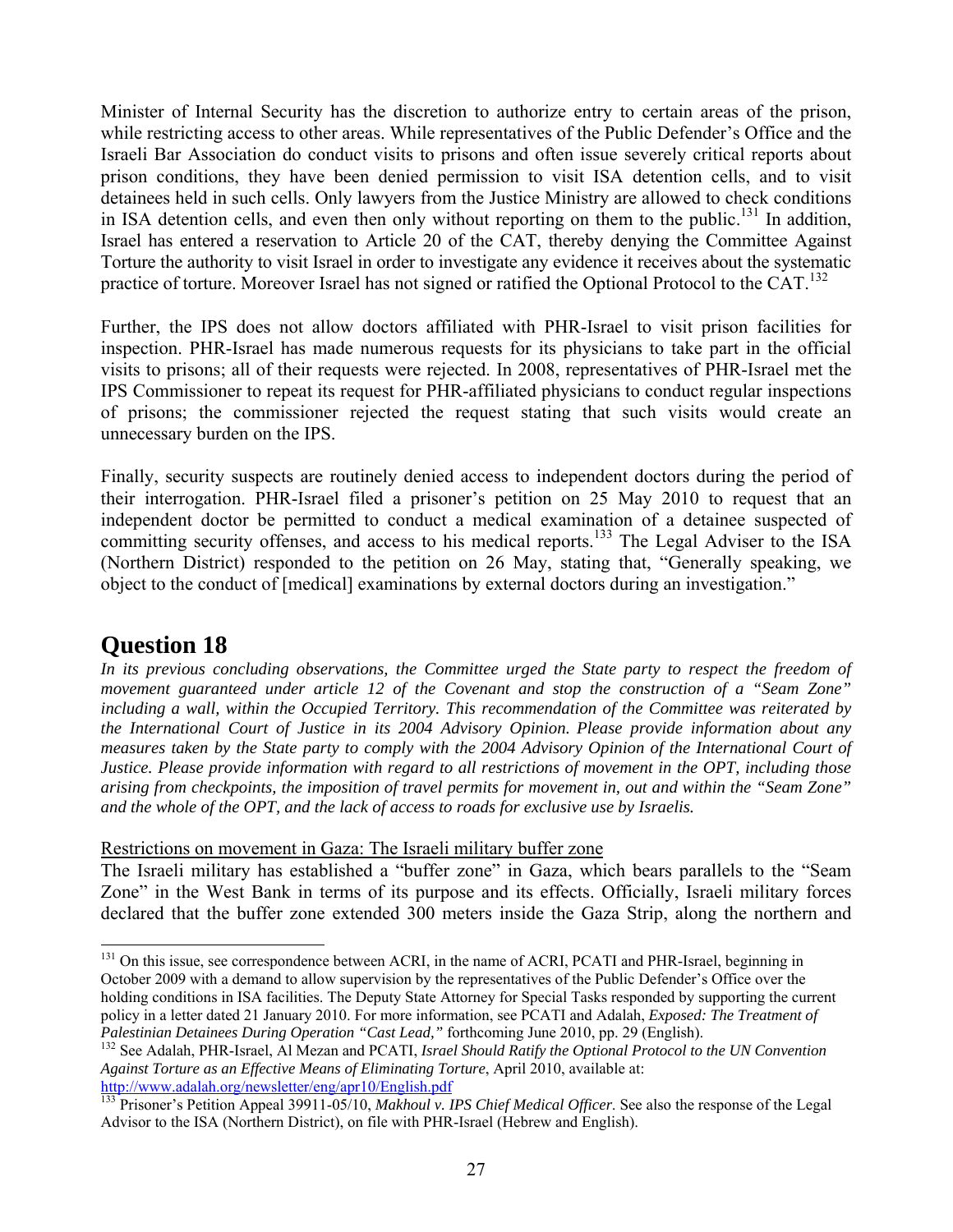eastern border with Israel. However, in effect it extends as far as 1,000 meters, i.e. it covers a total of one fifth of the area of the North Gaza and Gaza Districts. The economic cost for Gaza of this policy is exorbitant, as it covers an area that includes most of the fertile agricultural land in Gaza (*see the response to question 12, above*). Most farmers are unable to work their lands near or inside the buffer zone for fear of being shot at by Israeli military forces.

The enforcement of the buffer zone has been characterized by the use of excessive and lethal use by the Israeli military. 493 people have been killed and 583 injured without any justification in the buffer zone.<sup>134</sup> Most farmers have already abandoned their homes and lands due to the continuous attacks. Children have been killed in such attacks, when they were in their fields with their families, when they were hunting birds, or when they were passing from roads close to the border. The Israeli military has also opened fire on Palestinian civilians collecting rubble from destroyed buildings near the border between Gaza and Israel. This rubble is the only source of materials needed for making bricks and concrete for construction that is available in the Gaza Strip, which suffers from an acute shortage of construction materials due the blockade.<sup>135</sup>

Adalah, Al Mezan and PHR-Israel request the Committee find that this wide Buffer Zone unjustifiably imposes severe restrictions on the right of Palestinians in Gaza to freedom of movement.

# **Question 19**

*Please provide information about regulations that determine the ability of persons with a Gaza identity card to move to the West Bank and East Jerusalem and vice versa. Please provide information on the movement of persons in and out of Gaza, and in particular about the issuance of permits to patients from Gaza to seek treatment abroad. Please comment on information before the Committee according to which patients are denied exit, including those with serious medical conditions, due to "security reasons". Furthermore, according to information before the Committee, in at least 35 cases since July 2007, the ISA has interrogated patients with permits at the Erez Crossing, in the course of which they were asked to provide information about relatives and acquaintances as a precondition for being allowed to exit Gaza. According to patients' testimonies, they were denied permission to exit Gaza for the purpose of receiving medical treatment if they refused or could not provide the information requested by the ISA. Please indicate whether investigations into these allegations have taken place and with what results.*

Military Orders 1649 and 1650: Deportation and forcible transfer

Two new military orders that restrict freedom of movement and allow for deportation and forcible transfer of Palestinians and foreigners from the West Bank, Military Order 1650 – Order Regarding Prevention of Infiltration, and Military Order 1649 – Order Regarding Security Provisions, issued

l <sup>134</sup> Al Mezan's database, figure for the period between 15 September 2005 (after the Israeli disengagement) and 30 April 2010.

<sup>&</sup>lt;sup>135</sup> Al Mezan regularly reports incidents involving attacks on Palestinians civilians in the buffer zone including on Palestinian civilians collecting rubble. See, e.g., Al Mezan, *Fisherman and Rubble Collector Injured; Five Arrested by IOF in Gaza: Al Mezan Condemns IOF Attacks and on Calls for the International Protection of Civilians*, 25 March 2010, available at: http://www.mezan.org/en/details.php?id=9871&ddname=IOF&id\_dept=9&id2=9&p=center. OCHA also regularly documents incidents in the buffer zone in their weekly Protection of Civilians Reports on the OPT. See, e.g., reports dated 31 March-13 April 2010 and 21-27 April 2010.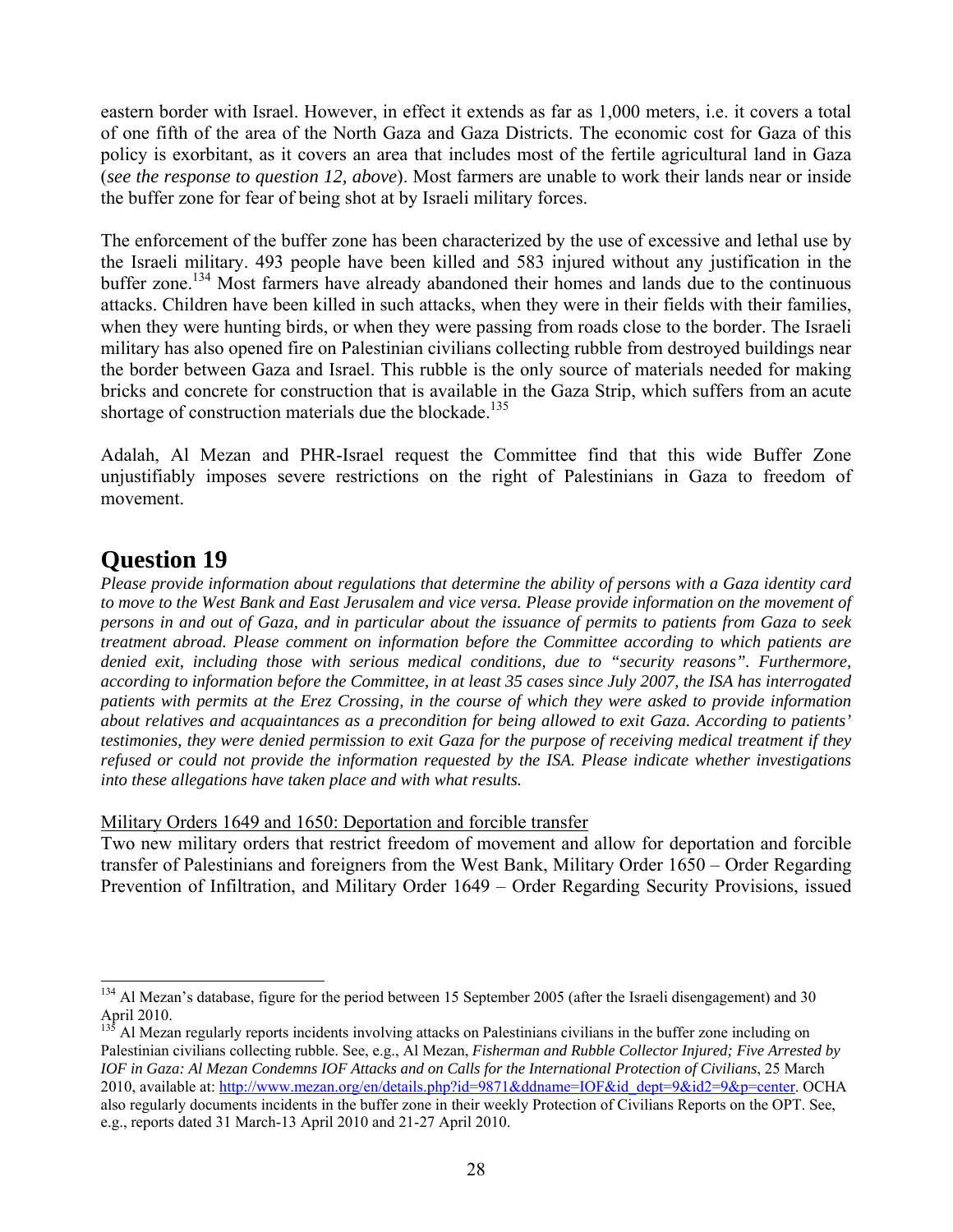by the Israeli Commander of the Central Command, entered into force on 13 April 2010.<sup>136</sup> These orders radically broaden the definition of "infiltration", subjecting almost every person living in the occupied West Bank to possible criminal charges, transfer, imprisonment, fines and/or deportation, and allow for the deportation of thousands of Palestinians from the West Bank to the Gaza Strip.<sup>137</sup>

Military Order 1650 is so vaguely worded that it could apply to anyone, but the groups that appear to be targeted are: bearers of Palestinian ID cards whose registered addresses are in the Gaza Strip in the Population Registry (controlled by Israel); individuals without official status (the "statusless"), including spouses of Palestinian residents for whom Israel refuses to approve ID cards and others who have not been added to the population registry or have had their status revoked or deleted by Israel; and foreigners visiting or working in the West Bank, including those for whom Israel refuses to renew visas.<sup>138</sup> Under Military Order 1650, anyone who is a member of one of these groups who entered the territory unlawfully, or whose entry permits have expired, or who is present in the West Bank, whether they entered the territory or have always been there, could potentially be subject to deportation. Finally, there is a serious lack of judicial oversight and the mechanisms available to challenge deportation orders are inadequate.

The order violates a range of human rights including the right of Palestinians to freedom of movement, travel and residence in their own country (Article 12 of the ICCPR), the right to protection and assistance accorded to the family and, in particular, children; the right to marry and start a family; and the right not to be subjected to arbitrary or unlawful interference with his family (Articles 17 and 23 of the ICCPR).<sup>139</sup> It is also important to stress the discriminatory nature of this military order, which violates Article 26 of the ICCPR.

## *The deportation of Mr. Ahmed Said Sabbah to the Gaza Strip*

l

On 21 April 2010, the order was implemented and the Israeli authorities deported Mr. Ahmed Said Sabbah, 38, to the Gaza Strip. Since 1995, Mr. Sabbah has been living in the West Bank, prior to which he lived in the Gaza Strip. Mr. Sabbah had just been released from prison after serving a nine-year sentence. He was informed by the Israeli prison authorities that he would be released at the Erez Crossing into the Gaza Strip, and that if he refused, he would be detained for six months and face further sanctions. Mr. Sabbah had no opportunity to challenge or appeal his deportation before any judicial or military body prior to his deportation.<sup>140</sup>

<sup>&</sup>lt;sup>136</sup> Military Order 1649 addresses procedural matters stemming from Military Order 1650. English translations of the texts of Military Order Regarding Prevention of Infiltration (Amendment No. 2) and Order Regarding Security

Provisions (Amendment No. 112) are available at: http://www.hamoked.org.il/news\_main\_en.asp?id=904. <sup>137</sup> See Al-Haq, *Al-Haq's Legal Analysis of Israeli Military Orders 1649 and 1650: Deportation and Forcible Transfer and as International Crimes*, available at: http://www.alhaq.org/pdfs/legal-analysis-of-new-israeli-military%20Orders.pdf. See also, Gisha, *Frequently Asked Questions: The Threat of Deportation from the West Bank*, available at: http://www.gisha.org/index.php?intLanguage=2&intItemId=1728&intSiteSN=119<br><sup>138</sup> See also, Gisha, *Frequently Asked Questions: The Threat of Deportation from the West Bank*.<br><sup>139</sup> The military order violates article 49 of t

War, of 1949, which prohibits an occupying power from forcibly transferring protected persons, and limits the expulsion to very strict conditions. The occupying power may undertake expulsion only if imperative military reasons so demand, which is not currently applicable because there are no hostilities in the West Bank at present.

<sup>140</sup> For more information, see Al Mezan, *Israel Implements New Military Order 1650; Authorities Expel Palestinian Man from the West Bank to the Gaza*, 22 April 2010, available at:

http://www.mezan.org/en/details.php?id=10008&ddname=expel&id\_dept=9&id2=9&p=center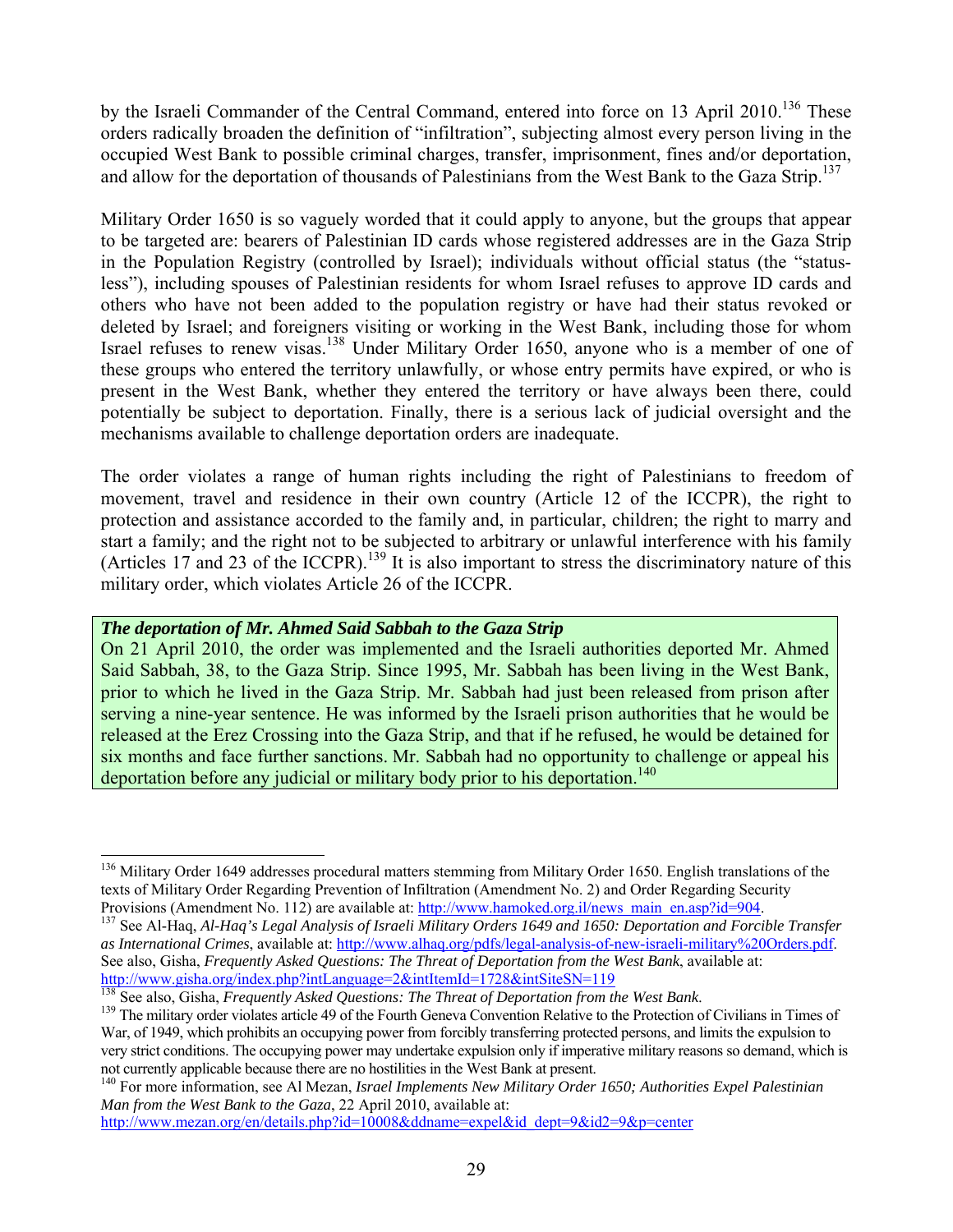On 25 May 2010, sixteen Israeli and Palestinian human rights organizations filed a petition to the Supreme Court of Israel demanding an immediate end to the draconian practice of the expulsion and forced transfer of Palestinians from the West Bank to Gaza solely on the basis of their registered address.<sup>141</sup>

# The exit of patients from Gaza for medical treatment

In view of the lack of accessible healthcare services in Gaza, hundreds of patients are referred each month for medical treatment outside the Gaza Strip. 40% of referred patients suffer from medical problems in four fields in which the local healthcare system shows particular weakness: oncology, ophthalmology, orthopedics, and cardiology.<sup>142</sup>

Between January and May 2010, 5,361 patients applied for permits to cross Erez for medical treatment unavailable in Gaza. 4,046 patients (75%) were approved during this period. The applications of 1,315 patients (25%) were either rejected or delayed, causing them to miss hospital appointments. During this period there was also an increase in the number of patients referred for cancer treatment due to the ongoing lack of medication and available treatment in Gaza. Between January and December 2009, 7,534 patients applied for permits and 5,211 (69%) were approved; over 2,300 patients (31%) were either rejected or delayed.<sup>143</sup>

## Coercive interrogation of patients by the ISA

Between January and May 2010, 247 patients who applied to exit Gaza for medical treatment were summoned for interrogation by the ISA at Erez. This number represents close to 5% of the total number of patients who applied for an exit permit during this period. During 2009, over 600 patients were summoned for interrogation, representing around 8% of the total number of patients who applied for such permits.<sup>144</sup>

These numbers reflect a continuation of ISA policy to coercively interrogate patients, a policy PHR-Israel first identified in 2007.<sup>145</sup> As in past years, the ISA regularly summons patients for interrogation *after their hospital appointment date has already passed*, thus causing them to miss their appointment and forcing them to reschedule with the hospital. Moreover, while the most patients being interrogated eventually receive permits, many are subject to threats and extortion by ISA interrogators. Others decide to stay home and avoid interrogation out of fear of being threatened by the ISA and of possible reaction in Gaza if they are viewed as collaborating with Israel.<sup>146</sup>

<sup>&</sup>lt;sup>141</sup> See Hamoked's Press Release, *Stop immediately the expulsion of Palestinians from the West Bank to the Gaza Strip*,

<sup>25</sup> May 2010, available at: <u>http://www.hamoked.org.il/news\_main\_en.asp?id=921</u><br><sup>142</sup> Médecins du Monde (MdM), *One year after the Cast Lead Operation: Gaza: a health care system impeded*, January<br>2010, available at: http:/

<sup>&</sup>lt;sup>2010</sup>, available at: **http://www.medecinsdumonde.org/** 143 Based on WHO Monthly Reports on Referral Abroad of Patients from the Gaza Strip, available at: http://www.who.int/hac/crises/international/wbgs/en/<br><sup>144</sup> Ibid. <sup>145</sup> Physicians for Human Rights, *Holding Health to Ransom*, August 2008, available at:

http://www.phr.org.il/uploaded/HoldingHealthToRandsom\_4.pdf. An update from May 2009 is available at:<br>http://www.phr.org.il/uploaded/UpdateOPT%204.5.09.pdf

 $^{146}$  A public opinion poll, initiated and sponsored by PHR-Israel and conducted in January 2010 by the independent New Wave Research company, reveals that a significant portion of the population from various backgrounds is averse to the ISA's policy of threatening and extorting patients as a condition for crossing roadblocks and checkpoints for medical treatment (42%). Moreover, more people surveyed strongly disapproved of the policy (28%) than strongly approved of it (17%).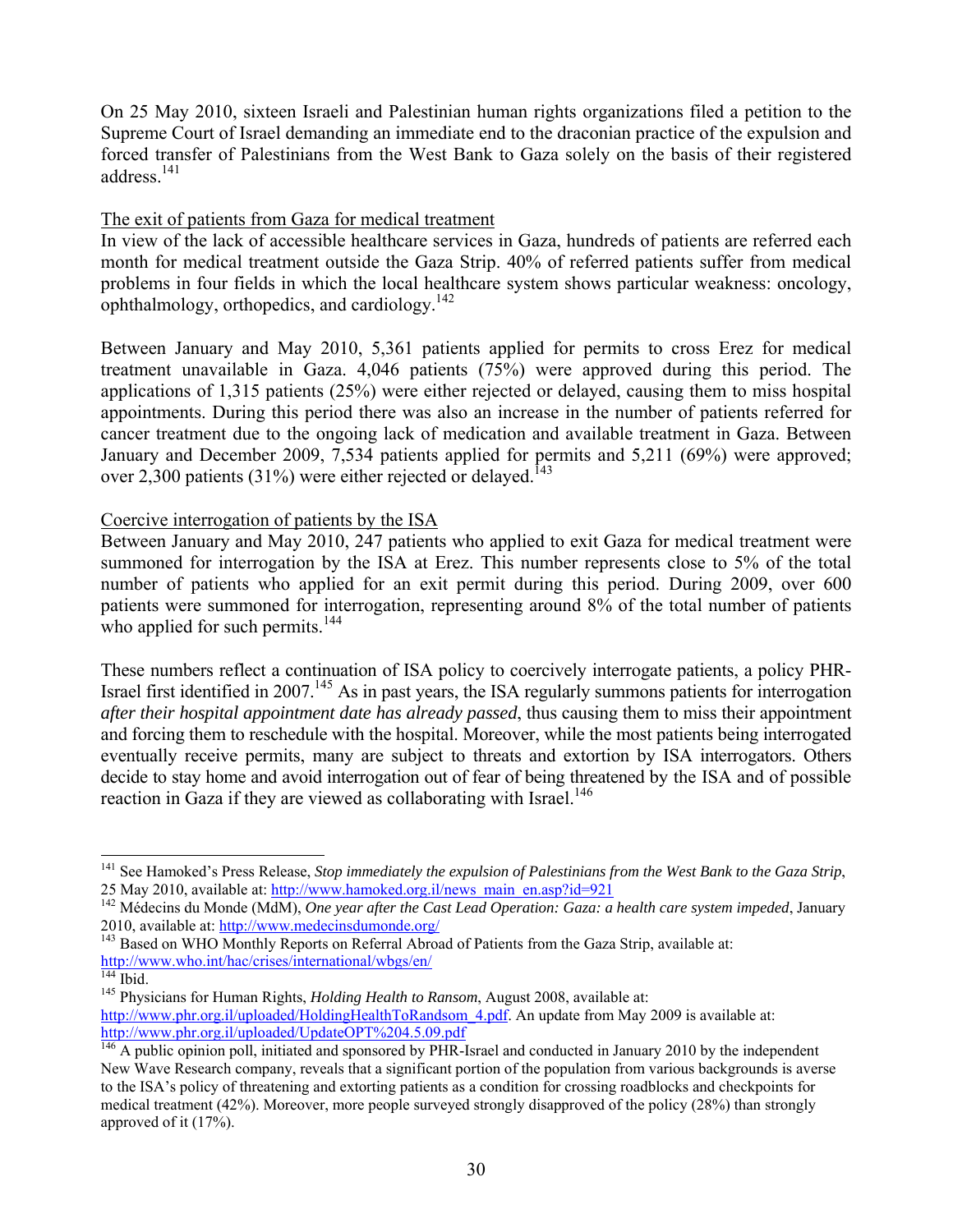# Illegal distinction made between danger to life and quality of life in Gaza medical cases

A position paper recently published by PHR-Israel, Adalah and Al Mezan includes an analysis of 48 appeals that PHR-Israel submitted during 2009 on behalf of patients whose applications for permits were rejected.<sup>147</sup> This analysis indicates that the applications of patients whose lives were not in danger were approved significantly less frequently than those of patients in life-threatening situations. This distinction was made even in cases in which patients suffered from medical problems that might have led to limb amputation or vision loss, and in contrast to medical ethics demanding the equal treatment of patients and in violation of international law.

Moreover, in several correspondences with PHR-Israel, the Israeli authorities noted that there are specific criteria against which patients' applications are measured and that these criteria take the seriousness of an individual's medical condition into account. These criteria are not consistent with international and Israeli human rights law; nor are they consistent with normative medical ethics standards. Ethical standards mandate that all patients receive the best medical treatment available to them without giving consideration to the urgency or seriousness of their condition. International law mandates that as the occupying power, Israel must allow every patient requiring medical treatment that is unavailable in Gaza access to treatment outside of Gaza without delay.

# *Denial of access to medical case: Danger to life v. Quality of life*

l

A.T., 24 years old, was shot in his right arm in 2007. Since then he has completely lost the use of his hand and has been suffering from intense pains and atrophied muscles. According to a medical opinion issued by Dr. Josef Leitner, a specialist in orthopedic surgery, the only treatment available to restore partial functioning to A.T.'s hand would be a tendon transplant. Shifa Hospital, the largest and most advanced medical center in the Gaza Strip, does not have the technical capacity to carry out such a procedure. As a result, A.T. was referred by his doctors to Al-Makassad Hospital in East Jerusalem. A.T.'s permit request was submitted in August 2009 and was later denied. A.T. immediately contacted Al Mezan in Gaza, which then transferred the case to PHR-Israel. On 9 September 2009 PHR-Israel resubmitted the patient's request, yet it was not until three months later, on 13 December, that the Israeli army finally responded. The appeal was also denied, effectively blocking the patient's ability to receive medical treatment.

# Denial of exit of patients for operations which are available in Gaza, regardless of the medical standards or patients' preferences

Israel has recently prevented Palestinian patients in Gaza from receiving treatment in advanced medical centers outside the OPT and has referred them to centers within the OPT where the quality and/or availability of treatment is significantly lower. As described above, the low quality of the Palestinian healthcare system results in hundreds of patients being referred each month to medical facilities outside the OPT. In some cases, the patients themselves seek to fulfill their right to adequate medical treatment and ask to be treated in hospitals in Israel and East Jerusalem, where medical capacity is better. Yet, to the extent that treatment in Gaza or the West Bank exists – and even if it is of lower quality – the Israeli authorities often refuse to allow patients access to treatment outside the OPT. By so doing, Israel violates the right of patients to receive the best medical treatment available to them. It also demonstrates how Israel's policy on patients' access fails to sufficiently take medical considerations into account.

<sup>147</sup> Physicians for Human Rights – Israel, Al Mezan and Adalah, *Who Gets to Go? In Violation of Medical Ethics and the Law: Israel's Distinction between Gaza Patients in Need of Medical Care*, forthcoming June 2010.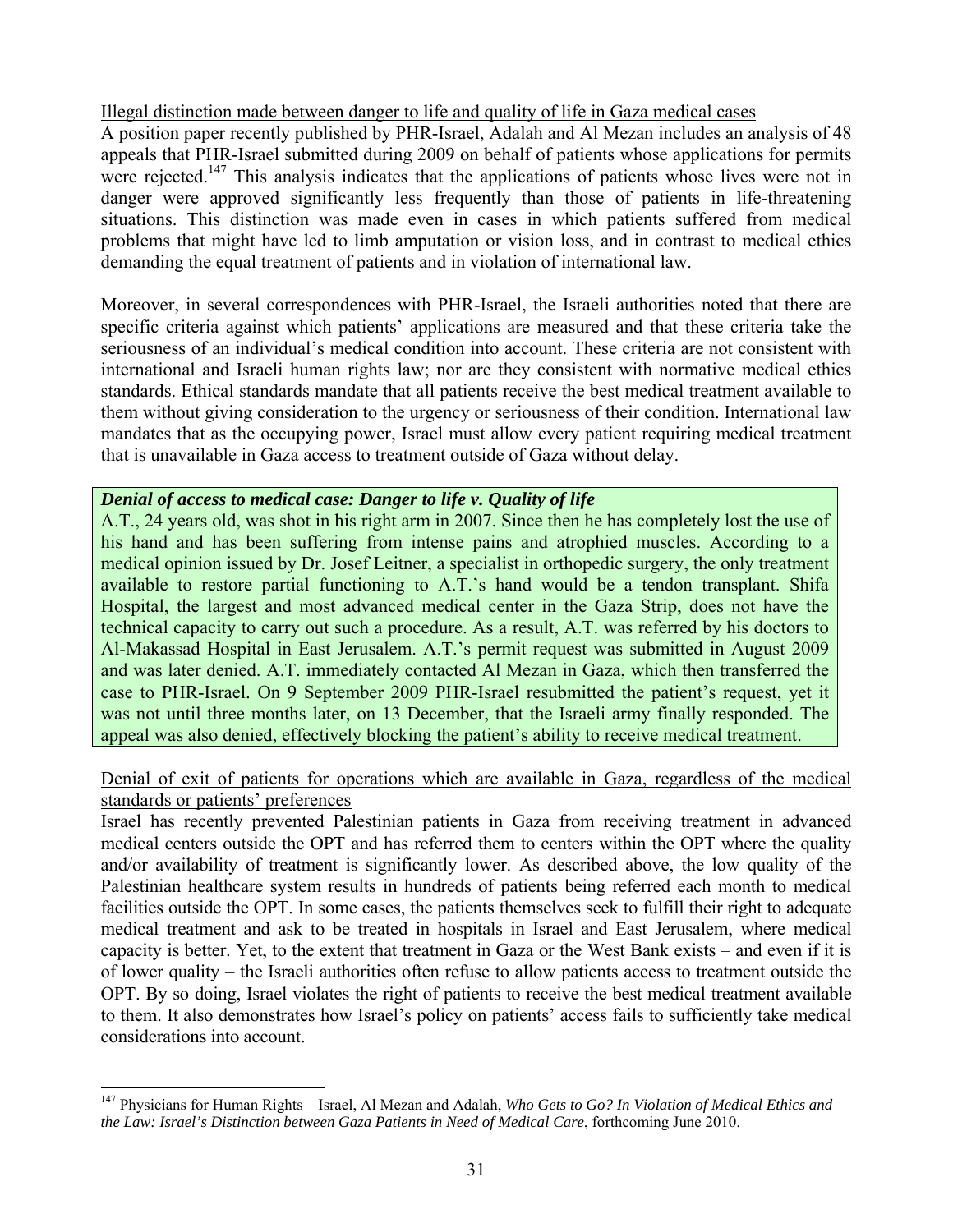# *Denial of access to better available medical care*

A.K., 28 years old, suffers from recurring dislocation and pain in his left shoulder. He required surgery to correct the tendons in his arm and a cartilage tear in his shoulder socket. The accepted method for the procedure, especially with young patients, is to use arthroscopic surgery. For this reason, A.K. was referred for treatment at Al-Makassad Hospital in East Jerusalem where the procedure is available. His request for an exit permit from Gaza was rejected at the beginning of January 2010. PHR-Israel appealed against the army's decision, submitting an expert opinion from Dr. Har'el Arzi, an orthopedic surgeon. According to Dr. Arzi, the treatments A.K. received in Gaza were causing limited function in his hand and pains that were not necessarily a direct result of his injury. Dr. Arzi added that arthroscopic procedures leave virtually no scarring and have a fast recovery rate, while A.K.'s current treatment was leading to extensive scarring and a very long recovery period. Despite the information from Dr. Arzi, the patient's permit request was again rejected, this time on grounds that it "strayed from the criteria," or in other words, that some form of treatment was available in Gaza.

# Medical permits to exit Gaza as a pretext for the arrest and detention of Gaza residents

Based on testimonies received by patients, the ISA misled four patients who recently applied for an exit permit from Gaza to believe they would be permitted to leave for medical treatment immediately or after undergoing questioning. However, upon arriving at the Erez crossing, three were immediately arrested and taken to detention facilities in Israel. The fourth was arrested and imprisoned after his interrogation. There appears to be a deliberate policy of taking advantage of patients' medical condition in order to lure them into contact with security officials so that they can then be detained.

PHR-Israel, Adalah and Al Mezan filed a compliant against this policy to the Attorney General in January 2010. A response received from the Prime Minister's Office said, "The State of Israel reserves the right to detain those who seek medical treatment in Israel following information indicating that they are terror activists or that their entry to Israel might pose a security risk." The response also stated that Israel may consider informing the Palestinian health coordinator of this policy so that patients are aware of the possibility of detention. This response confirms that Israel not only has a policy which allows patients to be detained but also that it does not consider using patients' medical conditions to make an arrest as a violation of their rights.<sup>148</sup>

# *Pretextual Arrest: Permit for medical treatment or security detainee?*

l

A.Z., 26 years old, was referred for stomach surgery at the Hussein Hospital in Jordan after suffering a gunshot injury in 2006. To review his current application to exit Gaza for follow-up treatment and plastic surgery on his stomach in Israel, A.Z. was recently summoned for ISA interrogation at Erez, after he had already missed the original appointment set for him at the Hospital in Jordan. At the end of the interrogation, A.Z. was arrested and taken to Ashkelon Prison, where he has been held ever since.

# Denial of access to medical treatment outside Gaza based on suspicions that exit permit will be used for family unification purposes

Patients' requests to travel for medical treatment, including in urgent cases, have recently been rejected on the grounds that they might use their permits to leave Gaza permanently and unite with

<sup>148</sup> For more information, see PHR-Israel, *The Israeli Security Agency's unacceptable practice: setting traps for sick patients*, available at: http://www.phr.org.il/default.asp?PageID=116&ItemID=546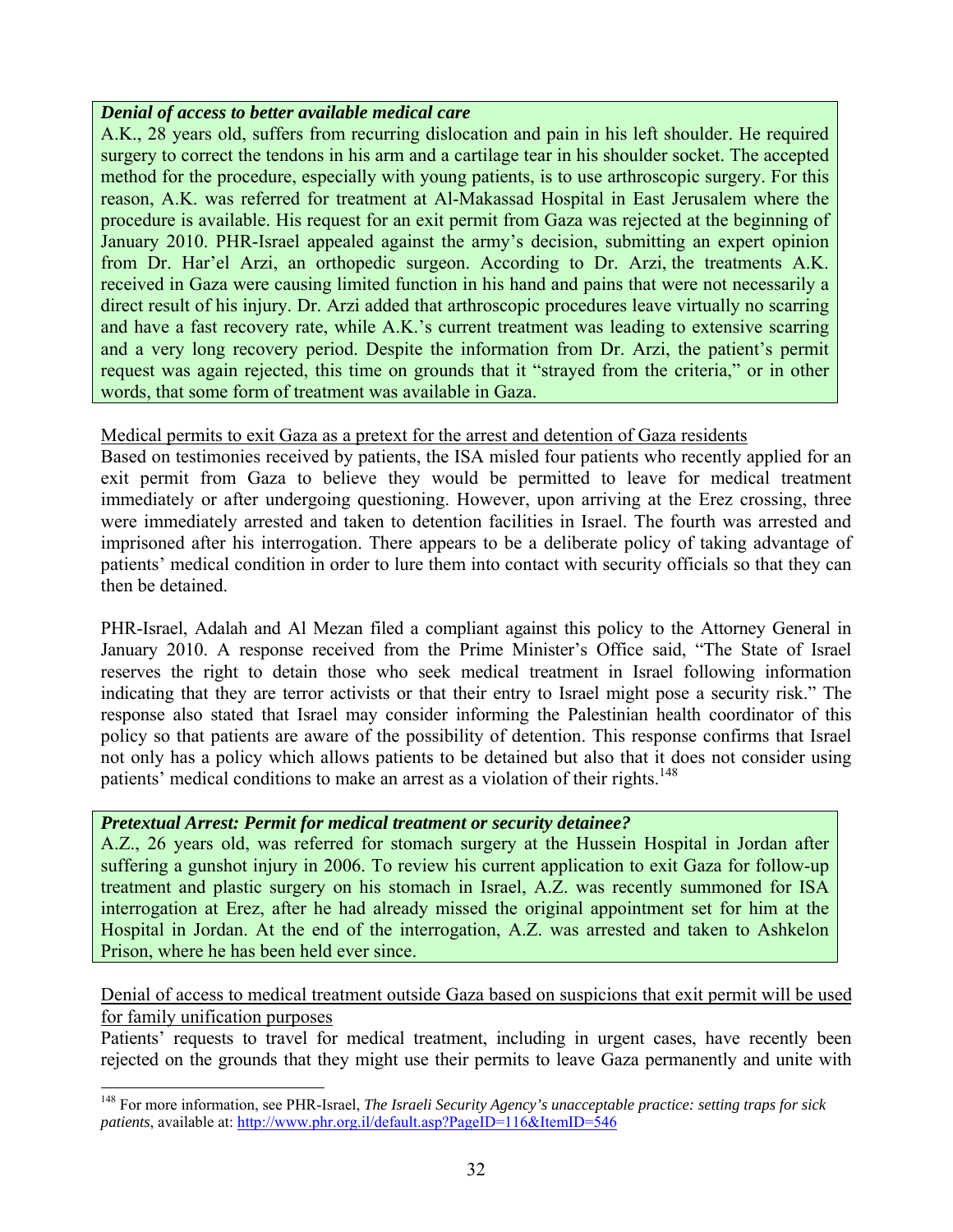their families in the West Bank.149 In all of these cases, Israel admitted it has *no security objection* to the patients' passage and that its sole purpose in denying them access to medical treatment was its fear that they may move to live in the West Bank. These rejections signal a new and alarming step in preventing patients from Gaza from accessing healthcare. While in the past patients were prevented first and foremost on security grounds, Israel now admits that it has political grounds for rejecting patients' applications. As such, Israel's policy can only be interpreted as advancing its political goal of separation between Palestinians in the OPT and of strengthening the Gaza blockade at patients' expense.

# **Question 27**

*Please provide information on: (a) the measures taken to revoke the Citizenship and Entry into Israel Law (2003) (temporary order) as recommended by the Committee in 2003; and (b) measures and practices with regard to family reunification concerning Israel and the OPT. What measures are taken by the State party to reinstate the possibility of family visits for Palestinian prisoners from Gaza?*

# Supreme Court upholds ban on Gaza family visits

Families in Gaza have not been able to visit their relatives in Israeli prisons since June 2007. In December 2009, the Supreme Court ruled that family members from Gaza have no right to visit their relatives incarcerated in prisons in Israel.<sup>150</sup> This ruling came in response to two petitions filed in June 2008 by Adalah, Al-Mezan, the Association for the Palestinian Prisoners and families of Palestinian political prisoners from Gaza, and by HaMoked.<sup>151</sup>

In its judgment, the Court stated that: 1) family visits are not a basic humanitarian need for Gaza residents, which Israel must grant; 2) the Israeli government decision on this issue stems from security reasons, and the court is reluctant to interfere with such decisions; 3) there is no right of "aliens" [Palestinians from Gaza] to enter Israel; 4) this policy was not instated to target prisoners directly, but they are affected indirectly by a legitimate government decision; and 5) the need for

l <sup>149</sup> For example, the Israeli army refused to allow Mr. Issam Hamdan, 40 years old, entry for treatment for severe back pains due to cervical disc disorders that are pressuring the nerves in his left limbs. Mr. Hamdan's doctors ordered urgent neurosurgical treatment but concluded that such treatment was unavailable in the Gaza Strip. He was therefore referred for urgent care in East Jerusalem. An Israeli specialist in orthopedic surgery at the Sheva Medical Center wrote that urgent surgical intervention was required to avoid irreversible harm. The army's refused was based on the on the fear that he might permanently join his wife and four of his children who live in the West Bank after concluding his medical treatment. The decision was taken despite the fact that Mr. Hamdan was willing to commit that at the end of his treatment he would return to Gaza where he lives with his parents and daughter. PHR-Israel and Gisha petitioned the administrative court in Beer Sheva on behalf of Mr. Hamdan but the petition was denied. It was only after an appeal to the Supreme Court on 8 February 2010 that the army withdrew its objection and allowed Mr. Hamdan to go to East Jerusalem for treatment. Administrative Appeal 1063/10, *Hamdan v. The Minister of the Interior, et al.*, available in Hebrew at:

http://www.gisha.org/UserFiles/File/HiddenMessages/Hamdan080210(1).pdf. See also, Akiva Eldar, "Border Control / Let Him Go to Haiti," *Haaretz*, 2 February 2010, available at: http://www.haaretz.com/print-edition/features/border-control-

let-him-go-to-to-haiti-1.263028<br><sup>150</sup> HCJ 5399/08, *Adalah, et al. v. The Defense Minister, et al.* (decision delivered 9 December 2009).<br><sup>151</sup> See Joint Press Release, *Israeli Supreme Court: No Family Visits for Gaza Pri* 

December 2009, available at:

http://www.mezan.org/en/details.php?id=9334&ddname=detention&id\_dept=31&id2=9&p=center; Grietje Baars, "Palestinian Political Prisoners: Unfair Game for Israel's Persecution," *Adalah's Newsletter*, Volume 68, January 2010, available at: http://www.adalah.org/newsletter/eng/jan10/Grietje\_Article\_Prison\_Visits\_English\_FINAL.pdf See also: Supreme Court decision (English translation), available at:

http://www.adalah.org/features/prisoners/Isr%20Sup%20Ct%20decision%20No%20family%20visits%20Gaza%20priso ners%20English.doc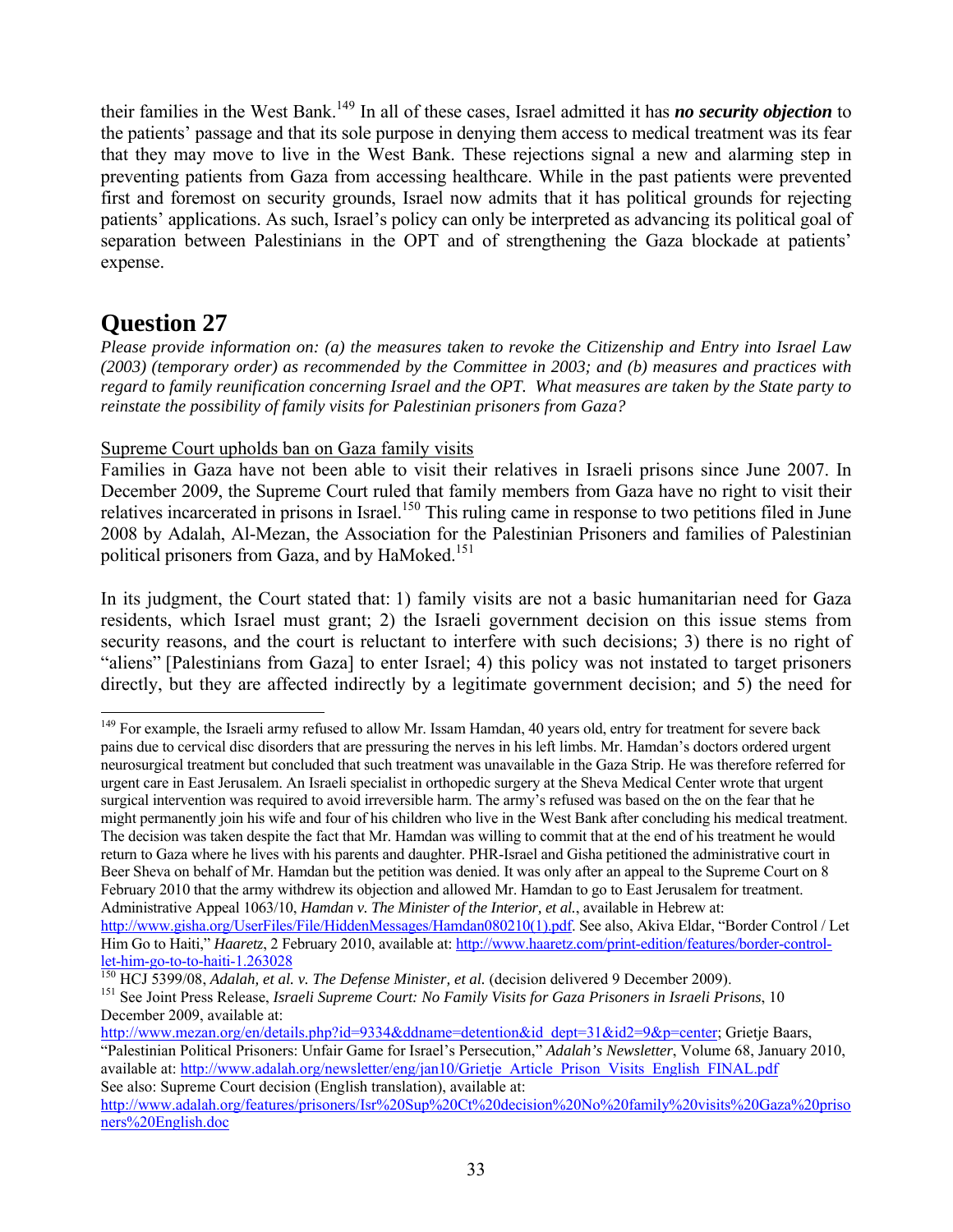family visits, including the families' provision of basic supplies, is unnecessary since prisoners may obtain these items through the prison canteen. Since November 2009, however, Israel has banned the transfer of money to Palestinian prisoners unless a family member appears in person before the bank. Thus, families from Gaza are unable to transfer money to their relatives since they are banned from entering Israel.

According to the International Committee of the Red Cross (ICRC), "Palestinian families must be allowed to visit their next of kin in Israeli prisons. This is a humanitarian issue of utmost importance."<sup>152</sup> The ongoing ban on family visits to "security prisoners" constitutes a violation of the right to a family life, and a breach of Israel's obligation, as set forth in Article 23 of the Convention to protect the family.

#### No telephone calls for "security prisoners"

In May 2009, four Palestinian prisoners petitioned the Israeli Supreme Court demanding that Regulation 19 of the Israel Prison Service (IPS) Regulations be canceled as it denies "security prisoners" their right to telephone calls.<sup>153</sup> This regulation applies to the thousands of Palestinian prisoners who are held at various prison facilities in Israel. According to IPS Regulations, IPS officials may authorize phone calls to these individuals only in rare cases that involve family emergencies and based upon a prisoner's "positive behavior." The total lack of access to the telephone makes it almost impossible for Palestinian security prisoners to report to their relatives in a timely fashion on serious problems they encounter in prison (e.g., health problems, abuse at the hands of prison guards, etc.). Prisoners' access to communication is crucial as it serves as a monitoring mechanism of their health and human rights. Preventing such access seriously violates the rights of Palestinian security prisoners compared to all other prisoners.<sup>154</sup>

#### *Health problems of security prisoner denied access to telephone*

A 45-year-old Palestinian prisoner was arrested in 2006 and diagnosed with Interstitial Lung Disease (ILD) in 2007. His medical file shows that since the diagnosis, his condition has not been monitored, nor was he placed under any medical supervision. Following PHR-Israel's intervention in December 2009, the prisoner was referred to a lung specialist in May 2010 but none of the tests required (including chest X-ray) was conducted prior to that appointment or after it took place. If the prisoner had been able to access the telephone, he could have reported his medical condition to his family or to PHR-Israel directly.

## The proposed "Shalit Laws"

l

A set of legislative proposals currently before the Knesset's House Committee seek to impose further restrictions on Palestinian "security prisoners" held in Israeli jails, including in receiving family visits. All have passed a preliminary vote in the Knesset plenum and enjoy strong, broadbased support among MKs. By referring to "terrorist organizations" that hold Israeli captives, the bills all clearly target Hamas and aim to bring pressure to bear on the organization to release captured Israeli solider Gilad Shalit; this is an illegitimate political purpose than cannot be used to justify depriving prisoners of rights to visitation and other basic rights.

<sup>&</sup>lt;sup>152</sup> ICRC, *Families should be allowed to resume visits to relatives detained in Israel*, 10 June 2009, available at: http://www.icrc.org/web/eng/siteeng0.nsf/html/gaza news 100609<br>
<sup>153</sup> HCJ 4531/09, *F.B. v. The IPS* (submitted 27 May 2009).<br>
<sup>154</sup> The petition was rejected on procedural grounds on 16 June 2010 with the Justices ruling

should have submitted individual prisoner's petitions to the District Court rather than a principle petition to the Supreme Court.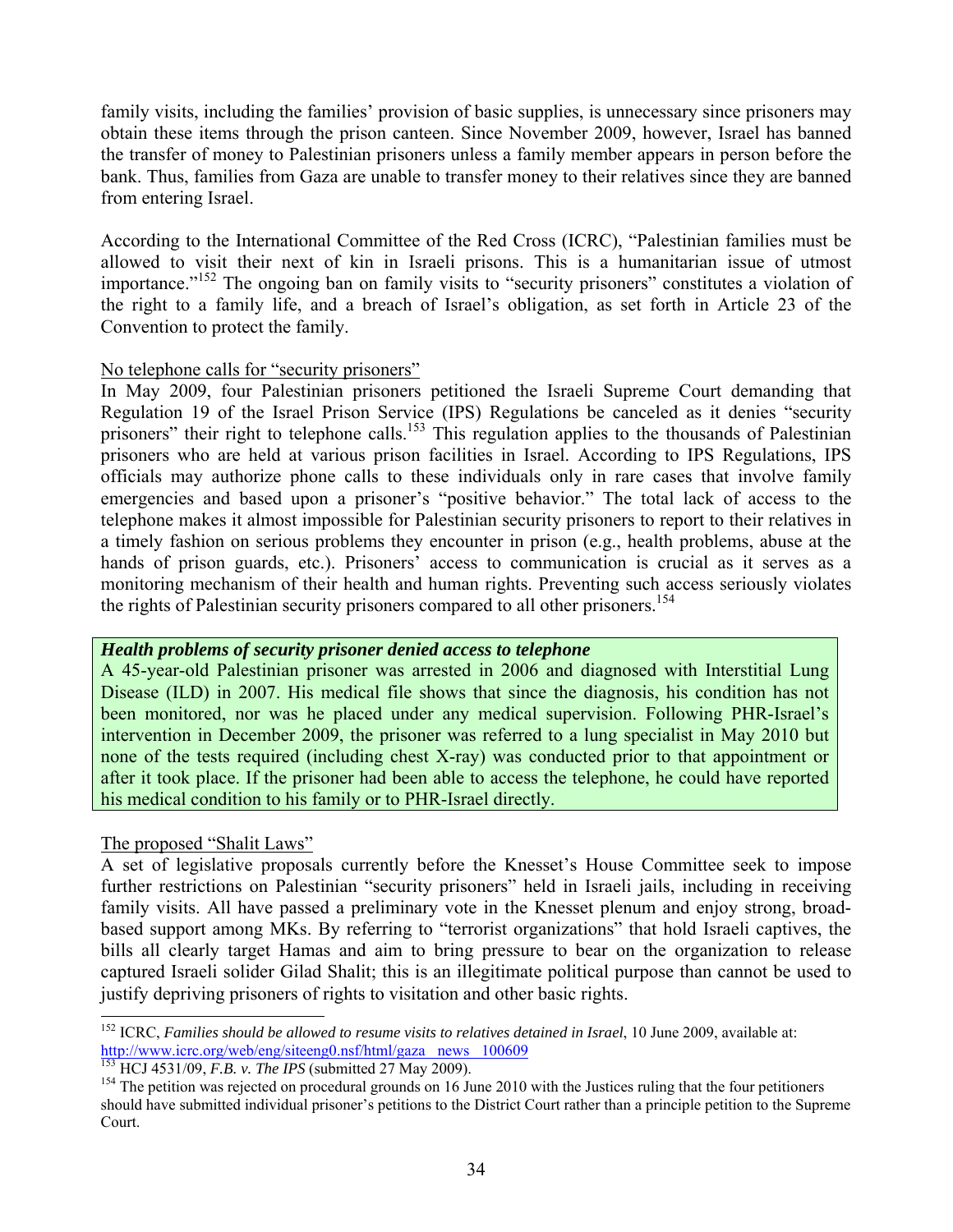- *The Preventing Visits Bill 2009<sup>155</sup>* seeks to impose a blanket ban on prisoners who belong to an organization designated as a terror organization from receiving visits in prison. According to this bill, such prisoners would only be entitled to visits by the International Committee of the Red Cross (ICRC), and these would be limited to once every three months.
- *The Release of Captives and Kidnapped Persons Bill 2009<sup>156</sup>* states that if an organization designated as a terror organization holds an Israeli captive and demands the release of a specific prisoner held in an Israeli jail, then this prisoner should be placed in "absolute isolation and be prevented from contact with another human being," including with a relative, lawyer or representative of an international human rights organization. The bill further states that such a prisoner should also be denied access to any reading materials or source of entertainment.
- *The Restriction of Visitation for a Security Prisoner Bill*  $2010^{157}$  *proposes that any prisoner* who belongs to an organization designated as a terror organization that holds an Israeli captive should be denied visits in prison and the right to meeting a lawyer.
- *The Imprisonment of Requested Prisoners 2009<sup>158</sup>* states that any prisoner whose release is conditioned on the release of an Israeli held captive by an organization designated as a terror organization should be denied any right that could be restricted on security reasoning, which could include access to reading material, education, exercise, etc. It proposes that such a prisoner should be held in isolation indefinitely and should not be entitled to early release or parole. Furthermore, once the prisoner has served his or her sentence, he or she should be declared a detainee and continue to be held.

If approved by the Knesset, these bills would render Palestinian prisoners vulnerable to being used as hostages or bargaining chips in negotiations for prisoner exchanges.

# **Question 30**

*Please provide disaggregated data by sex, age and ethnic origin on employees in the public service. Please also provide updated information on the progress achieved to meet the targets set out in Government Resolution 2579, as well as on the five-year work plans (para. 527 of the State party's report) to improve the representation of Arab citizens of Israel in the public service. Please comment on information regarding the detention of members of the Palestinian Legislative Council based on their political affiliation.*

# The imprisonment of PLC members

As of April 2010, fifteen members of the Palestinian Legislative Council (PLC) were incarcerated in Israeli prisons, including members of Hamas, Fatah and the Popular Front for the Liberation of Palestine (PFLP).<sup>159</sup> The Goldstone Mission Report notes that following the capture of Israeli soldier Gilad Shalit in June 2006, the Israeli military arrested 65 members of the PLC, mostly

l

<sup>&</sup>lt;sup>155</sup> Bill no. P/18/735, passed by the Knesset by a 52-10 majority, with 1 abstention.<br><sup>156</sup> Bill no. P/18/829, passed by the Knesset by a 53-9 majority.<br><sup>157</sup> Bill no. P/18/2396, passed by the Knesset by a 51-10 majority content/images/addameer-quarterly-update-on-palestinian-prisoners-april-2010.pdf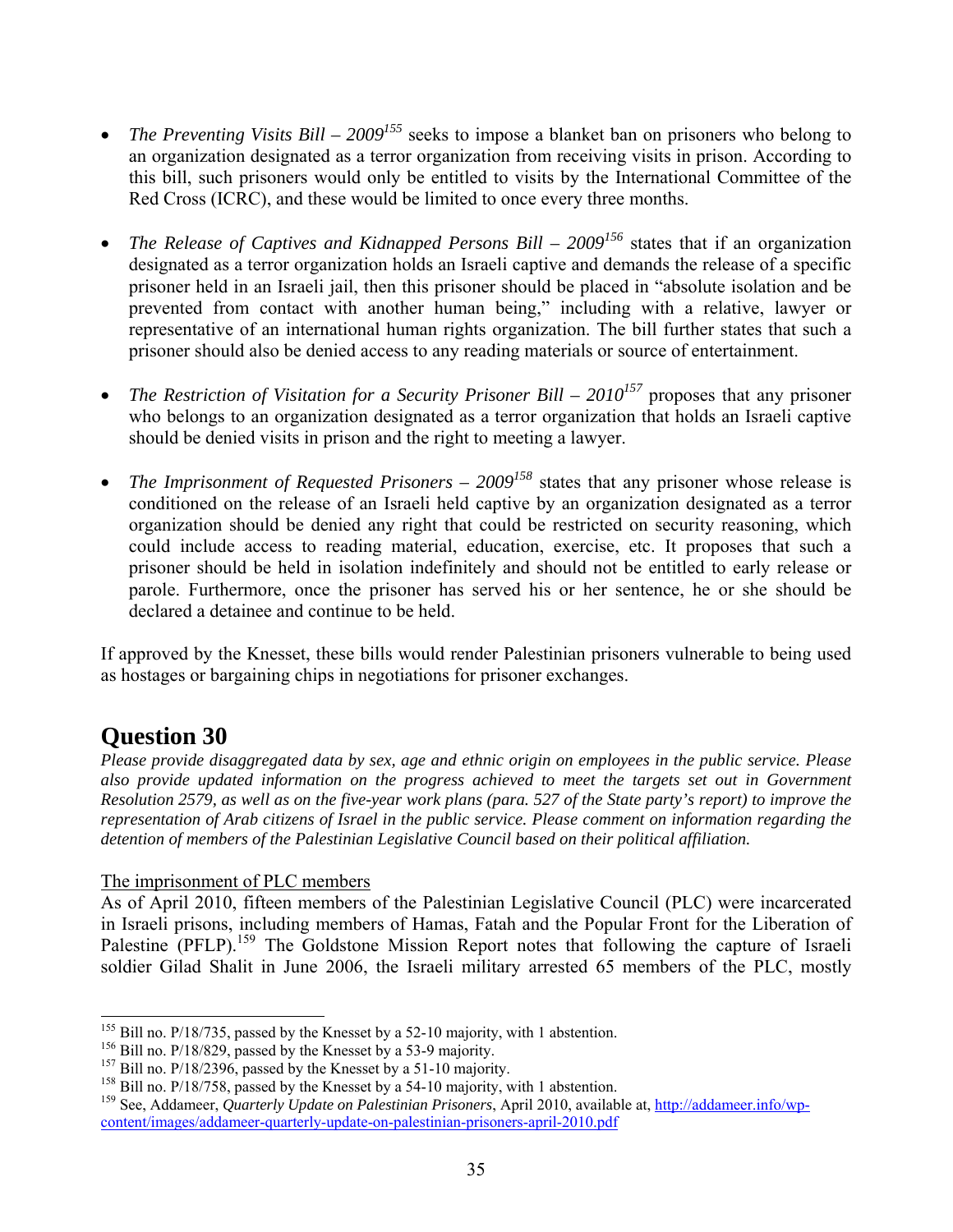Hamas members.<sup>160</sup> These parliamentarians were all incarcerated for two-to-four years, generally in inadequate conditions. The report concludes that the detention of the PLC members has left the Palestinian parliament unable to operate.<sup>161</sup>

The Mission stated that it, "…finds that the detention of members of the Palestinian Legislative Council by Israel violates the right not to be arbitrarily detained, as protected by article 9 of ICCPR. Insofar as it is based on political affiliation and prevents those members from participating in the conduct of public affairs, it is also in violation of its articles 25 recognizing the right to take part in public affairs and 26, which provides for the right to equal protection under the law. Insofar as their detention is unrelated to their individual behaviour, it constitutes collective punishment, prohibited by article 33 of the Fourth Geneva Convention..."<sup>162</sup>

## The revocation of Jerusalem residency status of PLC members and threatened deportation

Three Palestinian parliamentarians, Mr. Muhammad Abu-Teir, Mr. Ahmad Attoun and Mr. Muhammad Totah, as well as the former Palestinian Minister for Jerusalem Affairs, Mr. Khaled Abu Arafeh, all from Jerusalem, were arrested by Israel in June 2006 (four days after the capture of Israeli soldier Gilad Shilat in Gaza), after being elected to the PLC on the Change and Reform List in January 2006. They subsequently received sentences of between two and four years for membership in and/or an official position on the party list.<sup>163</sup>

Upon the release of Mr. Abu Teir in May 2010, the police notified him that he must leave Jerusalem by 19 June 2010, while Mr. Attoun, Mr. Totah and Mr. Abu Arafeh were ordered to leave by 3 July 2010. On 15 June 2010, a motion for an injunction was submitted to the Israeli Supreme Court asking to halt the deportation on the grounds that the Fourth Geneva Convention prohibits the deportation of protected persons from occupied territory, and that it violates their constitutional rights to continue to live in their place of residence and homeland, as well as their right to family life.<sup>164</sup> The Supreme Court rejected the motion for injunction on 20 June 2010 and the deportation to other parts of the West Bank is therefore due to take affect. The case is scheduled to be heard again in July.

In May 2006, the Israeli Interior Minister ordered their permanent Jerusalem residency status to be revoked on the grounds that as residents of Jerusalem, all were obliged to be loyal to Israel; however, their actions and membership in the PLC demonstrated their allegiance to the Palestinian Authority. The four petitioned the Israeli Supreme Court to contest the revocation of their status.<sup>165</sup>

The petitioners argued that with the Occupation of Jerusalem in 1967, Israel imposed permanent

164 See Adalah, *Motion for Injunction filed to Israeli Supreme Court to Stop Imminent Deportation Process of Palestinian Legislative Council Members from Jerusalem*, 15 June 2010, available at:<br>http://www.adalah.org/eng/pressreleases/pr.php?file=15 06 10

<sup>&</sup>lt;sup>160</sup> The Goldstone Report, para. 90.

<sup>&</sup>lt;sup>161</sup> Ibid.<br><sup>162</sup> Ibid. para. 1943.<br><sup>163</sup> The letter of the Minister of the Interior stated that, "Pursuant to [the Law of Entry into Israel], you are deemed to be a resident in the State of Israel. You are obliged to pay allegiance to the State of Israel. Nonetheless, your actions prove otherwise and indicate that your allegiance is paid to the Palestinian Authority." Letter on file with Adalah.

 $^{165}$  Attorney Usama Sa'adi filed the petition, and Adalah and ACRI then submitted an amicus brief to the court in 2007 to challenge the Interior Minister's decision. The petition remains pending. HCJ 7803/06 *Khalid Abu Arafeh, et al. v. The Minister of the Interior*. See also, Adalah, *Israeli Supreme Court: Members of the Palestinian Legislative Council whose Jerusalem residency status was revoked must be given an opportunity to submit application to reinstate it*, 17 September 2008, available at: http://www.adalah.org/eng/pressreleases/pr.php?file=08\_09\_17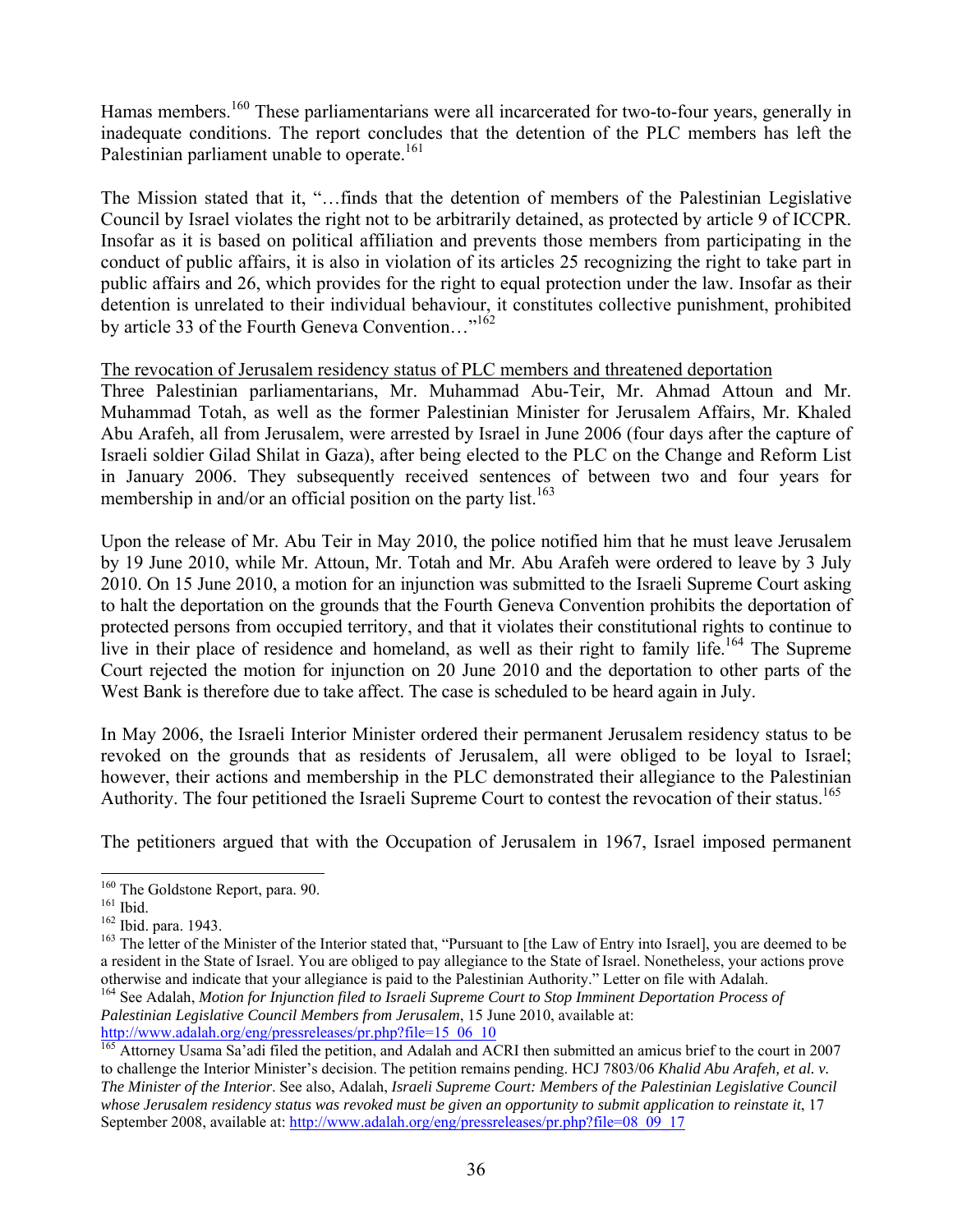residency status on the local Palestinian population; their residency status essentially by virtue of birth is not like that of immigrants and was never made conditional on any terms. Thus, the special classification of Palestinians under Israeli law as permanent residents is tantamount to citizenship status.

Further, pursuant to the Oslo Accords, Israel has recognized the right of Palestinian residents of Jerusalem to vote and be elected in the PLC elections, and the petitioners in this case were exercising this right in the elections of 2006. Moreover, the revocation of their residency status will make them stateless, which violates international and Israeli law.

# *The withdrawal of permanent residency status and deportation of Palestinians from Jerusalem for "disloyalty" based on their legitimate political affiliation and activities is dangerous and unprecedented. This step could have far-reaching and irrevocable consequences for all Palestinian residents of Jerusalem.*

Until now, Israel has predominantly revoked the residency status of Palestinians from Jerusalem in cases where they failed to prove that their "center of life" was in Jerusalem.<sup>166</sup> Setting an all-time record, in 2008, the Israeli Interior Ministry revoked the residency permits of 4,577 Palestinians from East Jerusalem. From 1967 to 2007, with the exception of 2002 during which no statistics were available, Israel revoked a total of 8,558 Jerusalem identity cards from Palestinians.<sup>167</sup>

<sup>166</sup> See, B'Tselem, *Revocation of Residency in East Jerusalem*, available at: http://www.btselem.org/English/Jerusalem/Revocation\_of\_Residency.asp

<sup>167</sup> See HaMoked, Update, 1 December 2009, available at: http://www.hamoked.org.il/news\_main\_en.asp?id=870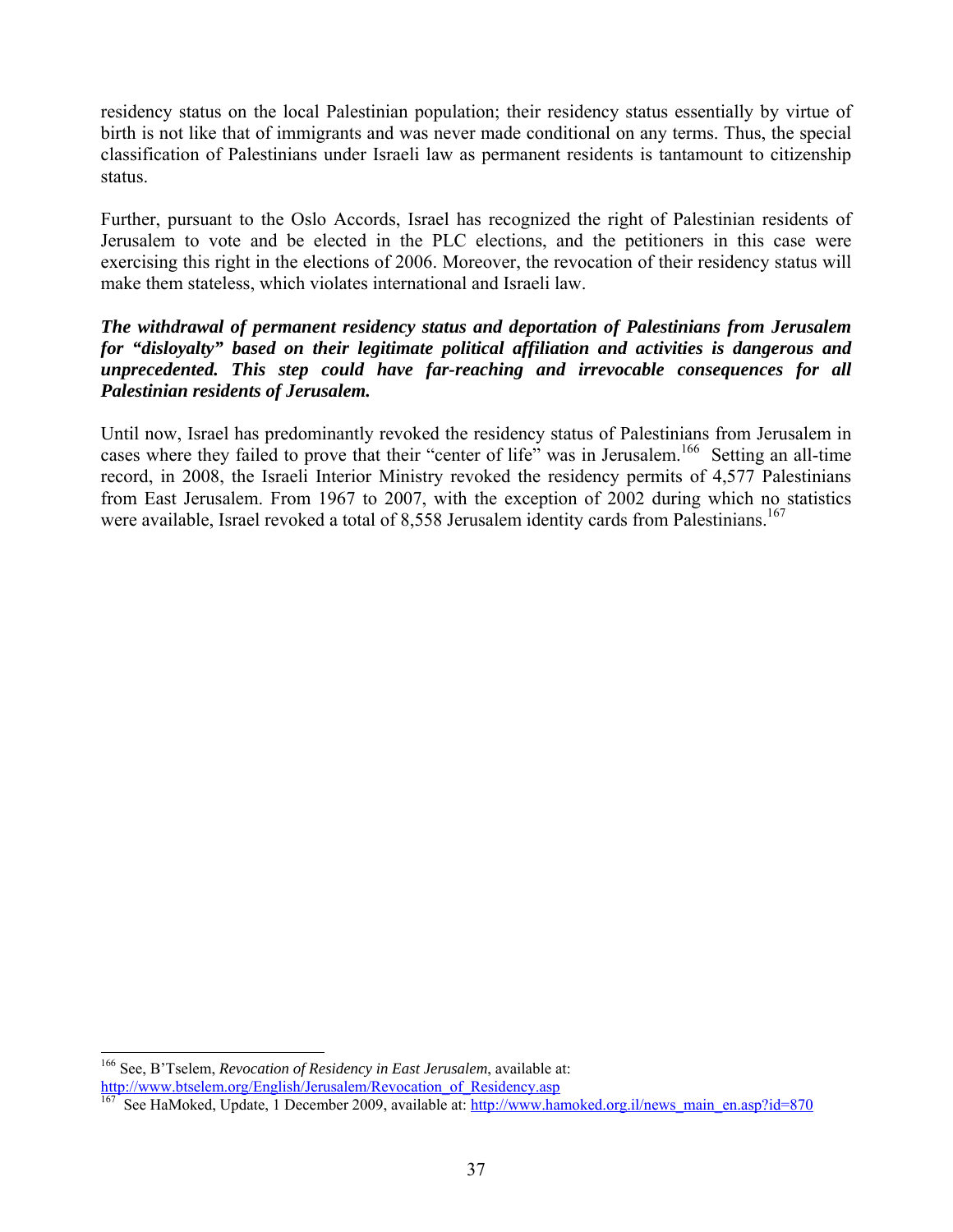# **Supplementary Issue: Israeli Naval Attack on the Gaza Freedom Flotilla**

Adalah, Al Mezan and PHR-Israel would like to draw the Committee's attention urgently to an attack committed by the Israeli military against the "Gaza Freedom Flotilla." At around 4 am on 31 May 2010, in international waters, the Israeli navy intercepted and attacked the *Mavi Marmara*, one of six ships taking part in the "Freedom Flotilla" to Gaza. The attack left at least nine individuals, all Turkish citizens (one of whom had dual US nationality), dead and dozens more wounded. The flotilla was carrying around 700 passengers including human rights activists, journalists, parliamentarians and other civilians from 40 countries, in addition to 10,000 tons of humanitarian aid and supplies. The purpose of the Freedom Flotilla was to protest and defy the illegal Israeli military blockade of the Gaza Strip by means of non-violent, direct action. Five ships previously succeeded to deliver humanitarian cargo to Gaza in 2008 without incident. The passengers on the *Mavi Marmara* were hospitalized, detained or deported, along with the passengers of the remaining ships in the flotilla.

# Emergency habeas corpus petition filed to the Israeli Supreme Court

The state maintained an almost total blackout on information regarding the attacks and the condition of the Flotilla's passengers and crew throughout 31 May. That evening, Adalah, PCATI and PHR-Israel submitted an extraordinary petition for habeas corpus and a demand for information to the Israeli Supreme Court.<sup>168</sup> The petitioners demanded that the Israeli authorities provide the names of the dead and injured; the names, locations and conditions of the detained; the legal status of the ships' passengers; and access to those arrested, detained or in hospital. Once Israel had taken control over the ships, it prevented all contacts with their passengers, either by internet or telephone.

Based on inquiries made throughout the day, Adalah and PHR-Israel learned that some of the injured had been taken to hospitals in Israel, and others from hospitals to detention centers. Regarding the detainees, the Attorney General's (AG) Office stated that individuals given deportation orders had been taken to detention centers in Beer el-Sabe (Beer Sheva). The Attorney General's office also stated that attorneys could contact a center in the Ashdod Port, and that in order to see passengers, powers of attorney for each individual would be necessary.

On 1 June, around 20 attorneys went to Ela Prison in Beer Sheva, and were brought to meet 240 detainees in the space of just two hours, clearly insufficient to allow them to inform them of their rights or to take detailed testimonies. The detainees were told by the Israeli authorities that they had entered Israel illegally and that they were therefore to be deported. All of the documents that the detainees had been asked to sign were in Hebrew; no one explained their contents to non-Hebrew readers other than to state that their purpose was to enable their deportation from Israel.

Initial testimonies gathered from some participants in the flotilla suggest that Israel committed several acts in carrying out the attack that constitute violations of the ICCPR, including: willful killings; cruel, inhuman and degrading treatment; willfully causing great suffering or serious injury to body or health; unlawful deportation or transfer; unlawful confinement; and the extensive appropriation and confiscation of property

The AG responded to the habeas corpus petition on the evening of 1 June, providing a barely legible list in Hebrew of the names and legal status – either "waiting to be deported" or "detained for

<sup>168</sup> HCJ 4193/10, *Adalah, et al. v. The Minister of Defense, et al.* (petition rejected 2 June 2010). For more information, see Adalah, *Special Report: The Freedom Flotilla*, available at: http://www.adalah.org/eng/ff.php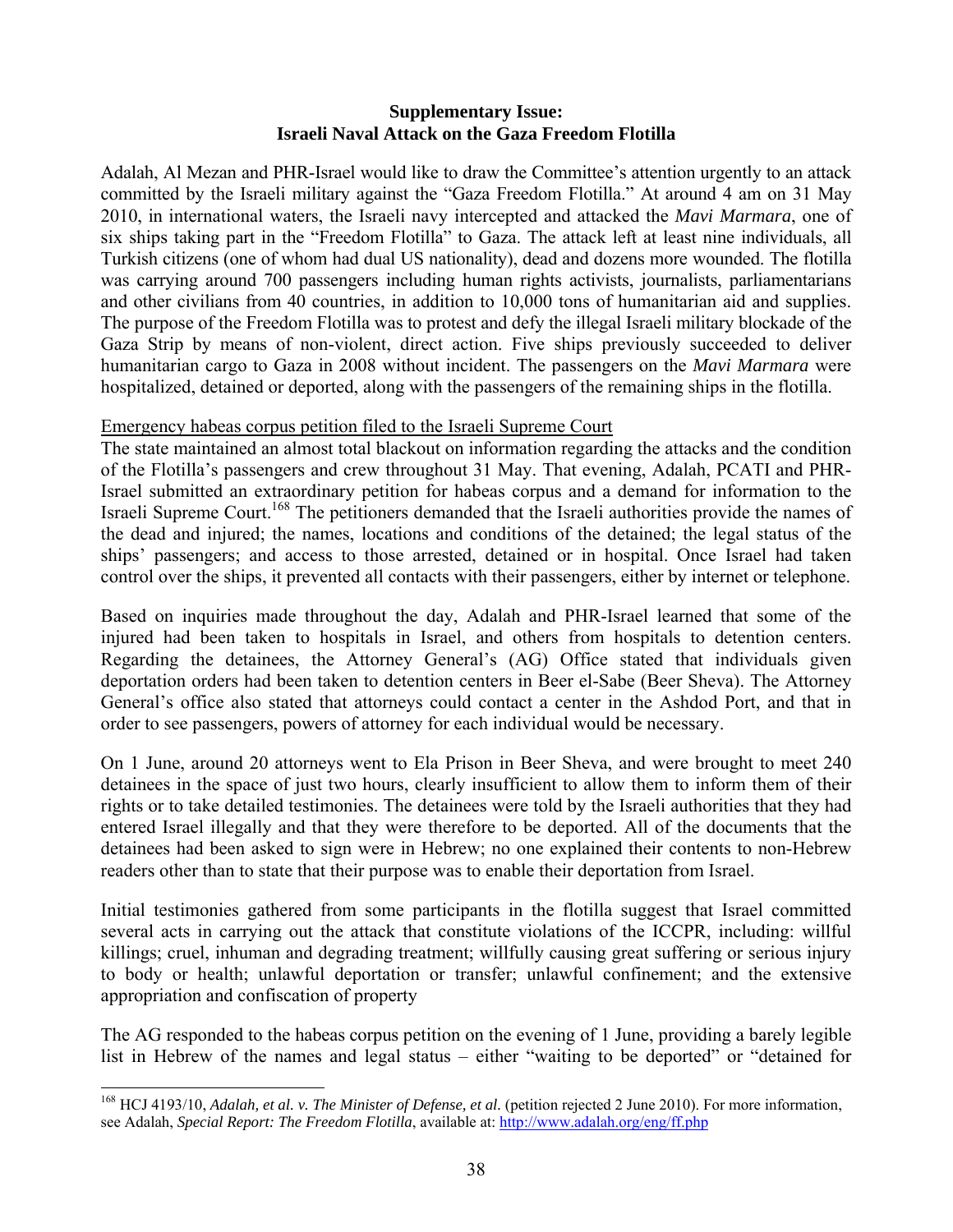criminal prosecution" – of 488 detainees at the Ela prison in Beer Sheva; no other information on the remaining detainees or their legal status was provided. The state's list did not include a breakdown of the detained activists by their country of origin, but rather classified the individuals predominantly as "foreigners" or "from Arab countries." All access to the dozens of wounded persons being held in hospitals was denied.

On 2 June 2010, the Israeli Supreme Court rejected the petition. Following the release of some information on the number and the locations of the wounded, and representations made by the state to the effect that all foreign detainees had been deported or were in the process of being deported from Israel, the court ruled that the main remedies requested by the petitioners had been met and that the case was moot. The foreign detainees were released and deported from Israel without their personal possessions. Israel has seized and is continuing to hold cameras, mobile phones, laptops, recording devices, videos, film, credit cards, and hard currency and this property has not been returned to its owners. Israel is also continuing to hold the ships and their cargo.

# Palestinian Arab citizens of Israel: Passengers on the Flotilla detained and taken to court

# *Arab leaders detained*

Four Palestinian Arab citizens of Israel were arrested from the *Mavi Marmara*: three political leaders — Mr. Muhammed Zeidan, the Chairman of the High Follow-up Committee for Arab Citizens of Israel; Sheikh Raed Salah, the Head of the Islamic Movement in Israel; and Sheikh Hamad Abu Daabes, the Head of the Islamic Movement in Israel (southern branch) — and Ms. Lubna Masarwa of the Free Gaza Movement and Al Quds University. Adalah and the Meezaan Center for Human Rights in Nazareth represented the four before the Magistrates' Court in Ashkelon on 1 June.

The police prosecutor asked to remand the four, arguing that a range of criminal offenses could apply, including conspiracy to commit an offense, and possession and use of weapons. He further contended that it was the state's policy to detain citizens of Israel who had participated in the flotilla. While the prosecution argued that the Israeli naval soldiers had been attacked by the passengers on the ship, it did not furnish any evidence to demonstrate that any of these four individuals had participated in or bore responsibility for the attack. Despite a range of additional arguments put forth by the legal defense team, the court ordered the four individuals remanded for one week. These arguments included that, since the incident took place in international waters the Israeli courts had no jurisdiction to hear the case, and that the detention was prima facie illegal, as the law requires those arrested to be brought before court within 24 hours and in this case they were kept in detention for 40 hours. Despite the court's ruling from 1 June, the four were released on 3 June under restrictive conditions: a week-long house arrest, a 45-day foreign travel ban, and the posting of a NIS 150,000 bond. To date, no indictment has been filed against them.

# *Member of Knesset (MK) Haneen Zoabi (The National Democratic Assembly – BALAD)*

MK Haneen Zoabi also participated in the Gaza Freedom Flotilla and was a passenger on the Mavi Marmara. As MK Zoabi enjoys parliamentary immunity, she was released from detention and was thus one of the first eyewitnesses to describe what had happened on the boat. MK Zoabi's description of the attacks contradicts the official version of the events put forward by the Israeli government.

On 7 June 2010, the Knesset House Committee voted by a 7-1 majority to revoke MK Zoabi's parliamentary privileges. If approved by the Knesset plenum, she stands to lose her diplomatic passport, any privileges in overseas travel enjoyed by MKs, and the right for the Knesset to cover her legal fees should her immunity be revoked for the purposes of criminal prosecution.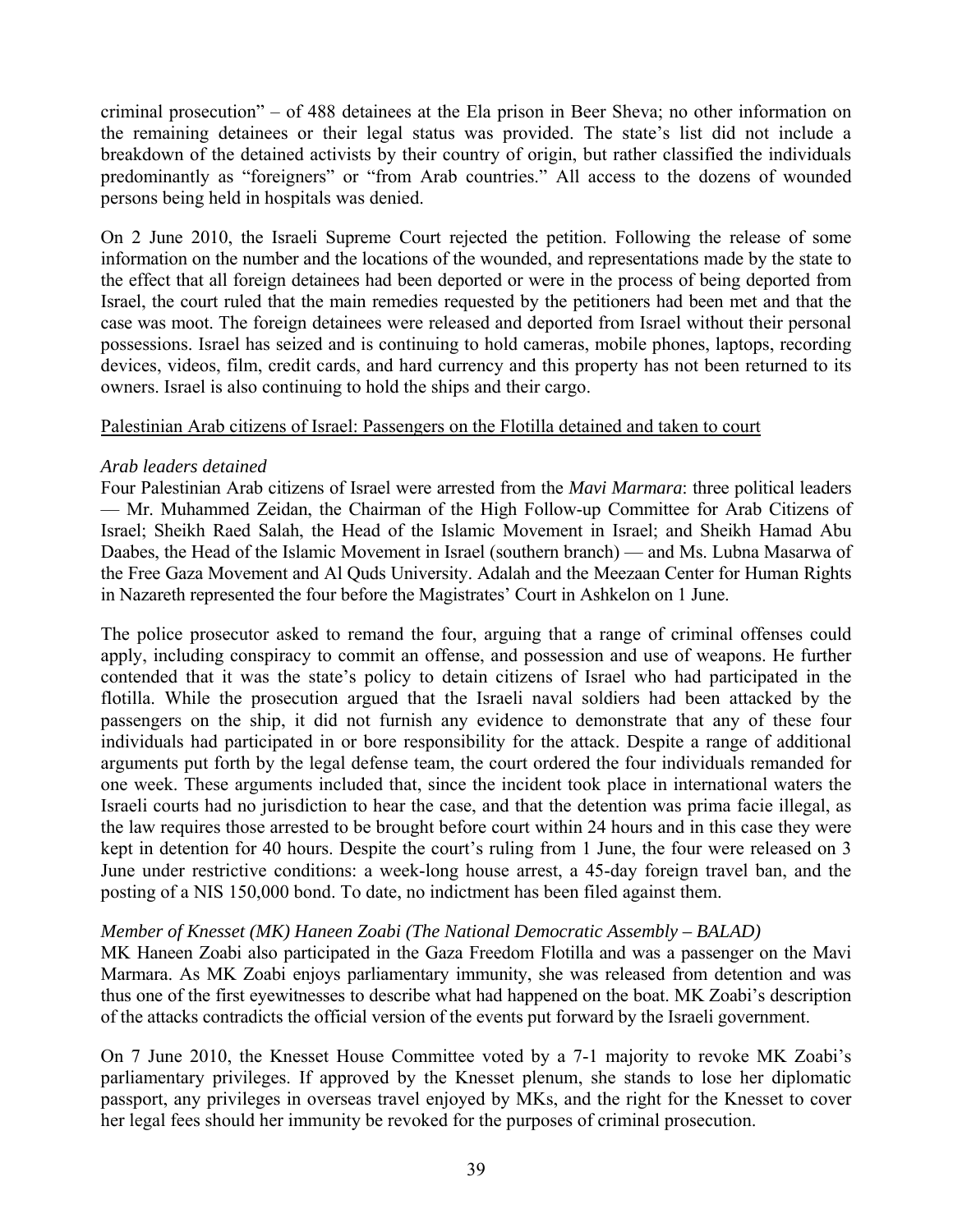The House Committee's decision followed several stormy sessions in the Knesset, during which MK Zoabi was branded by fellow parliamentarians as a "terrorist" and "traitor," and subjected to racist and sexist remarks, some of which were so profane and abusive that they were deleted from the public record. Various Israeli ministers and MKs have called for the revocation of her Knesset membership, for her to be criminally prosecuted, and even for her Israeli citizenship to be revoked, as proposed by Interior Minister Eli Yishai.<sup>169</sup> She has also received dozens of death threats. No Israeli government official has spoken out in support of her rights to life, liberty and freedom of expression.

## Investigations into the attack

l

The UN Security Council promptly condemned the acts resulting in nine civilian deaths during the Israeli attack and called for a "prompt, impartial, credible and transparent investigation conforming to international standards."170 Israel rejected an international inquiry, as proposed by the UN Secretary General on 6 June 2010.<sup>171</sup> The UN Human Rights Council adopted a resolution, by a vote of 32-3, with 9 abstentions, "to dispatch an independent international fact finding mission to investigate violations of international law, including international humanitarian and human rights law." $172$ 

On 14 June 2010, the Israeli government decided to establish an internal inquiry (the "Turkel Commission," named after retired Israeli justice Jacob Turkel), composed of three Israeli citizens and two international observers.<sup>173</sup> It has the limited mandate of examining: the legality of Israel's naval blockade on Gaza, Israel's actions to enforce the blockade under international law, and the identity and actions of the flotilla's organizers and participants.<sup>174</sup> The commission's two foreign observers will not be allowed to view confidential material, or vote on any decision by the commission. The commission will not hear the oral testimony from the flotilla passengers and will not interview the Israeli soldiers involved in the attack. It will rely on the Israeli military's internal investigation report, which found that Israel acted in compliance with international law.

This internal Israeli inquiry is not an impartial, independent or competent official commission of inquiry under Israeli law; it even lacks the limited powers of a state committee of examination. It lacks the statutory power to compel witnesses to appear before it. As a result it will be conducted without interviews with the crew, human rights activists and others on board the flotilla, nor the Israeli forces involved in the attack, making it wholly inadequate.

Adalah, Al Mezan, and PHR-Israel urge the Committee to recommend a prompt, impartial, fully independent inquiry by an impartial body into all of the circumstances of the Israeli naval attack on the *Mavi Marmara* and the aftermath.

http://www.pmo.gov.il/PMOEng/Secretarial/Cabinet/2010/06/govmes140610.htm

<sup>169</sup> See, e.g., "Haaretz Editorial: Dangerous Incitement," *Haaretz*, 7 June 2010, available at:

http://www.haaretz.com/print-edition/opinion/dangerous-incitement-1.294595<br>
<sup>170</sup> Security Council, *Statement by the President of the Security Council*, S/PRST/2010/9, 1 June 2010.<br>
<sup>171</sup> Harriet Sherwood, Adam Gabbatt an

Incentration at the matrice and matrice at  $\frac{1}{\sqrt{12}}$  Human Rights Council's Resolution A/HRC/RES/14/1, 2 June 2010, available at:

http://www2.ohchr.org/english/bodies/hrcouncil/docs/14session/RES-14-1.doc<br><sup>173</sup> The Israeli members are Former Supreme Court Justice Jacob Turkel (Chair); Professor of International Law Shabtai Rosen, a former legal adviser in the Foreign Ministry; and Brigadier General Amos Horev. The international observers are Lord William David Trimble of Northern Ireland, co-founder of *"Friends of Israel"*, and former Canadian Judge Advocate General Ken Watkin.

<sup>&</sup>lt;sup>174</sup> Mandate and terms of reference for the commission to examine the flotilla events of 31 May 2010, issued by the Prime Minister's Office on 14 June 2010, available at: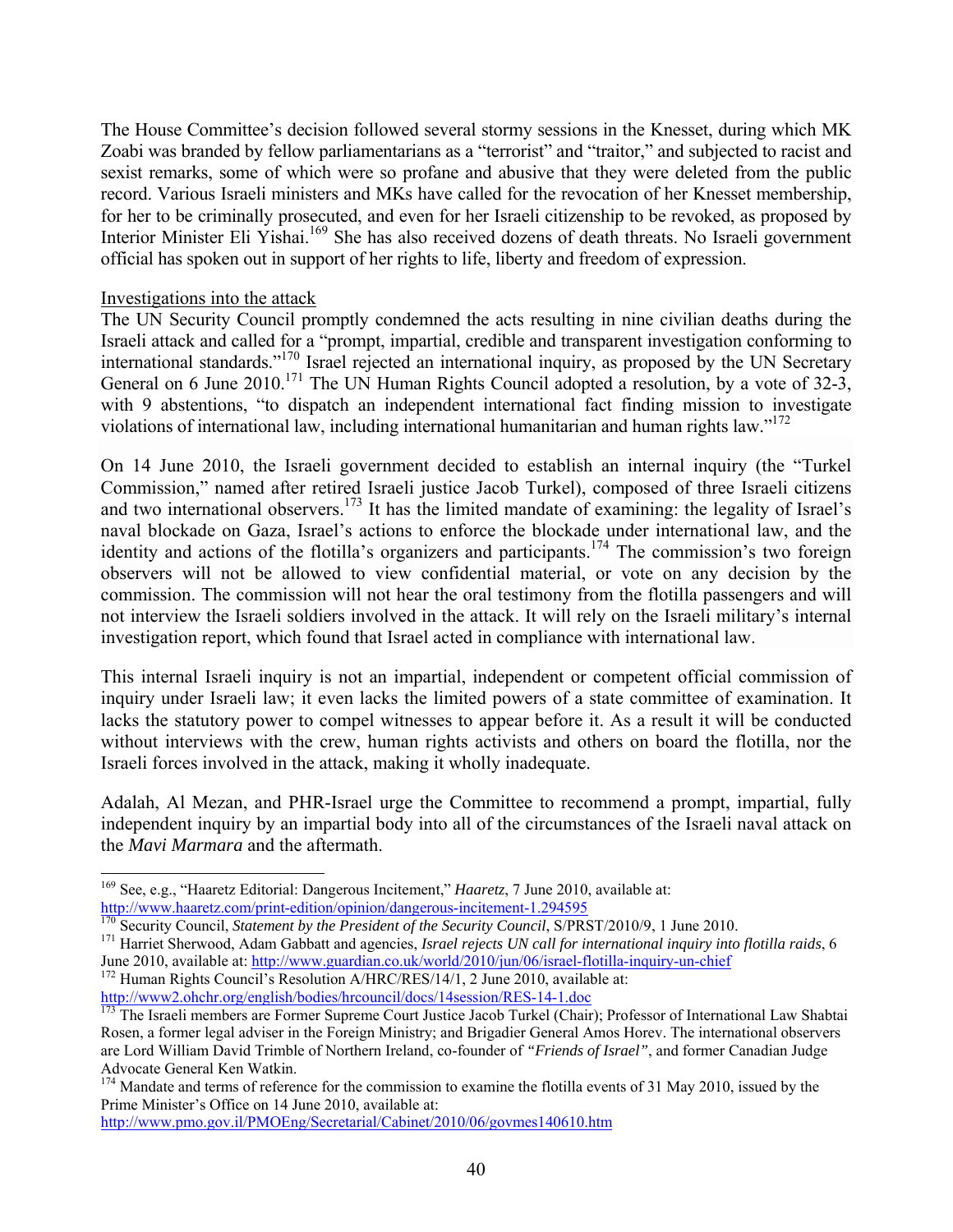# **ANNEX**

# **SUGGESTED QUESTIONS FOR THE UN HUMAN RIGHTS COMMITTEE CONSIDERING ISRAEL'S COMPLIANCE WITH THE ICCPR**

#### **Submitted 10 August 2009**

Three human rights organizations – Adalah - The Legal Center for Arab Minority Rights in Israel, Al Mezan Center for Human Rights, and Physicians for Human Rights-Israel – are pleased to submit this report to the UN Human Rights Committee to assist it in its consideration of Israel's Third Periodic Report of 2008. The partners are working together on a joint, EU-funded project to combat and prevent torture and ill-treatment of Palestinian prisoners and civilians in the Occupied Palestinian Territory by the State of Israel.

#### **1. Prolonged detention without access to a lawyer**

*Articles 7, 9, 10, 14, para. 3(b).* 

#### **Suggested questions**

l

Pursuant to section 3 of *the Criminal Procedure (Detainee Suspected of Security Offence) (Temporary Order) Law – 2006*, security suspects may be detained for up to 96 hours before being brought before a judge, as opposed to 48 hours in other cases. The law also provides for subsequent judicial remand hearing in the absence of the detainee for up to 20 days. Security suspects can concurrently be denied access to a lawyer for up to 21 days, as opposed to 48 hours in other cases, according to Section 34 of *the Criminal Procedure (Powers of Enforcement – Arrests) Law – 1996*. What is the current status of *the Criminal Procedure (Detainee Suspected of Security Offence) (Temporary Order) Law – 2006*, which was enacted for an initial period of 18 months and extended until the end of  $2010$ ?<sup>175</sup>

According to these laws security suspects, who are most vulnerable to acts of torture and illtreatment, are denied the procedural safeguards that are provided to other suspects. Based on information received by the Committee, Israeli Jewish prisoners classified as security prisoners number 16 out of a total of 6,552 prisoners, whereas Palestinian prisoners classified as security

<sup>&</sup>lt;sup>175</sup> The Public Committee Against Torture in Israel (PCATI), the Association for Civil Rights in Israel (ACRI) and Adalah submitted a petition to the Israeli Supreme Court challenging the constitutionality of this law in 2008. The organizations withdrew the petition in protest against the court's unprecedented decision to hear secret evidence provided by the state on the constitutionality of a law, in the absence of the petitioners and the public. The state argued that the secret evidence was needed to justify the restrictions on rights in the law, and to demonstrate why some investigations require "continuity," which would be disrupted by taking the detainee to court. The petitioners argued that the court's decision to hear secret evidence has no legal basis and contradicts previous Supreme Court judgments, and furthermore, sets a dangerous precedent that significantly harms future possibilities for the judicial review of laws that violate human rights. See H.C. 2028/08, *The Public Committee Against Torture in Israel, et al., v. The Minister of Justice, et al.* (petition withdrawn on 24 March 2009). A challenge to the law by the Public Defenders' office remains pending. See H.C 1548/08, *The Israeli Bar, et al, v. The Minister of Justice, et al.*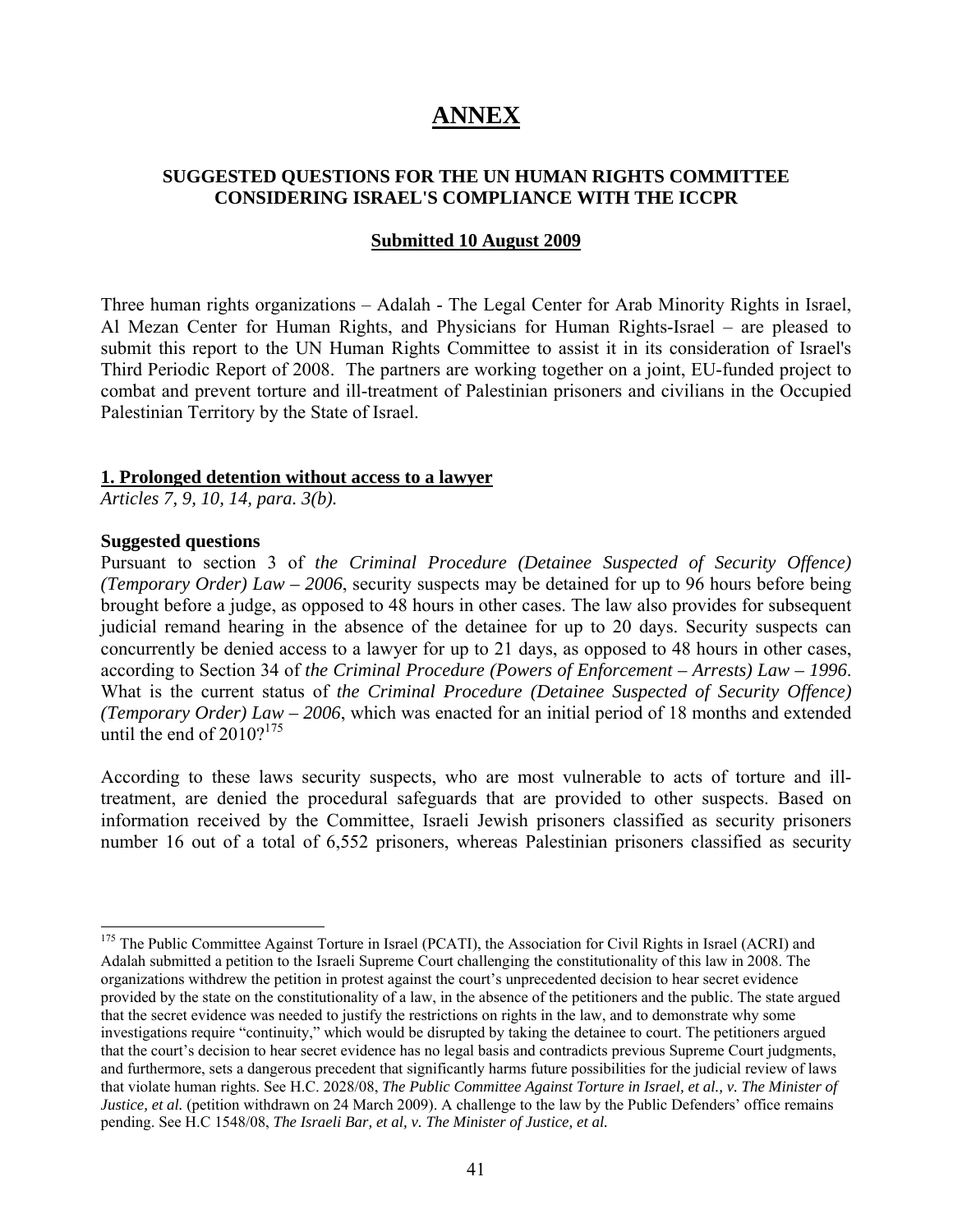prisoners number 7,734 out of a total of 12,990 prisoners incarcerated in Israeli prisons.<sup>176</sup> What measures does the State party plan to take to bring these laws into conformity with articles 7, 9, 10 and 14, para.  $3(b)$  of the Covenant, and with the Committee's previous recommendation<sup>177</sup> that no one should be held in custody for more than 48 hours without access to a lawyer?

# **2. Extra-judicial executions**

*Articles 6, 7* 

# **Suggested questions**

According to information received by the Committee, Israel continues to pursue the policy of extrajudicial executions (EJEs) in the Occupied Palestinian Territory (OPT), following the Supreme Court's decision of December 2006, limiting the circumstances in which EJEs can be used.<sup>178</sup> How many EJEs have been carried out since the Committee issued its last set of Concluding Observations in 2003? In accordance with the Committee's previous recommendations,<sup>179</sup> has the State party promulgated guidelines for military commanders governing the use of EJEs, including to regulate who constitutes a legitimate target for EJE operations, who makes this decision, and what is the timeframe allowed for carrying out these operations; if yes, what are these guidelines? How does Israel determine that all measures to arrest a person are exhausted before resorting to the use of EJEs? Are complaints into alleged incidents of EJEs and complaints about the disproportionate use of force investigated promptly by an independent body that includes civilian oversight? Have any investigations conducted into alleged EJE operations lead to criminal prosecutions?

# **Background to the questions**

Between 29 September 2000 and 26 December 2008, 387 Palestinians were killed during the course of an EJE, of whom 234 were the target.<sup>180</sup> According the Palestinian Centre of Human Rights (Gaza), between 29 September 2000 and 20 December 2008, 742 Palestinian have been killed as a result of EJEs, including 512 targeted persons and 230 non-targeted civilians.<sup>181</sup>

In its decision, the Israeli Supreme Court did not rule EJEs illegal, but determined that the legality of EJE operations must be determined on case-by-case basis, according to several criteria, including whether or not the targeted individuals were "direct participants in hostilities" – defined broadly by the court<sup>182</sup> – during EJEs, and whether the attack conforms to the principle of proportionality.<sup>183</sup>

<sup>&</sup>lt;sup>176</sup> See, "New Data on Arabs Incarcerated in Israeli Prisons," edited by Adalah Attorney Abeer Baker based on information received from the Israel Prison Service on 25 June 2009, in *Adalah's Newsletter*, Volume 62, July 2009, available at: http://www.adalah.org/newsletter/eng/jul09/New\_Prisoner\_Data\_july\_2009.pdf. 177 CCPR/CO/78/ISR (2003), para. 13. See also the Concluding Observations of the Committee Against Torture,

CAT/C/ISR/CO/4, 14 May 2009, para. 15; and List of issues to be considered during the examination of the fourth periodic report of Israel, CAT/C/ISR/Q/4, 15 December 2008, para. 6.

<sup>&</sup>lt;sup>178</sup> H.C. 769/02, *The Public Committee Against Torture in Israel v. The Government of Israel* (decision delivered on 14 December 2006).<br><sup>179</sup> CCPR/CO/78/ISR (2003), para. 15.

 $180$  See B'Tselem, Statistics – Fatalities, available at: http://www.btselem.org/english/statistics/Casualties.asp. Site accessed on 9 July 2009.

<sup>&</sup>lt;sup>181</sup> See Palestinian Centre of Human Rights, Statistics, available at: http://www.pchrgaza.org/alaqsaintifada.html. Site accessed on 9 July 2009.

 $182$  The court determined that taking a direct part in hostilities covers, e.g., "a person who collects intelligence on the army, whether on issues regarding the hostilities (…) or beyond those issues (…) a person who transports unlawful combatants to or from the place where the hostilities are taking place; a person who operates weapons which unlawful combatants use, or supervises their operation, or provides service to them, be the distance from the battlefield as it may." Para. 35 of the ruling.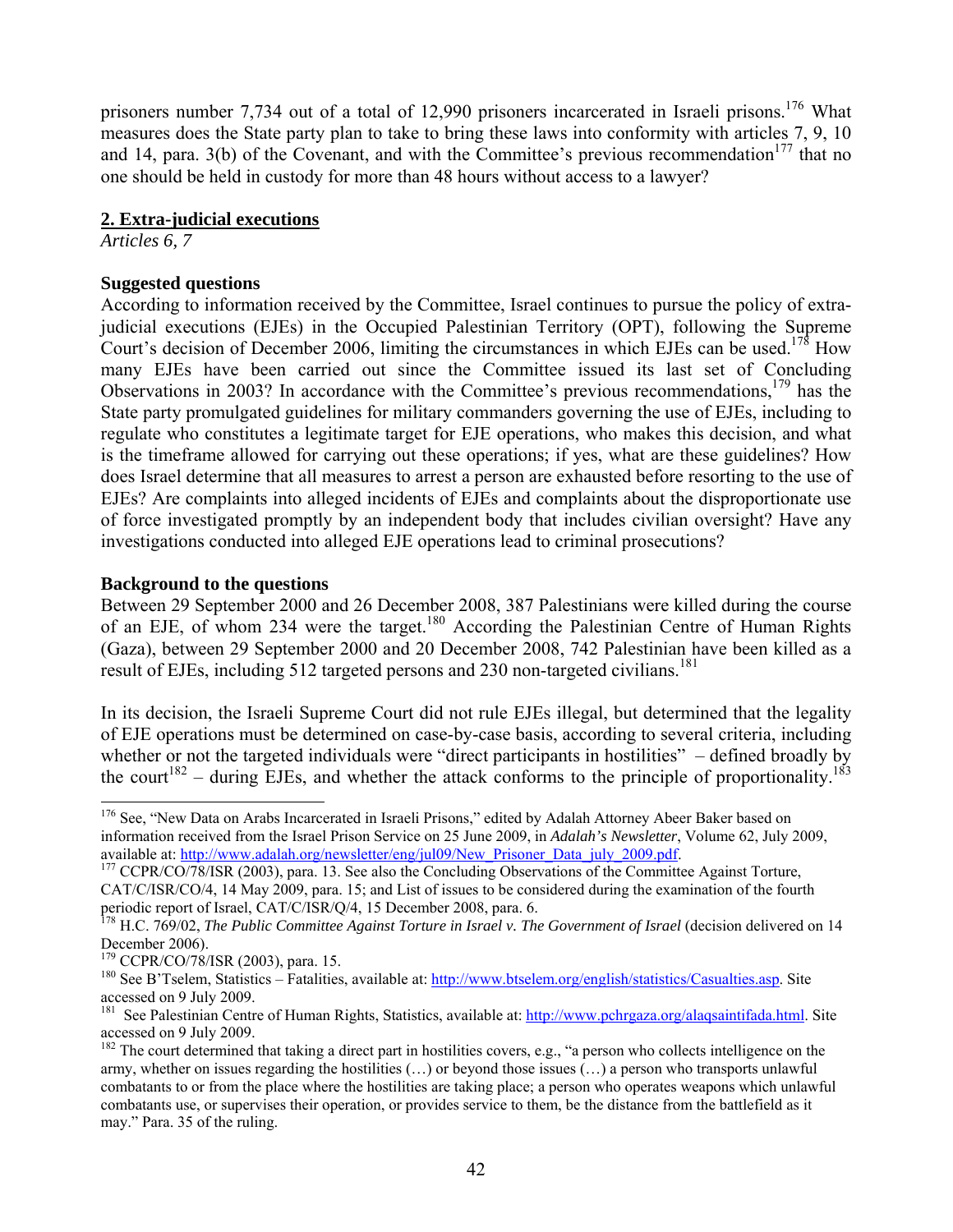Putting aside justified and severe criticisms of the decision, Israel is even acting in breach of this flawed judgment. Since the Supreme Court's decision, the Israeli military has not announced any EJEs in the West Bank. However, it has continued to carry out these operations to kill wanted men, instead relabeling them as, "arrest operations" or "exchanges of fire."<sup>184</sup>

The above noted figures do not include deaths caused as a result of EJEs carried out during Israel's military attacks on Gaza in December 2008 and January 2009. On 27 December 2008, the Israeli military fired a missile at a parade to mark the graduation of police cadets in the Gaza Strip, which was held at the police headquarters in Gaza City. Dozens of civilians were killed in the attack, the majority of whom were members of the civilian police force.<sup>185</sup> On 2 January 2009, Israel assassinated Dr. Nizar Rayan, a senior Hamas leader, together with his four wives and eleven of his children in an EJE operation in Gaza.<sup>186</sup>

In November 2007, the Special Rapporteur on the promotion and protection of human rights and fundamental freedoms while countering terrorism recommended that extra-judicial executions, "be strictly limited to persons directly participating in hostilities as a means of last resort after all possible measures to apprehend the person have been take."<sup>187</sup>

## **3. Punitive home demolitions**

*Articles 7, 12, 17 and 26.* 

# **Suggested questions**

According to information before the Committee, Israel has not ceased its policy of punitive home demolitions, in violation of articles 7, 12, 17 and 26 of the Covenant, and contrary to both the previous recommendation of the Committee<sup>188</sup> and the Defense Minister's announcement before the Israeli Supreme Court in 2005 of the army's decision to discontinue this policy.<sup>189</sup> Please explain how the extensive home demolition operations carried out by Israel in the OPT and against the families of suspected Palestinian attackers do not constitute punitive measures, in breach of Israel's

http://www.ochaopt.org/documents/ocha\_opt\_protection\_of\_civilians\_weekly\_2008\_12\_31\_Hebrew.pdf; and Fatmeh El-'Ajou, "Position Paper – Israeli Military Attacks on the Civilian Police Force and Government Buildings and Institutions of Hamas in Gaza," *Adalah's Newsletter*, Volume 57, February 2009, available at:

<sup>&</sup>lt;sup>183</sup> Para. 40 of the ruling.<br><sup>184</sup> See Uri Blau, "License to Kill," *Haaretz*, 4 December 2008. Available at:

http://www.haaretz.com/hasen/spages/1041622.html</u>. See also, The Palestinian Center for Human Rights-Gaza (PCHR), *Extrajudicial Executions as Israeli Government Policy*, August 2008. Available at:

http://www.pchrgaza.org/files/Reports/English/pdf\_killing/killing%20report9.pdf.<br><sup>185</sup> See the weekly report on the protection of civilians issued by the UN Office of the Humanitarian Coordinator (OCHA-OPT), 24-31 December 2008 (291), available at:

 $h^{186}$  For details of the Rayan case, see the Palestinian Center for Human Rights – Gaza. IOF Offensive on the Gaza Strip Continues for the  $7<sup>th</sup>$  Consecutive Day, 2 January 2009, available at:

http://www.pchrgaza.org/files/PressR/English/2008/125-2008.html; and Al Mezan Center for Human Rights, Israeli Attacks on Gaza Continue for the 7th Day, 2 January 2009, available at:

http://www.mezan.org/en/details.php?id=1518&ddname=gaza%20destruction&id\_dept=9&id2=9&p=center.<br><sup>187</sup> Report of the Special Rapporteur on the promotion and protection of human rights and fundamental freedoms while countering terrorism, Martin Scheinin, A/HRC/6/17/Add.4, 16 November 2007.<br><sup>188</sup> CCPR/CO/78/ISR (2003), para. 16.

<sup>&</sup>lt;sup>189</sup> See H.C. 4969/04, *Adalah, et al. v. IDF Major General, Central Command, Moshe Kaplinski, et al.* (decision delivered 17 July 2005). For more information, see: http://www.adalah.org/eng/pressreleases/pr.php?file=05\_07\_27-3.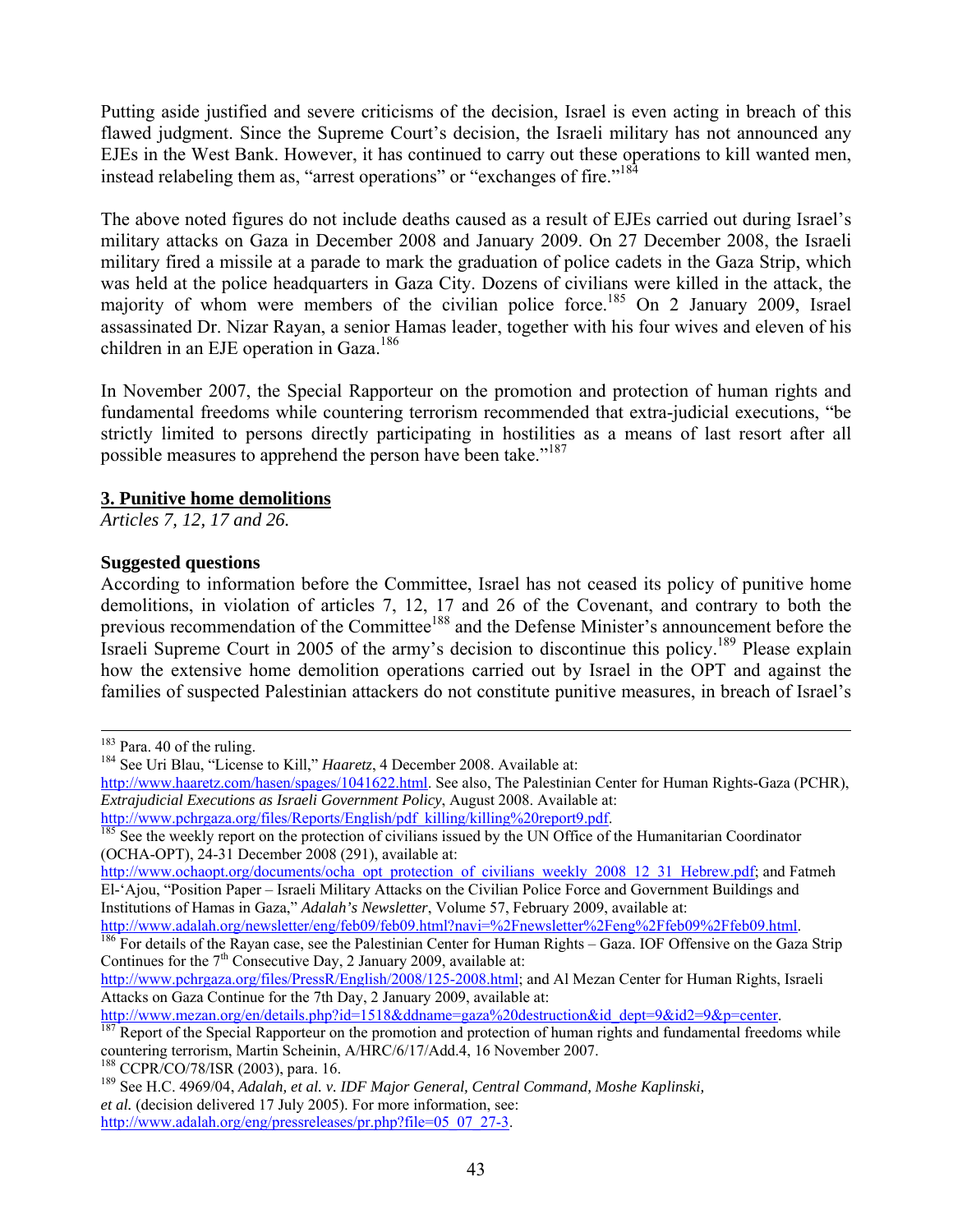obligations under the Covenant.

## **Background to the questions**

In 2009, the Israeli Supreme Court upheld two cases of punitive home demolitions in East Jerusalem against Palestinian families of two Palestinian individuals suspected of carrying out attacks in Jerusalem, sanctioned by the Prime Minister, Defense Minister and the Attorney General.<sup>190</sup> The Prime Minister and the Defense Minister explicitly called for the punitive home demolitions in 2008, following a series of fatal attacks by Palestinians from East Jerusalem. In these cases, the alleged perpetrators were shot dead by the Israeli security forces at the sites of the attacks; the homes to be demolished belonged to their families. The Attorney General also announced that there was no legal impediment to demolishing the homes under Israeli law.<sup>191</sup> On 17 March 2009, the Supreme Court of Israel<sup>192</sup> ruled that the house of Dweiyat's family could be demolished. Supreme Court Justice Edmund Levy wrote that demolishing a house is an effective deterrent against acts of terror and thus is important.<sup>193</sup>

Punitive house demolitions have also been carried out in the context of military operations: The civilian population in the Gaza Strip has been particularly devastated by punitive house demolitions during military operations. During "Operation Rainbow", 18-24 May 2004, 400 houses (117 completely) inhabited by 4,171 individuals were demolished in densely populated areas of Rafah.<sup>194</sup> During "Operation Days of Penitence," 30 September – 15 October 2004, 91 houses inhabited by 675 Palestinians were demolished in northern Gaza.<sup>195</sup> Israel has argued that these demolitions have taken place to locate weapons-smuggling tunnels and in response to the launching of Qassam rockets from Gaza into Israel.<sup>196</sup>

The number of home demolitions carried out by Israeli military forces during "Operation Cast Lead" (27 December 2008 to 18 January 2009) is staggering: The latest UN figures based on a large scale house-to-house survey reveal that 3,500 shelters were demolished beyond repair, 2,100 shelters sustained major damages and 40,000 shelters sustained minor damages.<sup>197</sup> Home

l 190 H.C. 9353/08, *Abu Dheim v. GOC Home Front Command* (decision delivered 5 January 2009) available in English at: http://hamoked.org.il/items/110991\_eng.pdf) and H.C. 124/09, *Tayseer Dwaiyat v. The Minister of Defense, et al.* (decision delivered 18 March 2009) available in Hebrew at:

http://elyon1.court.gov.il/files/09/240/001/o03/09001240.o03.htm).<br><sup>191</sup> Efrat Weiss, "Mazuz: No Legal Obstacle to Razing Terrorists Homes," YNET, 7 March 2008. Available at: http://www.ynet.co.il/english/articles/0,7340,L-3563794,00.html. See also notice of intention to confiscate and demolish the Abu Dheim's family house by the GOC Homefront Command. Available at:

http://hamoked.org.il/items/110463\_eng.pdf.<br><sup>192</sup> H.C. 124/09, *Hisham Abu Dweyat v. Minister of Interior et al*. The Supreme Court's ruling is available in Hebrew at<br>http://elyon1.court.gov.il/files/09/240/001/o03/0900124

<sup>&</sup>lt;sup>193</sup> Ibid., para. 6. The demolition was carried out under Regulation 119 of the Defence (Emergency) Regulations 1945, which authorizes a Military Commander to order the forfeiture and destruction or sealing of any house from which gun fire has issued or explosive or incendiary material was thrown unlawfully, and of any house in an area or village residents of which violated the Emergency Regulations involving violence or intimidation.

<sup>&</sup>lt;sup>194</sup> See Al Mezan Centre for Human Rights, *Operation Rainbow: A Report on Human Rights Violations perpetrated by*<br>*the Israeli Occupation Forces in Rafah, from 18 to 24 May 2004*, July 2004.

<sup>&</sup>lt;sup>195</sup> See Adalah – The Legal Center for the Arab Minority Rights in Israel, Briefing Paper, "The Israeli Army Exploitation of the 'Absolute Military Necessity' Exception to Justify its Policy of Home Demolition in the 1967 Occupied Palestinian Territories," February 2005. Available at: http://www.adalah.org/features/rafah/ABP170205.pdf.<br><sup>196</sup> Ibid.<br><sup>197</sup> Figures from UNRWA and UNDP, assessments of damage caused during the "Cast Lead" offensi

OCHA-OPT, "The Humanitarian Monitor," April 2009, available at: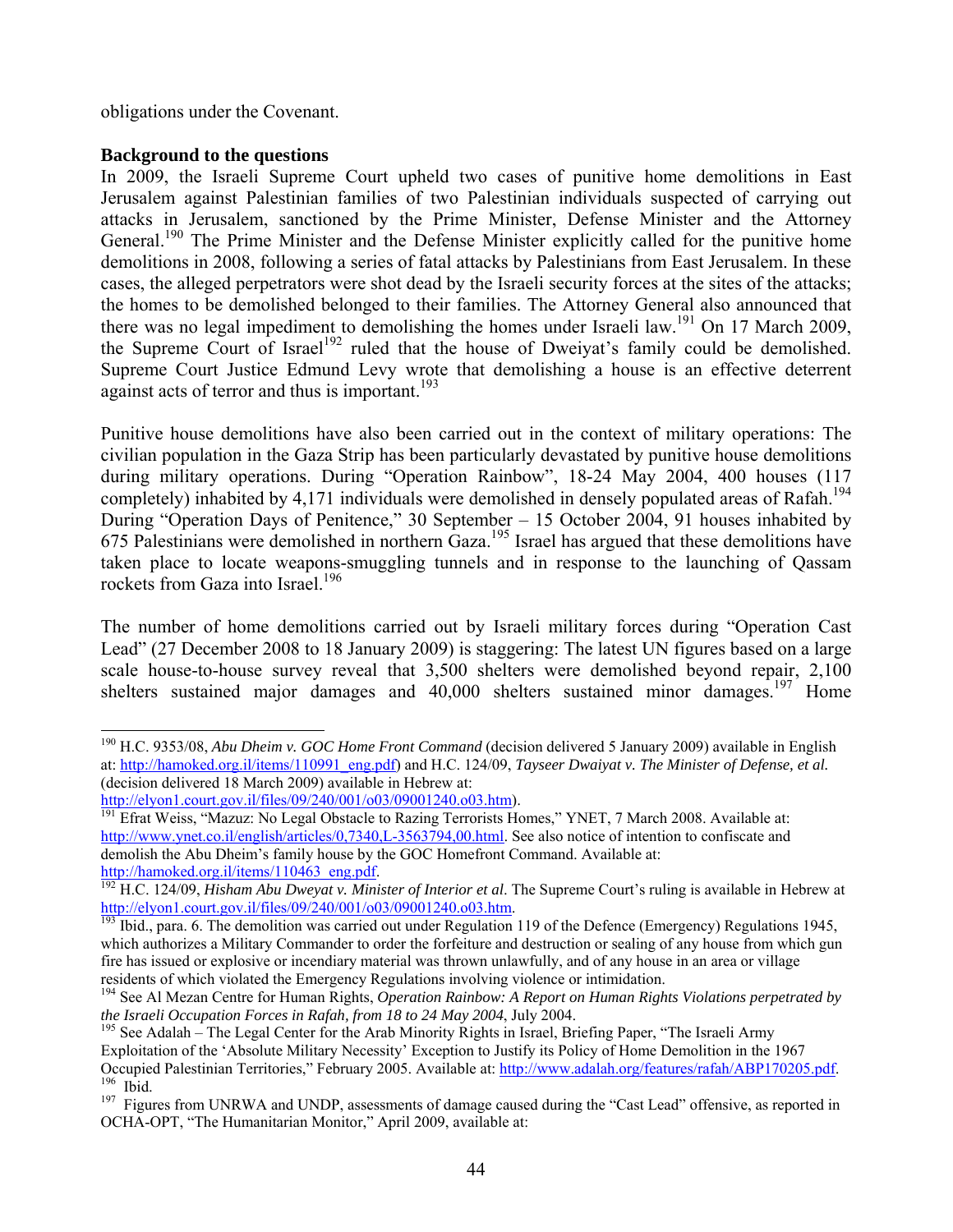demolitions on this scale constitute the collective punishment of the entire population of the Gaza Strip. These demolitions cannot be sweepingly justified under IHL as absolute military necessity.

## **4. Human shields**

*Articles 6, 7* 

-

#### **Suggested questions**

Based on information provided to the Committee, several incidents of the use of Palestinian civilians as human shields by the Israeli military have occurred since the Israeli Supreme Court's decision banning the practice on 6 October  $2005$ ,<sup>198</sup> and contrary to the Committee's previous recommendation.<sup>199</sup> Some of these cases reportedly led to the death or injury of those being used in this way. Please provide details of the outcomes of the numerous requests for investigations submitted with regard to alleged incidences of the use of civilians as human shields by the Israeli military since the Supreme Court's decision. Please also provide information on directives given to the Israeli military and security forces regarding the ban on the use of human shields.

#### **Background to the questions**

Since September 2000 and the start of the second Intifada, the Israeli military has routinely resorted to the use of Palestinian civilians as human shields, forcing them to carry out life-threatening tasks to assist military operations and arrests. Such tasks include the use of Palestinian civilians to enter buildings to check if they are booby-tapped, remove suspicious objects from roads, stand inside houses where soldiers have set up military positions so that Palestinian combatants will not fire at the soldiers, walk in front of the soldiers to shield them from gunfire and stone-throwing, and remain tied to military jeeps at which stones are being thrown by protestors.<sup>200</sup> Some of these cases reportedly led to the death or injury of those being used in this way.<sup>201</sup> Based on testimonies received from B'Tselem and Al-Mezan, Adalah has been demanding that the Attorney General and the Military Advocate General (MAG) initiate investigations into these matters and criminal prosecutions against those responsible.<sup>202</sup>

During the recent military operation in Gaza (December 2008 – January 2009), soldiers ordered civilians to enter buildings to ensure that they were not booby-trapped or to bring people outside, as well as to remove suspicious objects from roads, and to stand in front of soldiers in order to prevent

<sup>202</sup> Rana Asali, "Adalah Update Report on the Israeli Military's Routine Use of Palestinian Civilians, including Minors, as Human Shields," *Adalah Newsletter*, Volume 62, July 2009. Available at:

http://www.adalah.org/newsletter/eng/jul09/Rana\_Human\_Shields\_update\_report\_Englsih\_july\_2009.pdf

http://domino.un.org/unispal.nsf/7b1b9e1db706652385257539006849fa/3a64f6fbdba71939852575c9004943f5?OpenD

<sup>&</sup>lt;sup>198</sup> H.C. 3799/02, Adalah, et al. v. Yitzhak Eitan, Commander of the Israeli Army in the West Bank, et al.<br><sup>199</sup> CCPR/CO/78/ISR (2003), para. 17.<br><sup>200</sup> The use of human shields contravenes Articles 28 and 51 of the Fourth

of civilians "to render certain points or areas immune from military operations" and coercing civilians into "taking part in military operations" respectively. Furthermore, in the case of minors, the practice infringes Article 38 of the Convention on the Rights of the Child (CRC), which imposes a duty on States Parties to ensure that no child under 15 takes part in hostilities. Israel is a State Party to both conventions. Under the Rome Statute of the International Criminal Court, which Israel has signed but not ratified, the use of human shields is a war crime. The use of human shields is also a violation of Article 6 of the Covenant.

<sup>&</sup>lt;sup>201</sup> See Al Mezan Center for Human Rights, "Hiding behind Civilians: The Continued Use of Civilians as Human Shields," July 2008, pp 9-10 available at  $\frac{http://www.mezan.org/upload/8600.pdf}{http://www.mezan.org/upload/8600.pdf}$ . Accessed on 3 August 2009.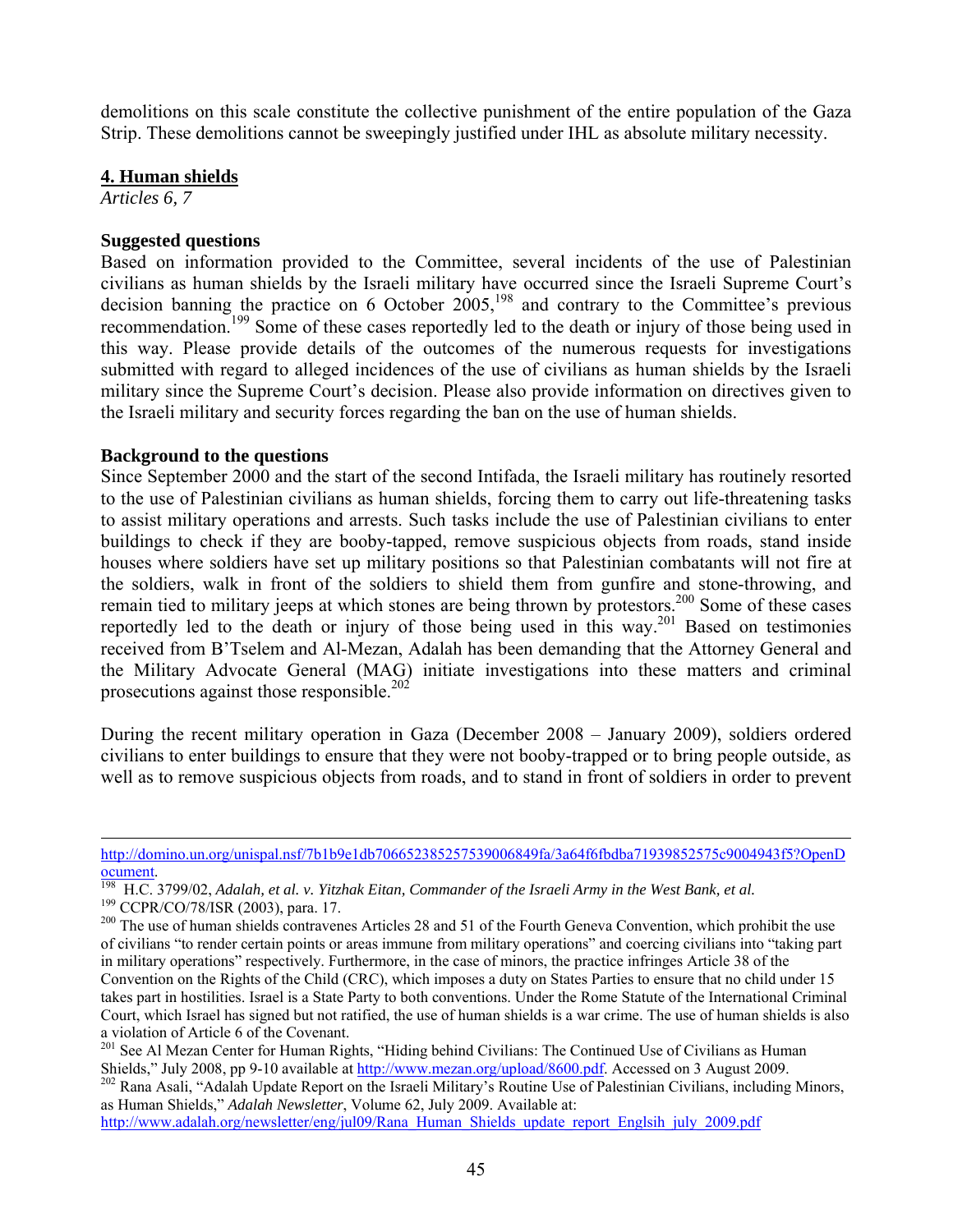Palestinians from shooting at them."<sup>203</sup> One of the documented examples involved three brothers from Gaza (14, 15 and 16 years old) who were taken by Israeli soldiers at gunpoint from their home on 5 January 2009, and made to kneel in front of tanks in order to deter Hamas fighters from firing; they were also sent by Israeli soldiers into houses to clear them.<sup>204</sup> In another incident, between  $\overline{5}$ and 12 January 2009, the Israeli army forced around 20 Palestinians to carry out "escort and protection" missions of various kinds in the I'zbet Abed Rabbo neighborhood of Gaza.<sup>205</sup> In one of these cases, a civilian was ordered to search tens of homes and made to enter an empty house in which three fighters were taking positions many times. The civilian was compelled to relay oral messages to the fighters to surrender themselves, give information about them, and take footage of them after the house was bombed from the air.<sup>206</sup>

# **5. Investigations into allegations of torture and ill-treatment / ISA detention facilities / prison doctors**

*Article 7* 

## **Suggested questions**

## *ISA Inspector*

According to Israel's report to the Committee, between 2001 and 2007, the Inspector for Complaints within the ISA initiated 583 complaints alleging the use of unlawful investigation techniques and/or torture and that as a result, four cases resulted in disciplinary measures (0.6%), and several in "general remarks" to ISA interrogators; in no case was a criminal prosecution opened. Further, the Committee also notes with concern that the Inspector is an ISA agent and subordinate to the Head of the ISA, and therefore lacks independence and objectivity. Given these figures, and in view of the broad exemption provided within Section 18 of the Israel Security Agency Law  $-2002$  (e.g., the necessity defense), please provide information on whether there is any independent oversight for the investigation of complaints or challenge to its application under article 7 and other provisions. Please provide updated statistics from 2007 on the number of complaints made to the Inspector for Complaints within the ISA, the number of complaints turned down as unsubstantiated, the number turned down because the defense of necessity was applied, and the number upheld, and with what consequences for the perpetrators.

## *ISA Detention Facilities*

l

According to information received by the Committee, representatives of the Public Defender's Office and the Israeli Bar Association have on several occasions been denied permission to visit ISA detention cells, and have therefore never been able to conduct a visit to detainees held in such cells. However, these representatives do conduct visits to other cells in prisons and often issue

<sup>203</sup> B'Tselem – The Israeli Information Center for Human Rights in the Occupied Territories, *Guidelines for Israel's Investigation into Operation Cast Lead: 27 December 2008 – 18 January 2009*, pp. 9-10. Available at:<br>http://www.btselem.org/Download/200902 Operation Cast Lead Position paper Eng.pdf.

http://www.btselem.org/Download/200902\_Operation\_Cast\_Lead\_Position\_paper\_Eng.pdf. 204 Clancy Chassay, "Palestinian brothers: Israel used us as human shields in Gaza war," *The Guardian*, 23 March 2009.

Available at: http://www.guardian.co.uk/world/2009/mar/23/gaza-human-shields-claim.<br><sup>205</sup> Amira Hass, "Gazans: IDF used us as 'human shields' during offensive," *Ha'aretz*, 20 February 2009. Available at:<br>http://haaretz.co

<sup>&</sup>lt;sup>206</sup> See Al Mezan Center for Human Rights, "Hiding Behind Civilians: April 2009 Update Report on the Use of Palestinian Civilians as Human Shields by the Israeli Occupation Forces," pp 12-14, available at http://www.mezan.org/upload/8632.pdf, accessed on 3 August 2009. The same case was also reported in a soldier's testimony published in a report by Breaking the Silence in August 2009, available at: http://www.breakingthesilence.org.il/oferet/testimonies\_e.asp?cat=2, accessed on 3 August 2009.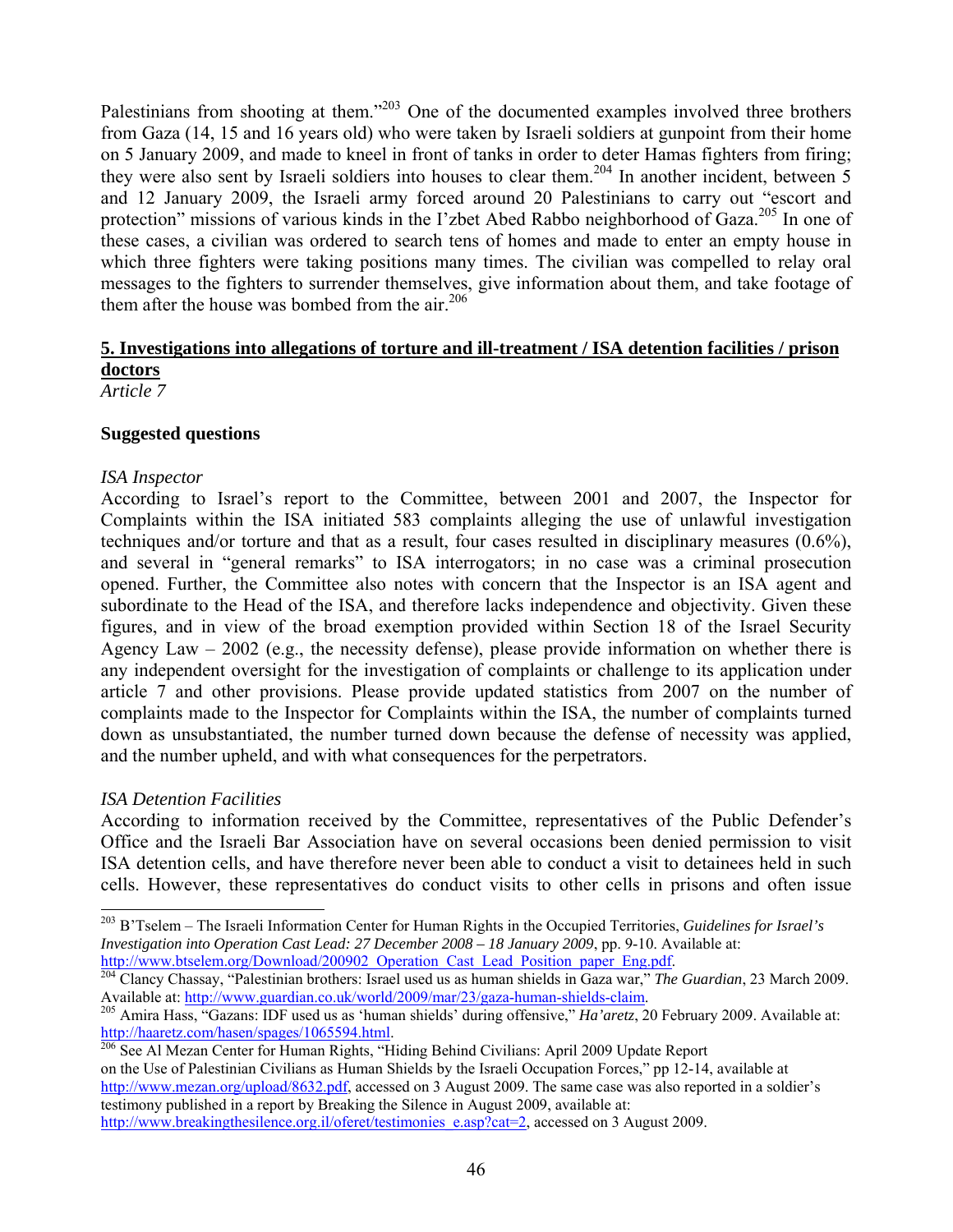severely critical reports about prison conditions as a result. According to guidelines of the Israel Prison Service  $(IPS)$ ,<sup>207</sup> the Minister of Internal Security has the discretion to authorize entry to certain areas of the prison, while restricting access to other areas. The State party is requested to explain why periodic visits by a local, independent body to ISA detention facilities where interrogations take place have not been approved? $208$ 

#### *Prison Doctors*

Prison doctors working in Israeli prisons are subordinate to the Israel Prison Service (IPS). This relationship may reduce their professional autonomy and expose them to situations of "dual loyalty" to their employer and to their prisoner patient. In 2007, the Public Committee Against Torture in Israel published a report, which included prisoners' testimonies of torture and the collusion of prison doctors in torturous acts such as the lack of medical documentation.209 Did Israel investigate these allegations, and if so, please inform the Committee of the outcome of these investigations? Based on information before the Committee, the Ministry of Health rejected calls to publish guidelines for doctors and medical staff explaining the necessary procedures that should be undertaken in instances where they confront physical abuse and/or acts of torture against prisoners based on the claim that these instances occur so rarely and that such guidelines would, "seriously tarnish the country's health care professions and security."210 Further, the ministry refused to extend "whistleblower" protection to doctors who report instances of torture.<sup>211</sup> The State party is requested to detail measures taken to ensure compliance with the UN Principles of Medical Ethics in relation to suspected cases of torture and ill-treatment.

#### **6. Restrictions on freedom of movement**

*Article 6, 7, 12* 

l

## **Suggested questions**

#### *The total closure of Gaza*

Gaza is now entering the third year of closure; around 1.5 million people are being held indefinitely in what is in effect a prison. On 29 July 2009, Israel's Prime Minister said that Israel will continue to keep the crossings to Gaza closed, except for humanitarian aid, until the release of kidnapped soldier Gilad Shalit.<sup>212</sup> This statement appears to indicate that the closure constitutes collective

<sup>&</sup>lt;sup>207</sup> Guidelines No. 3.04.00, available in Hebrew at: http://www.ips.gov.il/NR/rdonlyres/0DBB15A5-53C4-444D-9C51-

<sup>148</sup>A8069D581/0/0.<br><sup>208</sup> See Physicians for Human Rights-Israel (PHR-IL), "Oversight and Transparency in the Israeli Penal System," July<br>2008, available at: http://www.phr.org.il/phr/files/articlefile 1248003531234.pdf.

<sup>&</sup>lt;sup>209</sup> See the Public Committee Against Torture in Israel (PCATI) "Ticking Bombs," May 2007, available at:

http://www.stoptorture.org.il/en/node/69.<br><sup>210</sup> See Physicians for Human Rights-Israel, "Torture in Israel and Physicians' Involvement in Torture," position paper issued July 2009, available at: http://www.phr.org.il/phr/article.asp?articleid=742&catid=57&pcat=46&lang=ENG. Position paper relied on UN Principles of Medical Ethics, available at:

http://www.un.org/documents/ga/res/38/a38r118.htm.<br><sup>211</sup> In 2008, PHR-Israel requested the Director-General of Ministry of Health publish guidelines for doctors and medical staff to explain how they ought to react should they witness or hear of instances of torture or ill-treatment. It was further requested that the Ministry of Health pledge to extend "whistleblower" protection to doctors who report instances of torture. In 2009, the Director General of the ministry rejected PHR-Israel's request, describing the evidence brought by PHR-Israel as negligible. The ministry further claimed that, even if there were any truth to PHR-Israel's claims that torture takes place, such incidents occur rarely, and therefore it is not necessary on that basis to publish guidelines that would "seriously tarnish the country's healthcare professions and security forces." 212 See Herb Keinon, "Netanyahu: Crossings shut until Schalit freed," 29 July 2009. Available at: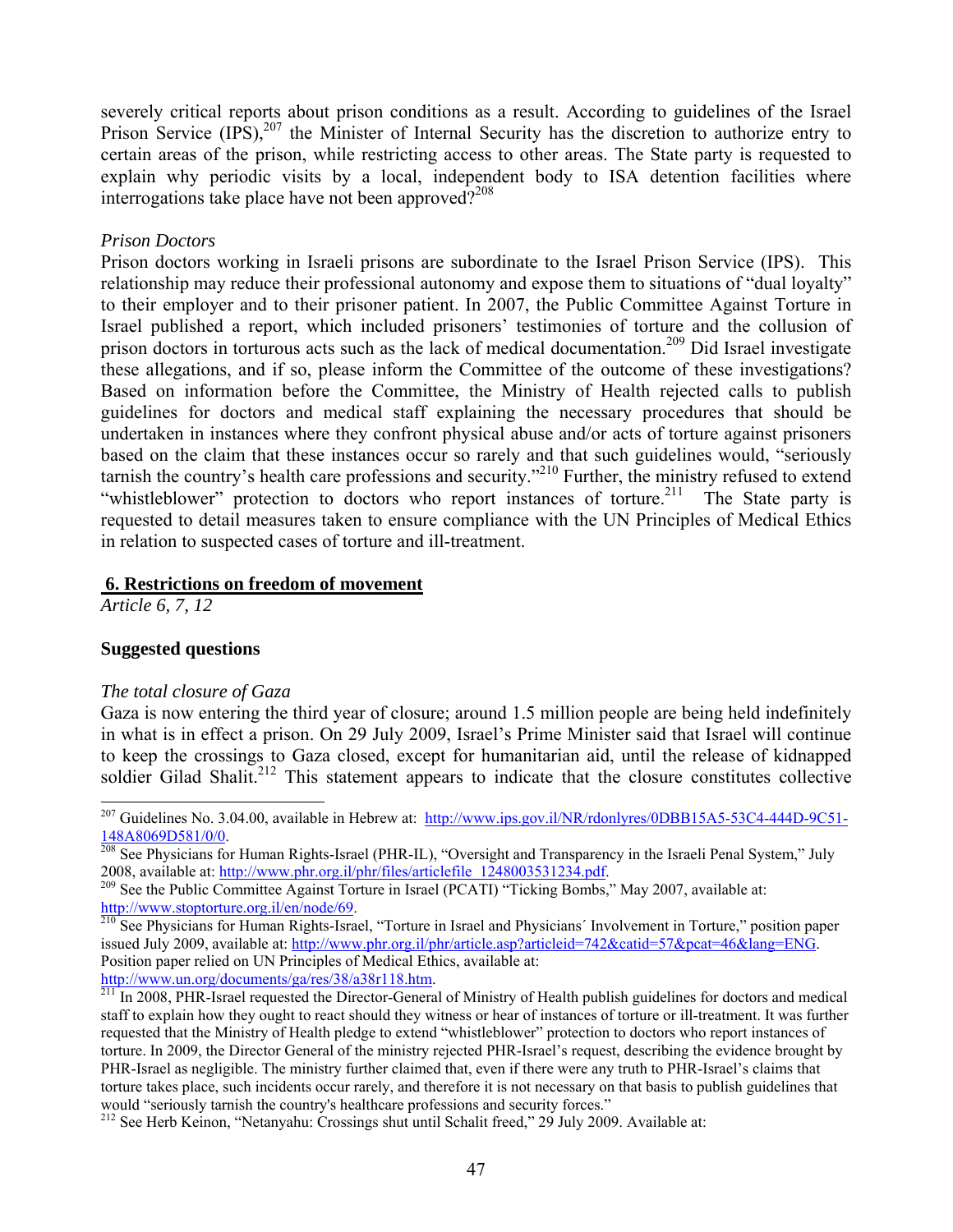punishment. As Israel retains effective control of Gaza, how does it intend to fulfill its obligations under article 12 of the Covenant, as well as articles 6 and 7?

## **Background to the questions**

Israel's closure of the population of Gaza, which was tightened in June 2006, has brought about a humanitarian crisis unprecedented in the 42 years of Israeli occupation, with poverty and unemployment reaching disastrous levels, and essential health, sanitation and education services deteriorating in an alarming manner.<sup>213</sup> Following Hamas' victory in the Palestinian parliamentary elections of April 2006, Israel allowed only basic humanitarian goods and supplies to enter Gaza, despite its total dependence on Israel.<sup>214</sup> This policy intensified following Hamas' takeover of Gaza in June 2007. Since then, Israel has kept the border crossings between Israel and Gaza closed, with minor exceptions. In September 2007, Israel officially declared Gaza a "hostile entity" and introduced a policy of collective punishment that included severe cuts to electricity and fuel supplies.

# *Denial of Access to Medical Care outside Gaza*

According to information received by the Committee, at least 49 patients were denied exit from the Gaza Strip by Israeli authorities for the purpose of receiving medical care between January and June 2009, while a further 863 were delayed.<sup>215</sup> Patients who are delayed often miss their scheduled appointments with physicians at health facilities and must re-schedule these dates and submit a new request for an exit permit. Please provide data on the number of requests for exit permits that have been submitted by residents of Gaza for the purpose of receiving medical care outside Gaza from the period from June 2007 to the present, data on the number of requests that were accepted and denied, as well as the reasons for any denials. Please also provide data on the number of requests for exit permits submitted by residents of Gaza for the purpose of receiving medical care outside Gaza from the period from June 2007 to the present that were delayed, as well as the reasons for these delays.

## *Denying Essential Professional Medical Training*

Several complaints have come to the Committee's attention that medical doctors have been prevented by Israel from exiting Gaza via the Erez Crossing for the purpose of attending professional medical training courses, all of which are unavailable in Gaza. Denying training opportunities to physicians in the fields of pediatric cardiology, ophthalmology, and cystic fibrosis treatment – in which medical doctors from Gaza were refused exit for training during 2009 – inevitably exacerbates the dangerously precarious state of health care in Gaza and increase the dependency of Gaza's health system on external health systems.<sup>216</sup> What is Israel's policy regarding the exit of Palestinian physicians from Gaza via the Erez Crossing for the purposes of receiving professional training in medical centers outside of Gaza? Please provide data on the number of requests for exit permits submitted doctors from Gaza seeking to receive medical training outside of Gaza from June 2007 to the present that were either denied or delayed, together with the reasons for these rejections or delays.

<sup>1</sup> 

http://www.jpost.com/servlet/Satellite?cid=1248277925059&pagename=JPost/JPArticle/ShowFull.<br><sup>213</sup> See updates and reports by the UN Office for the Coordination of Humanitarian Affairs in the Occupied Palestinian

Territories, available at <u>www.ocha.org</u>.<br><sup>214</sup> For Israel's effective control over Gaza, see Gisha: *Disengaged Occupiers: The Legal Status of Gaza*, January 2007, available at: http://www.gisha.org/UserFiles/File/Report%

<sup>&</sup>lt;sup>215</sup> See Physicians for Human Rights-Israel, *The Closure of Gaza and Its Effects on the Right to Health*, submission to the UN Office of the High Commissioner for Human Rights (OHCHR), July 2009.<br><sup>216</sup> Ibid.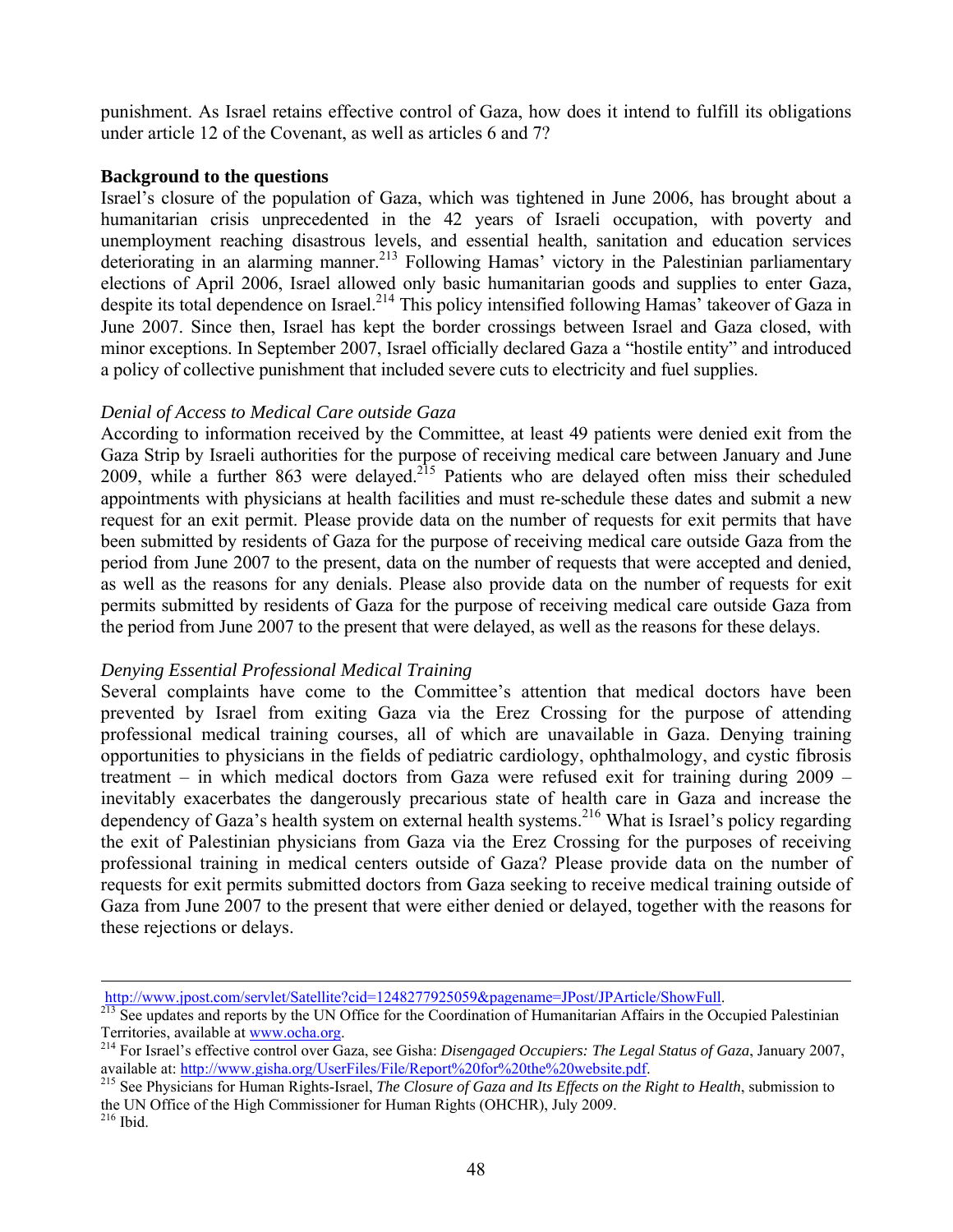# **7. Medical coercion of patients in Gaza**

*Articles 6, 7* 

# **Suggested questions**

Information obtained by the Committee indicates that the ISA has the final authority in deciding whether or not a patient will be allowed to exit Gaza to access medical care. Many patients are denied exit, including those in serious medical condition, due to "security reasons." According to data brought to the attention of the Committee, in at least 35 cases since July 2007, the ISA has called patients – many of them having been granted exit permits by Israel – to an interrogation at Erez Crossing, in the course of which they were asked to provide information about relatives and acquaintances, and/or required to collaborate and provide information on a regular basis, as a precondition for being allowed to exit Gaza.<sup>217</sup> These cases include several patients in lifethreatening conditions. According patients' testimonies, if they refused or could not provide the information, they were denied permission to exit Gaza for the purpose of receiving medical treatment. The ISA denies these claims.<sup>218</sup> Please detail the steps undertaken by Israel to investigate these very serious allegations of medical coercion and the withholding of medical treatment for non-medical reasons and permission to receive medial treatment outside Gaza.

The latest data points to an increase in the proportion of individuals subjected to such interrogations of the total number who submitted applications to the authorities at the Erez Crossing: from 1.45% in January 2008 to 5.65% in October 2008 to 17% in January 2009.<sup>219</sup> A petition submitted by PHR-Israel to the Israeli Supreme Court on this issue was rejected on the basis that the Court accepted a statement from the Commander of the IDF Southern Command and Southern Brigadier General, that "[…] no use is made of person's illness in order to obtain information in the realm of security."<sup>220</sup> An additional reason given for not granting a remedy was that individual solutions were found for most of the patients in the petition.

## **8. Family visits to Palestinian prisoners held in Israel**

*Articles 7, 10, 12, 17* 

# **Suggested questions**

According to information received by the Committee, approximately 750 Palestinian residents of the Gaza Strip are incarcerated in prisons in Israel in isolation from the outside world, and are not allowed to receive family visits.<sup>221</sup> Why is Israel not allowing Palestinians from Gaza to visit their relatives incarcerated in Israeli prisons and detention centers, subject to an individual security check?<sup>222</sup> How

l 217 Physicians for Human Rights-Israel, *Holding Health to Ransom: GSS Interrogation and Extortion of Palestinian*  Patients at Erez Crossing, August 2008, available at: http://www.phr.org.il/phr/files/articlefile\_1217865604015.pdf.<br><sup>218</sup> See the ISA's response to Physicians for Human Rights-Israel's report, ibid. pp.71-73, 75.<br><sup>219</sup> Se

http://www.phr.org.il/phr/article.asp?articleid=715&catid=55&pcat=45&lang=ENG.<br><sup>220</sup> Cited in footnote 37 of Physicians for Human Rights-Israel, *Holding Health to Ransom: GSS Interrogation and*<br>*Extortion of Palestinian P* 

<sup>&</sup>lt;sup>221</sup> See, "New Data on Arabs Incarcerated in Israeli Prisons," edited by Adalah Attorney Abeer Baker based on information received from the Israel Prison Service on 25 June 2009, in *Adalah's Newsletter*, Volume 62, July 2009,

<sup>&</sup>lt;sup>222</sup> See, "Gaza: ICRC calls for immediate resumption of family visits to detainees in Israel," ICRC News Release, 26 May 2008, available at: http://www.icrc.org/web/eng/siteeng0.nsf/htmlall/israel-news-260508. Adalah, Al Mezan and the Association for the Palestinian Prisoners are challenging the denial of family visits before the Israeli Supreme Court.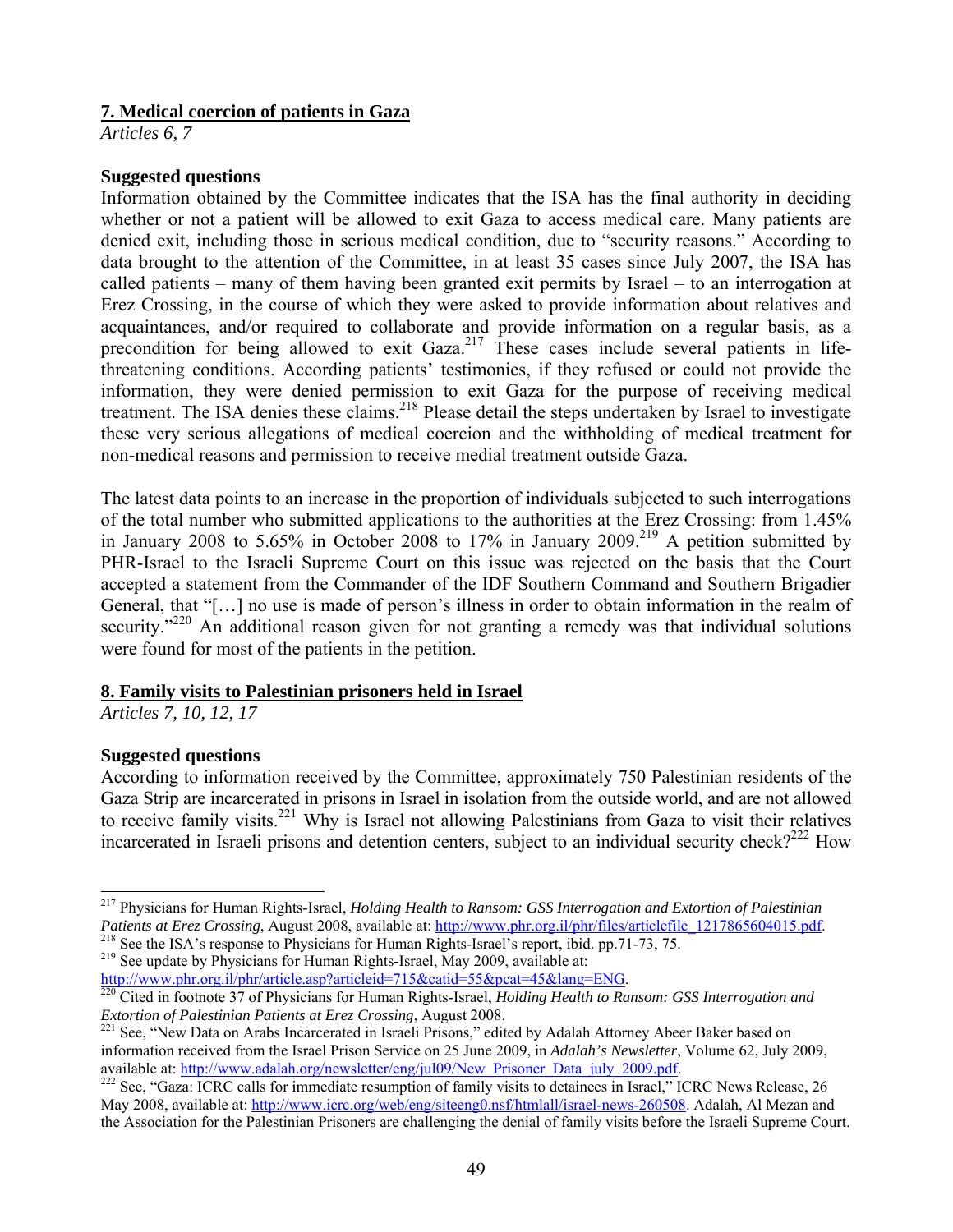does Israel reconcile its policy of imposing a blanket ban since June 2007 on residents of Gaza from visiting their relatives held in Israel with its obligations under the Covenant?<sup>223</sup>

# **9. Administrative Detention**

*Articles 7, 9, 10 and 14* 

# **Suggested questions**

-

The Committee notes its concern over Israel's ongoing use of the practice of administrative detention against Palestinians. Military order  $1226$ <sup>224</sup> coupled with The Incarceration of Unlawful Combatants Law –  $2002$ ,<sup>225</sup> operate to hold detained Palestinians, including children, in indefinite detention, in breach of articles 7, 9, 10 and 14 of the Covenant.<sup>226</sup> Alarmingly, the military order and law do not require persons detained to be informed of any charges against them, to be brought promptly before a judge, or entitle them to a trial within a reasonable length of time. Administrative detention orders are often based on "secret evidence" to which neither the detainee nor the detainee's lawyer are given access.<sup>227</sup>

How does the State party reconcile the holding of foreign nationals for indefinite periods of time in administrative detention without charge or trial with its obligations under articles 7, 9, 10 and 14 of

The United Nations Convention Against Torture: A Commentary, Oxford University Press, 2008, p. 408, para. 27.<br><sup>224</sup> Military Order 1226 – 1998 empowers Israeli military commanders to detain Palestinian West Bank residents, including children, without charge or trial, for up to six months if they have "reasonable grounds to presume that the security of the area or public security require the detention." No definition of "security of the area or public security" is given and the initial six-month period can be extended by additional six-month periods indefinitely, amounting to indefinite arbitrary detention.

The Unlawful Combatants Law – 2002 provides for the indefinite administrative detention of "foreign nationals," who are subsequently classified as "unlawful combatants". It contains a vague definition of an "unlawful combatant" that includes not only persons who participate in hostilities against Israel, but also any members of forces that carry out such hostilities. The law effectively creates a third category of person, contrary to the distinction in international humanitarian law between combatants and civilians. The law allows a person suspected of being an "unlawful combatant" to be held for up to 21 days without access to a lawyer (Section 6) and for up to 14 days without judicial review (Section 5), and allows the use secret evidence and evidence taken in the absence of the detainee. If the detention order is approved by a court, the law allows the administrative detention of individuals for indefinite periods of time, or until such a time that "hostilities against Israel have come to an end" and mandates judicial review of the detention only once every six months. The law denies basic rights to prisoners of war, including the right to be present during all hearings, the right to have hearings held in public, and the right to be informed of the evidentiary basis for the charges against them. **Special Rapporteur Martin Scheinin has recommended that the law "should be repealed, without replacement."** See *Report of the Special Rapporteur on the promotion and protection of human rights and fundamental freedoms while countering terrorism, Martin Scheinin*, A/HRC/6/17/Add.4, para.55. The Israeli Supreme Court has upheld the constitutionality of the law. See *Cr.A. 6659/06, Anon. v. The State of Israel* (decision delivered 11 June 2008). Available in English at: http://elyon1.court.gov.il/files\_eng/06/590/066/n04/06066590.n04.htm.<br><sup>226</sup> Operating in parallel to Military Order 1226 and The Unlawful Combatants Law, The Emergency Powers

(Detentions) Law – 1979 grants the state the power to hold Israeli citizens and Palestinian residents of East Jerusalem in administrative detention for indefinitely extendable six-month periods.

 $^{227}$  Regarding the use of secret evidence in ordering administrative detentions, Special Rapporteur Martin Scheinin has recommended that. "The practice of military or other courts authorizing administrative detention on the basis of evidence available neither to the detainee nor counsel should be discontinued as incompatible with article 14 (1) of the International Covenant on Civil and Political Rights." *Report of the Special Rapporteur on the promotion and protection of human rights and fundamental freedoms while countering terrorism, Martin Scheinin*, para.57.

See H.C. 5399/08, *Adalah et al. v. the Defense Minister et al.* (case pending); see also

http://www.adalah.org/newsletter/eng/jun08/3.php.<br><sup>223</sup> The Committee Against Torture has previously concluded in relation to Peruvian detention facilities that family visits to detainees once a month for only 30 minutes amounted to torture. See Manfred Nowak and Elizabeth McArthur,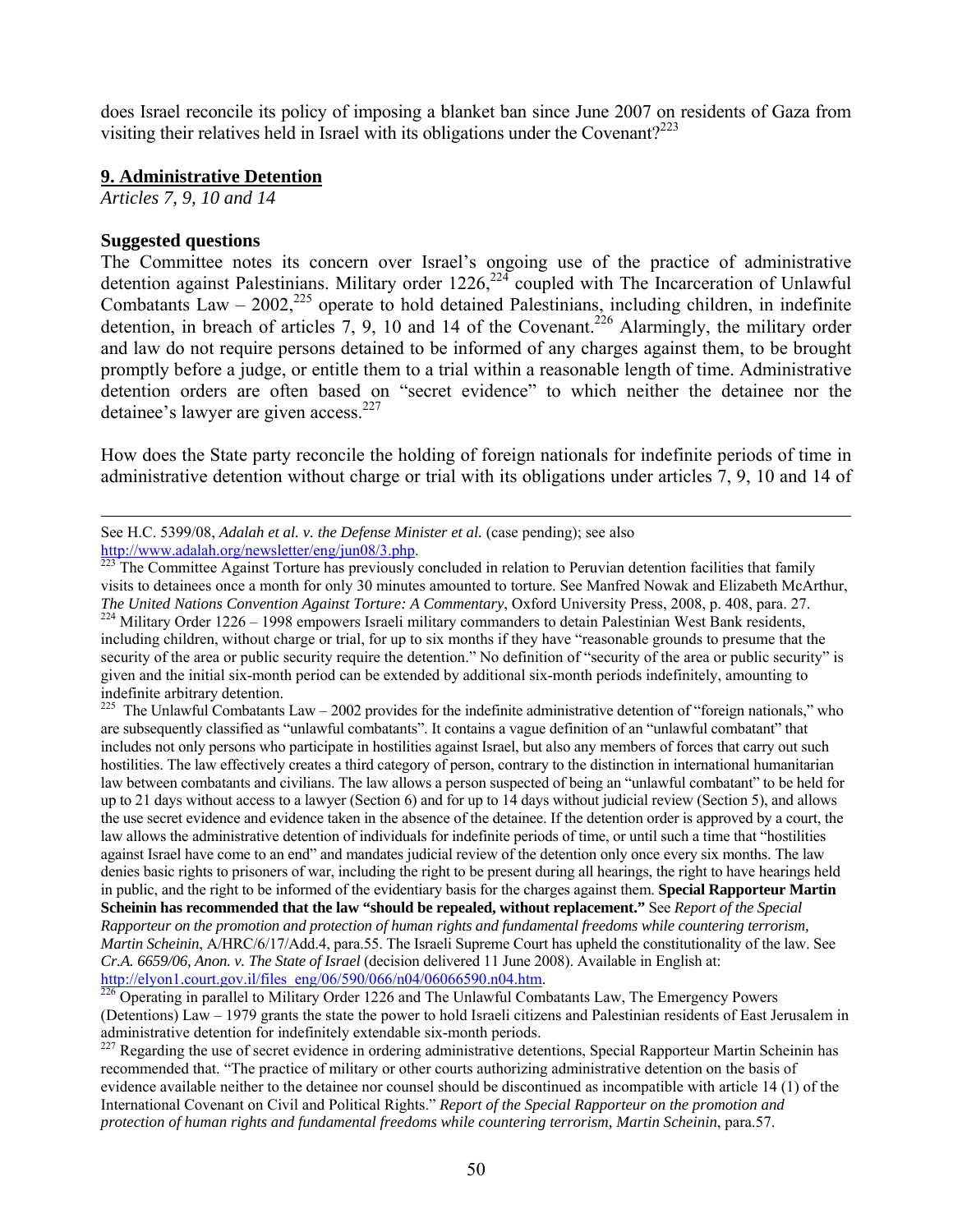the Covenant? How does the State party justify the use of administrative detention as an exceptional measure when, according to information before the Committee, between 450 and 1,000 Palestinians have been held at any one time in administrative detention between 2003 and May 2009, including some minors?<sup>228</sup> Please also comment on information before the Committee that Israel is continuing to detain Palestinians even after the completion their sentences using administrative detention orders or the Incarceration of Unlawful Combatants Law – 2002, in violation of articles 7, 9 and 14 of the Covenant. How many individuals are being held pursuant to this order and law after the completion of their sentence? What is the exact legal status of persons held as "unlawful combatants"? How many individuals have been held as "unlawful combatants" since 2003?

#### **10. Incommunicado Detention**

*Articles 7, 9, 10, 14* 

#### **Suggested questions**

The Committee is aware of a group of laws containing provisions that allow for the incommunicado detention of security suspects, including minors, for prolonged periods of time.<sup>229</sup> The cumulative effect of these laws is the de facto incommunicado detention of security suspects for up to 21 days. In these 21 days detainees are vulnerable to torture and ill-treatment, and indeed this isolation constitutes one means of exerting pressure on detainees in order to extract confessions. How does the State party reconcile the incommunicado detention provided for by these laws with its obligations under articles 7, 9, 10 and 14 of the Covenant? What safeguards are in place to ensure that "security" detainees are not subjected to torture or ill-treatment during periods of incommunicado detention in pre-trial detention? What purpose is served by holding detainees in prolonged incommunicado detention?

## **11. Solitary Confinement**

*Articles 7, 10* 

#### **Suggested questions**

Please comment on reports that solitary confinement is used widely within the Israeli prison system **as a means of discipline** against prisoners for infractions of prison rules. Please provide information on the number of Palestinian prisoners held in solitary confinement each year since 2003, for what length of time prisoners were held, and for what reason. According to information before the Committee, Article 56 of the 1971 Prison Ordinance – 1971 (new version) lists 41

<sup>&</sup>lt;sup>228</sup> B'Tselem statistics, available at: http://www.btselem.org/english/Administrative Detention/Statistics.asp.

<sup>&</sup>lt;sup>229</sup> Under The Criminal Procedure (Detainee Suspected of Security Offence) (Temporary Order) Law – 2006, security suspects may be detained for up to 96 hours before being brought before a judge, as opposed to 48 hours in other cases (Section 30 of the law). The law also provides for subsequent judicial remand hearing in the absence of the detainee for up to 20 days (Section 5). Under the law, suspects can also be held for up to 35 days before being issued an indictment, as opposed to 30 days in other cases (Section 17b). **The Incarceration of Unlawful Combatants Law – 2002** allows suspects to be held for up to 21 days without access to a lawyer (Section 6 of the law), and for up to 14 days without judicial review (Section 5). **The Criminal Procedure (Powers of Enforcement – Arrests) Law – 1996** allows for suspects to be held for up to 21 days without access to a lawyer (Section 34), and for up to 30 days before being issued with an indictment (Section 17(b)). **The Criminal Procedure Regulations (Powers of Enforcement – Arrest) (Conditions of Arrest) – 1997** stipulates that suspects shall not receive visits prior to their indictment (Section 12). **Military Order 378** allows West Bank detainees, including children as young as 12 years, to be held for up to eight days before being brought before a military judge (Section 78(e1)(2)).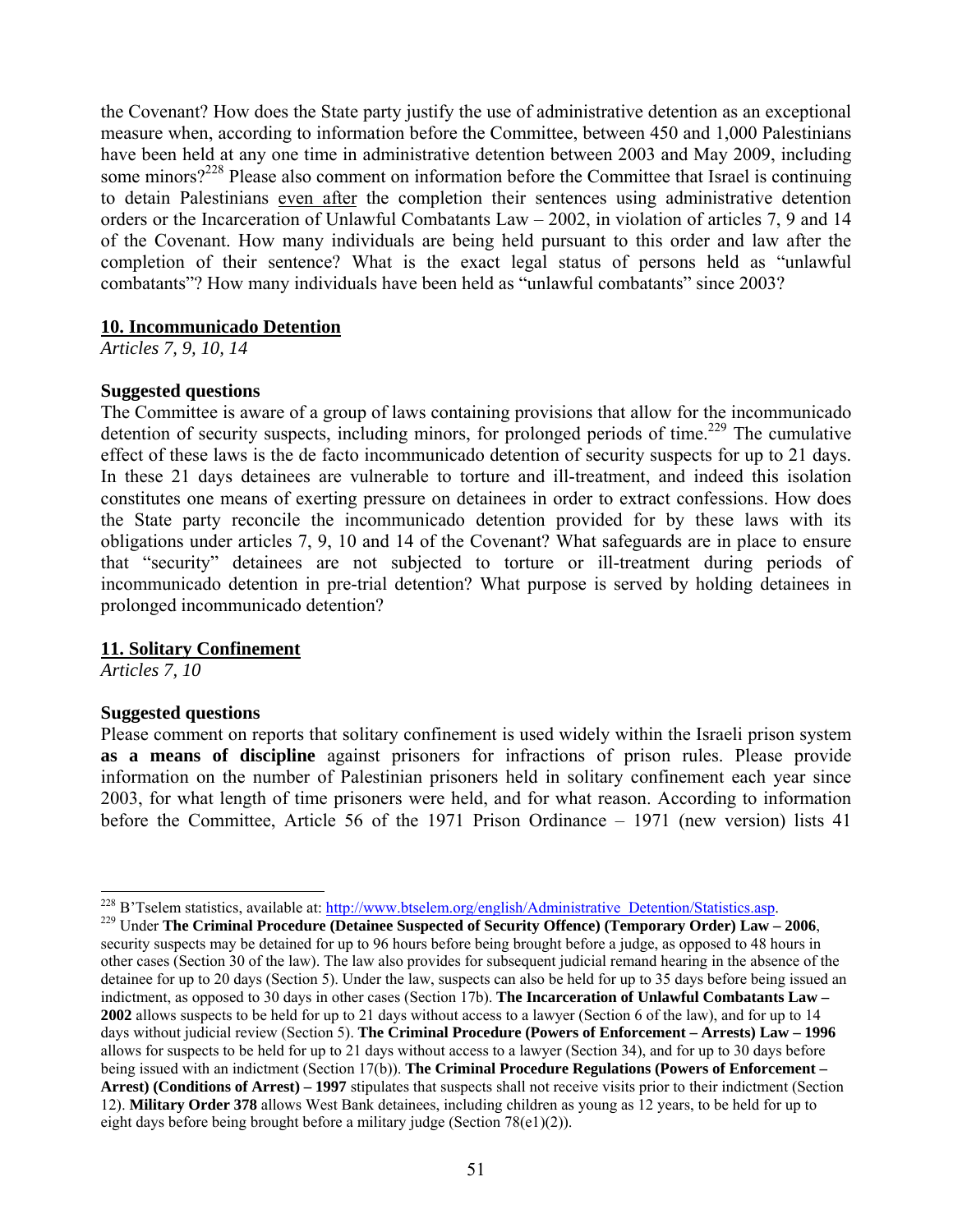disciplinary offenses for which solitary confinement may be imposed on prisoners of all kinds.<sup>230</sup> Please provide a list of these offenses and the maximum periods of solitary confinement that may be imposed for committing each offense.

According to the report of the Special Rapporteur on the promotion and protection of human rights and fundamental freedoms while countering terrorism, 700 Palestinian minors were arrested in 2006, 25 of whom were held under administrative detention orders.<sup>231</sup> The Rapporteur also received reports of solitary confinement used by prison authorities as a means of encouraging **confessions from minors** or as a punishment for infractions of prison rules.<sup>232</sup> How does the State party reconcile these allegations with its obligations under the Covenant and with rule 67 of the United Nations Standard Minimum Rules for the Administration of Juvenile Justice, which prohibits disciplinary measures against children, including solitary confinement? Please comment on these reports, and provide information on the number of detainees aged 18 and under who have been held in solitary confinement since 2003, as well as the duration of the solitary confinement in each case. Please also respond to Special Rapporteur Martin Scheinin's recommendation that "solitary confinement never be used by prison authorities as a means of coercion or punishment of children.<sup>"233</sup>

The Committee has received information on allegations that Palestinian "security detainees" are kept in solitary confinement **cells in interrogation facilities**, ranging from three to six square meters, with no windows or access to daylight or fresh air.<sup>234</sup> Please describe in detail the conditions of solitary confinement (the dimensions of the cells, the quantity and quality of food provided, whether there are windows/ventilation in the cells, what hygiene facilities are made available to prisoners, whether prisoners are shackled during solitary confinement and in what circumstances, as well as the number of solitary confinement cells in each prison. Please also indicate whether prisoners are permitted to get leave their cells during periods of solitary confinement, and if so, for how long and with what frequency? Please explain whether and in what circumstances the Criminal Procedure Regulations, which establish certain minimum detention conditions, apply to security detainees. Please provide statistics and information on any complaints challenging such conditions, including their outcome(s).

## **12. State of emergency**

*Article 4* 

# **Suggested questions**

The Committee wishes to reiterate its concern that the state of emergency, declared by the Knesset in 1948 and maintained continuously ever since, remains firmly in place. The Committee emphasizes that derogations under article 4 are only permitted in times of public emergency which

<sup>&</sup>lt;sup>230</sup> Physicians for Humans Rights-Israel and Addameer, "The Sounds of Silence: Isolation and Solitary Confinement of Palestinians Prisoners in Israeli Detention," August 2008, p. 6. Available at:<br>http://www.phr.org.il/phr/cat.asp?catid=58&parentid=46&pcat=46&lang=ENG.

http://www.phr.org.il.phr/cat.asp/cation=58.ppm/cation=168.ppm<br><sup>231</sup> *Report of the Special Rapporteur on the promotion and protection of human rights and fundamental freedoms while countering terrorism, Martin Scheinin, p* 

<sup>&</sup>lt;sup>233</sup> Special Rapporteur Martin Scheinin has recommended that the law "should be repealed, without replacement." *Report of the Special Rapporteur on the promotion and protection of human rights and fundamental freedoms while countering terrorism, Martin Scheinin, para.58.*<br><sup>234</sup> United Against Torture (UAT) Coalition – Alternative Report for Consideration Regarding Israel's Fourth Periodic

Report to the UN Committee Against Torture (CAT), September 2008, Annexure A - List of Evidence Available at: http://www2.ohchr.org/english/bodies/cat/docs/ngos/UAT\_Israel42\_Annex1.pdf.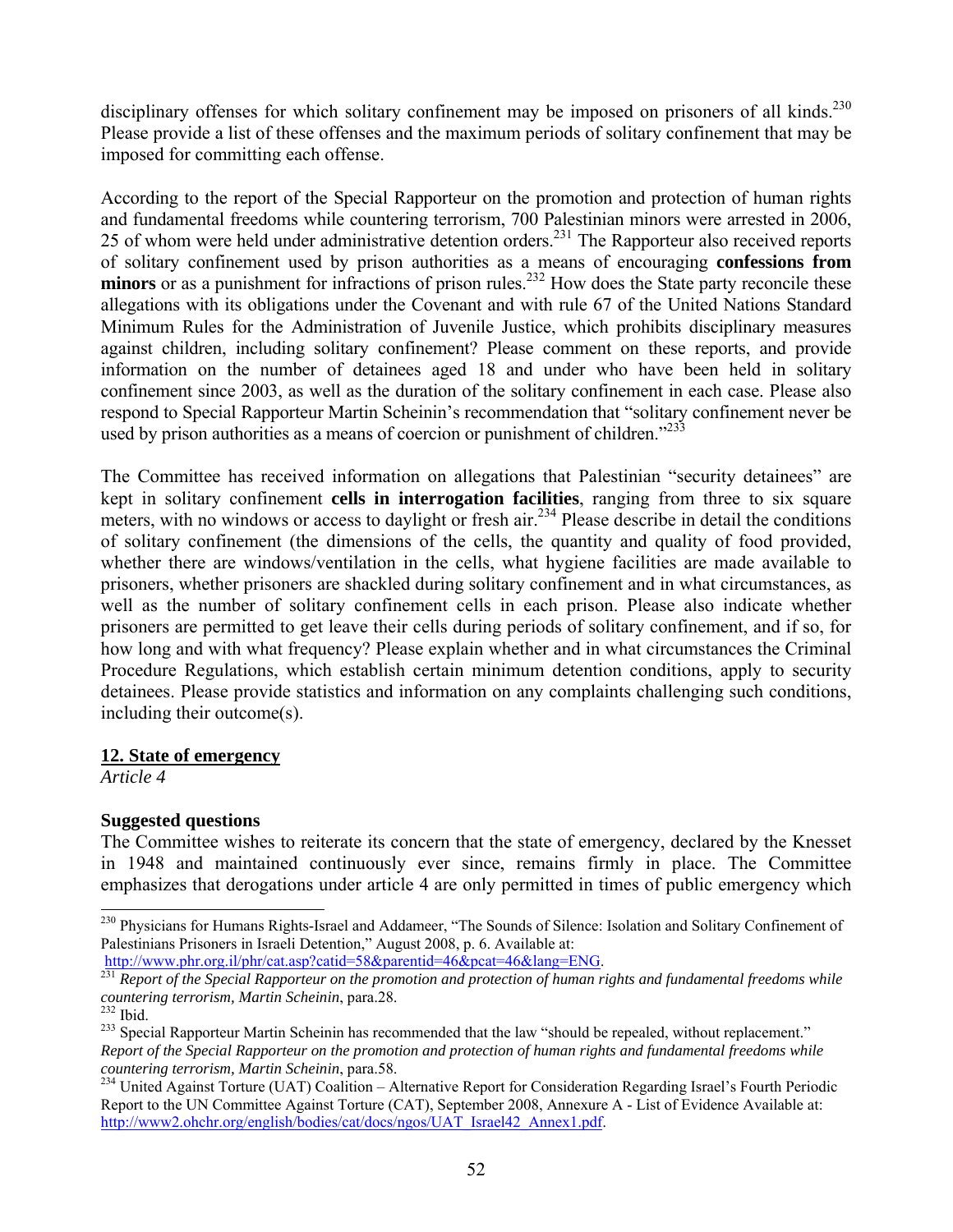threaten the life of the nation and to the extent strictly required by the exigencies of the situation. The Committee further wishes to reiterate its concern at the sweeping nature of measures declared under the state of emergency, that appear to extend beyond what would be permissible under those provisions of the Covenant which allow for the limitation of rights.<sup>235</sup> In this regard, the Committee refers to its earlier concluding observations on Israel and to its general comment No. 29.

Please provide an update to the Committee regarding the "joint program to complete the needed legislative procedures required in order to end the state of emergency" referred to in the State party's report [para. 159]. What measures referred to in the State's report [para. 159] have been amended to de-link them from the state of emergency? How does the state party intend to ensure that the new laws are stripped of provisions derogate from rights protected by the Covenant, as required to end of the state of emergency, and in accordance with the Committee's previous recommendation that "the State party should review the modalities governing the renewal of the state of emergency and specify the provisions of the Covenant it seeks to derogate from, to the extent strictly required by the exigencies of the situation (art. 4)."<sup>236</sup>

## **13. The Israeli Supreme Court's 1999 torture decision**

*Articles 7, 10* 

l

#### **Suggested questions**

Notwithstanding the State party's declaration that under Israeli law acts of torture or cruel, inhuman or degrading treatment or punishment are designated as criminal offenses and that the perpetrators of such acts are tried and severely punished by the courts [para. 173], the Committee is concerned at evidence that torture and ill-treatment continue by the ISA and indeed have become widespread.<sup>237</sup>

Please comment on reports that, since the Supreme Court's 1999 ruling<sup>238</sup> – which outlawed torture but also created an exception in "ticking bomb" cases that is contrary to article 7 of the Covenant, as

<sup>&</sup>lt;sup>235</sup> The State of Israel has enacted dozens of laws and orders the applicability of which are anchored in the ongoing state of emergency, declared by the Knesset in 1948 and maintained continuously ever since. The permanent state of emergency has been used to derogate from basic rights that are protected under international human rights law. Some legislative examples dependent upon this continued state of emergency are: (i) **The Emergency Powers (Detentions) Law – 1979** grants the State the power to detain individuals in administrative detention for indefinitely extendable sixmonth periods; (ii) **The Prevention of Terrorism Ordinance – 1948** enumerates a number of criminal offences including "membership in a terrorist organization" and "supporting a terrorist organization." The Ordinance contains a number of broad definitions of terrorism, and is often used against Palestinian political leaders who voice strong opposition to Israel's occupation. Almost all of the Palestinian political parties in the OPT are designated by Israel as "terrorist organizations"; and (iii) **The Criminal Procedures (Powers of Enforcement – Detention) Law – 1996**  <sup>236</sup> Concluding observations of the Human Rights Committee: Israel, 21 August 2003, CCPR/CO/78/ISR, para. 12.<br><sup>237</sup> According to evidence gathered by the Public Committee Against Torture in Israel (PCATI), the Association Civil Rights in Israel (ACRI) and HaMoked – Center for the Defence of the Individual and presented to the Supreme Court in H.C. 5100/94, *Public Committee against Torture in Israel v. The State of Israel*. Ruling available at: http://www.stoptorture.org.il/files/High\_Court\_Judgment\_Torture\_eng\_0.pdf. See also motion for contempt of court filed to the Supreme Court on 2 November 2008. The motion provides evidence of the granting of a-priori authorizations to interrogators to use torture in interrogation that fundamentally violates the Supreme Court's 1999 decision. This evidence includes testimonies of GSS interrogators from court proceedings, which are attached as classified annexes of the motion, as well as testimonies from victims and public responses by the GSS and the Prime Minister's Office. Available at: See http://www.stoptorture.org.il/en/node/1332. On 6 July 2009, the Supreme Court rejected the motion for contempt. The decision is available in Hebrew at: http://elyon1.court.gov.il/files/94/000/051/n15/94051000.n15.htm

<sup>&</sup>lt;sup>238</sup> H.C. 5100/94, *Public Committee against Torture in Israel v. The State of Israel.*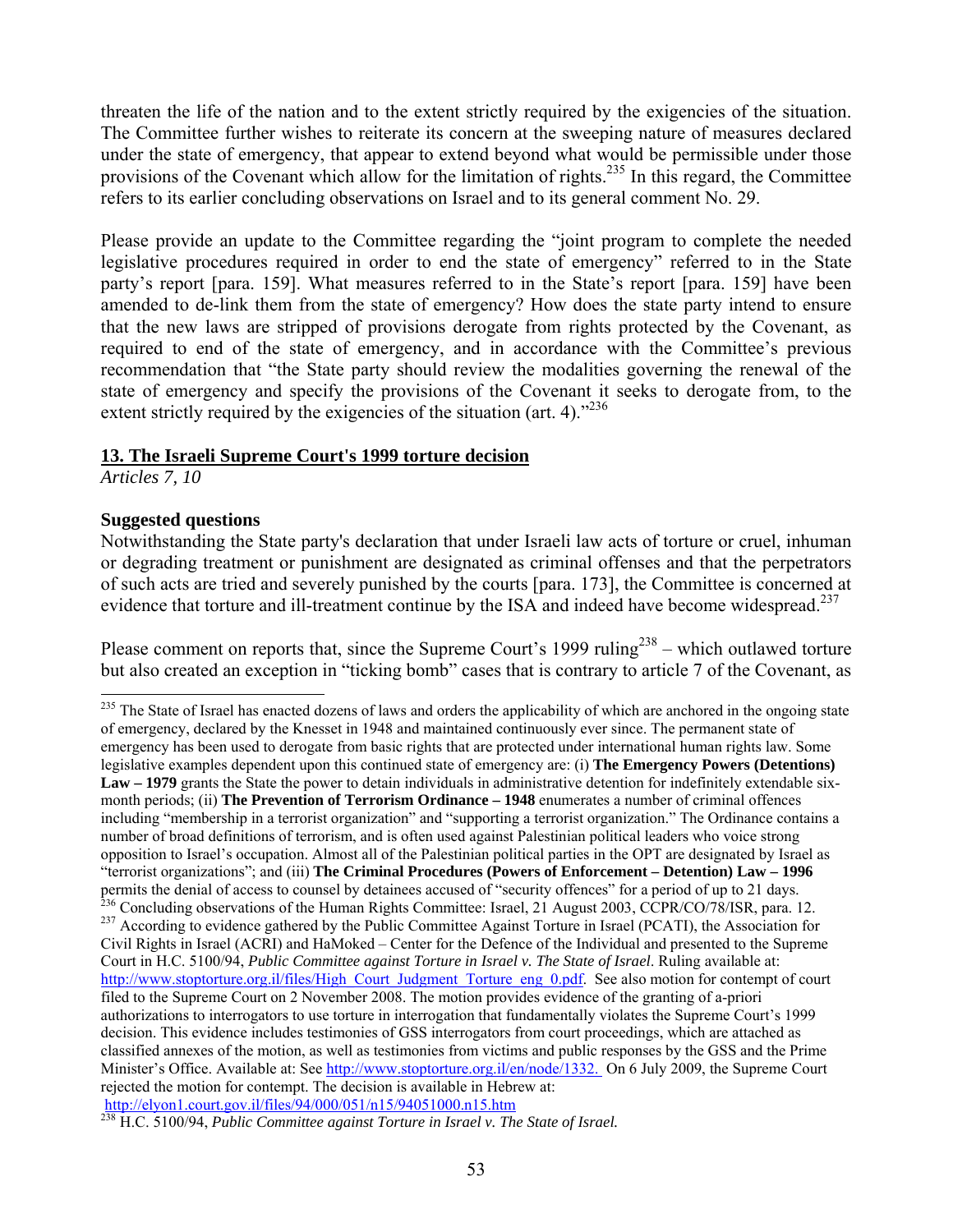well as the Convention against Torture – the use of torture and ill-treatment has become systemic and institutionalized through the misuse of the "ticking bomb" scenario, in contradiction of the Supreme Court's decision itself. $^{239}$ 

Please respond to concerns voiced by Special Rapporteur Martin Scheinin at admissions by the ISA officials that, "in principle, there was no distinction, in the use of the "ticking bomb" scenario, between a terrorist suspect and a person otherwise holding information about a terrorist incident," and his conclusion that there are internal ISA guidelines that allow interrogators to seek approval under the "necessity defense" contained in article 34(11) of the Penal Law, from the Director of the ISA for the existence of the ticking bomb scenario that "appear to render the use of special interrogation techniques a matter of policy rather than a case-by-case ex post facto defense in respect of wrongful conduct."<sup>240</sup>

What mechanisms exist to ensure that victims of torture or ill-treatment by interrogators are provided with an effective remedy? The Committee requests that the State party provide detailed information on the number of Palestinian suspects classified as "ticking bomb" cases who have been interrogated since 2003, as well as the outcome of these interrogations. Please indicate whether Israel intends to enact effective legislation fully incorporating the provisions of the Covenant into domestic law, including a provision that unambiguously prohibits all forms of torture and other cruel, inhuman or degrading treatment or punishment, without exception.

## **14. Education of Juvenile Prisoners**

*Articles 7, 10, 14, 24.* 

## **Suggested questions**

l

The Committee is concerned at reports that no education is provided to Palestinian children detained and imprisoned in Huwarra, Etzion, Salem, Askelon, Jalama, Mascobiyya and Petah Tikva interrogation and detention centers, and that only limited education is provided at Telmond and Addamoun,<sup>241</sup> and that the Israeli prison authorities are neglecting the right of children to continue receiving education whilst in detention.<sup>242</sup>

Please explain in what circumstances education is not provided to detained minors, and, where it is provided, give details of the subjects of instruction offered, the language of instruction and the number of teaching hours offered per week. How does the State party ensure that the education and development of detained children classified as "security detainees" is not neglected, with potentially

<sup>239</sup> Paragraphs 36, 37 and 38 of the Supreme Court's ruling in H.C. 5100/94, *Public Committee against Torture in Israel v. The State of Israel.*<br><sup>240</sup> Report of the Special Rapporteur on the promotion and protection of human rights and fundamental freedoms while

*countering terrorism*, Martin Scheinin, para. 21. The Special Rapporteur recommended, inter alia, that as a result of "the apparent lack of understanding by Israeli Security Agency officers of the parameters of the necessity defence… that all complaints of torture or cruel, inhuman or degrading treatment be referred to the Attorney General's office for the immediate filing of criminal charges against the individual interrogator wherever such complaints point to conduct that, if proven, would amount to torture or cruel, inhuman or degrading treatment, and that only the courts may pronounce on the applicability and effect of the necessity defence." Para. 56.

<sup>241</sup> Defence for Children International – Palestine Section, *Palestinian Child Prisoners: The Systematic and institutionalised ill-treatment and torture of Palestinian children by Israeli authorities*, June 2009, p. 18, and Defence

<sup>&</sup>lt;sup>242</sup> For more information, see Addameer, Palestinian Children as Political prisoners, *Early Adulthood-Stolen Childhood*, available at: http://www.addameer.org/detention/children.html.